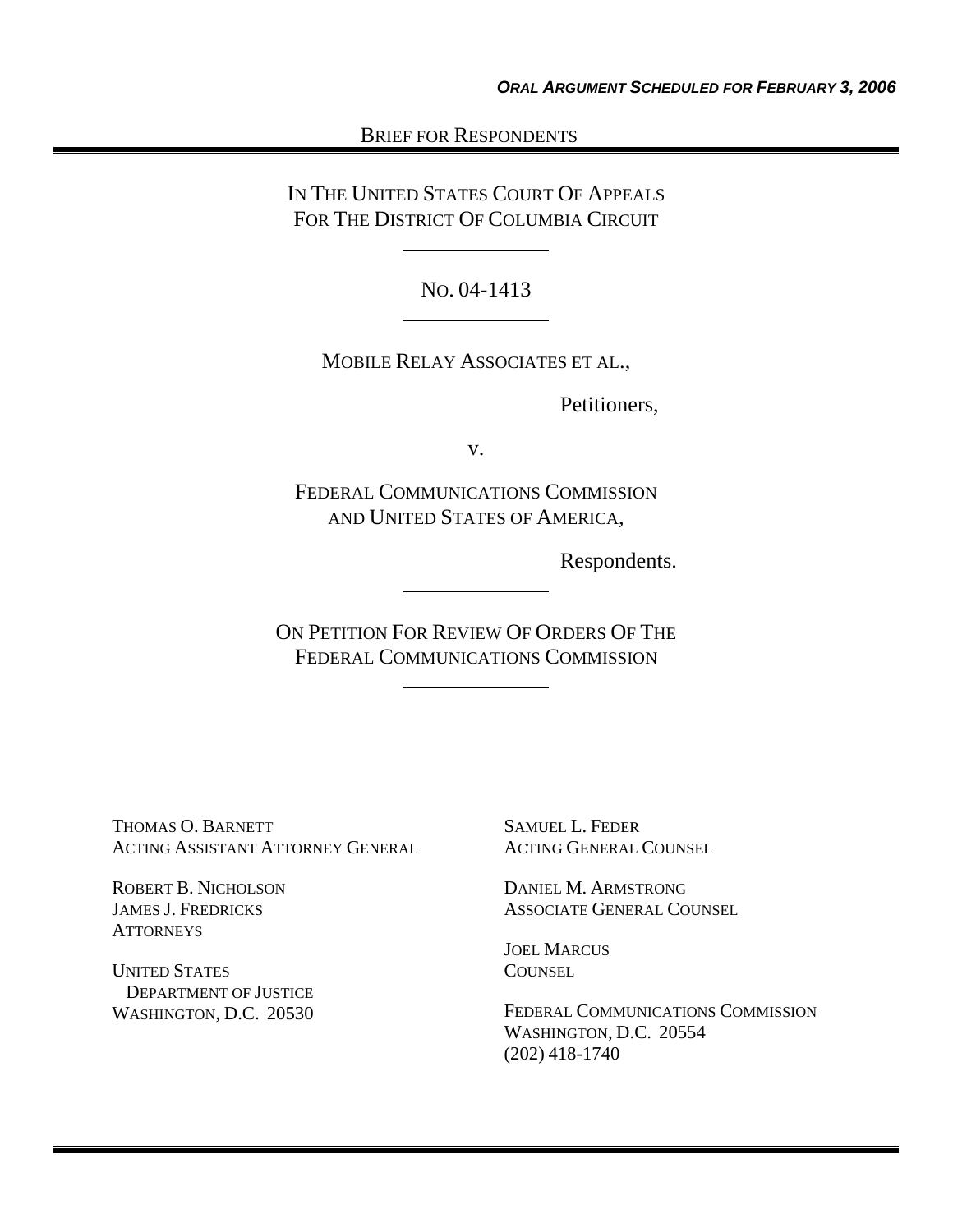# **TABLE OF CONTENTS**

|     |               |                |                                                                                         | <b>Page</b> |
|-----|---------------|----------------|-----------------------------------------------------------------------------------------|-------------|
|     |               |                |                                                                                         |             |
|     |               |                |                                                                                         |             |
|     |               |                |                                                                                         |             |
|     |               |                |                                                                                         |             |
| 1.  |               |                |                                                                                         |             |
| 2.  |               |                |                                                                                         |             |
|     | a.            |                |                                                                                         |             |
|     |               | $\mathbf{i}$ . |                                                                                         |             |
|     |               | ii.            |                                                                                         |             |
|     |               | iii.           |                                                                                         |             |
|     |               | iv.            |                                                                                         |             |
|     | $\mathbf b$ . |                |                                                                                         |             |
|     | $C_{\bullet}$ |                |                                                                                         |             |
|     |               |                |                                                                                         |             |
|     |               |                |                                                                                         |             |
| I.  |               |                |                                                                                         |             |
| II. |               |                | THE COMMISSION REASONABLY DECIDED TO                                                    |             |
|     |               |                | SEGREGATE CELLULAR LICENSEES FROM HIGH                                                  |             |
|     |               |                |                                                                                         |             |
|     | Α.            |                | Segregation Of Licensees Does Not Unlawfully                                            |             |
|     |               | (1)            | The Commission Reasonably Distinguished                                                 |             |
|     |               |                | Between Cellular And Non-Cellular                                                       |             |
|     |               |                |                                                                                         |             |
|     |               | (2)            | Petitioners Do Not Operate Cellular Systems<br>And Are Not Situated Similarly To Nextel |             |
|     |               |                |                                                                                         |             |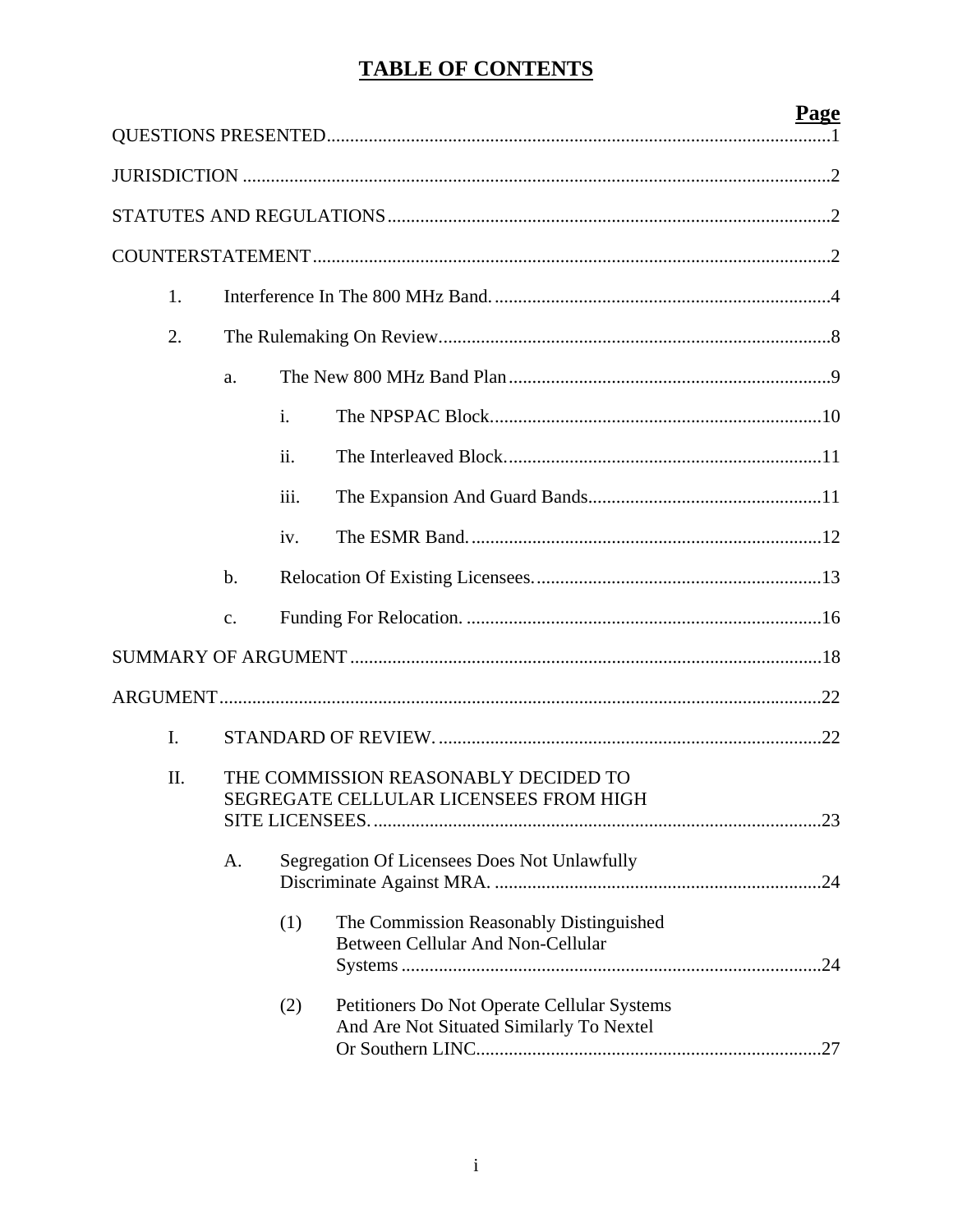|      |                 | (3) | Petitioners' Remaining Discrimination           |  |
|------|-----------------|-----|-------------------------------------------------|--|
|      | <b>B.</b>       |     | Segregation Of Licensees Is Not Unlawfully      |  |
|      |                 | (1) | <b>Segregation Does Not Constitute "Primary</b> |  |
|      |                 | (2) |                                                 |  |
|      | $\mathcal{C}$ . |     |                                                 |  |
| III. |                 |     | THE COMMISSION REASONABLY DECLINED TO           |  |
| IV.  |                 |     | THE FCC PROPERLY VALUED NEXTEL'S                |  |
|      | A.              |     |                                                 |  |
|      | <b>B.</b>       |     |                                                 |  |
|      | $\mathbf{C}$ .  |     |                                                 |  |
|      |                 |     |                                                 |  |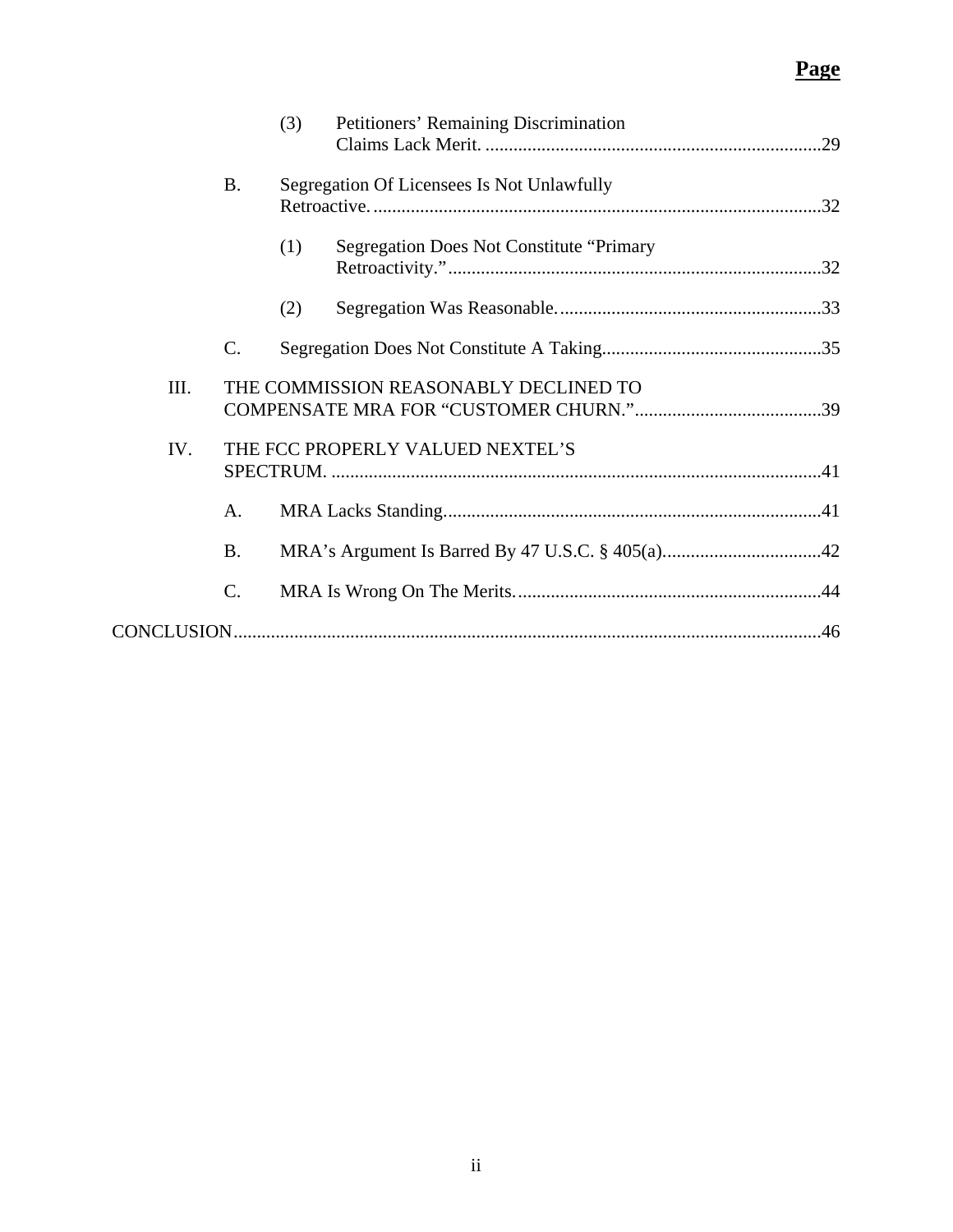# **TABLE OF AUTHORITIES**

| <b>Cases</b> |                                                                         |  |
|--------------|-------------------------------------------------------------------------|--|
|              |                                                                         |  |
| $\ast$       | American Public Communications Council v. FCC, 215 F.3d 51              |  |
|              |                                                                         |  |
| $\ast$       |                                                                         |  |
| ∗            |                                                                         |  |
|              | Celtronix Telemetry v. FCC, 272 F.3d 585 (D.C. Cir. 2001), cert.        |  |
|              | Chemical Waste Management v. EPA, 869 F.2d 1526 (D.C. Cir.              |  |
|              | City of Brookings Mun. Tel. Co. v. FCC, 822 F.2d 1153 (D.C. Cir.        |  |
|              | Community Television, Inc. v. FCC, 216 F.3d 1133 (D.C. Cir.             |  |
|              |                                                                         |  |
| $\ast$       | Consumer Electronics Ass'n v. FCC, 347 F.3d 291 (D.C. Cir. 2003) 22, 39 |  |
|              |                                                                         |  |
| ∗            |                                                                         |  |
|              | FCC v. National Citizens Committee for Broadcasting, 436 U.S.           |  |
|              |                                                                         |  |
|              | Fulani v. Brady, 935 F.2d 1324 (D.C. Cir. 1991), cert. denied 502       |  |
|              | Hispanic Information & Telecommunications Network v. FCC, 865           |  |
|              |                                                                         |  |
|              |                                                                         |  |
|              |                                                                         |  |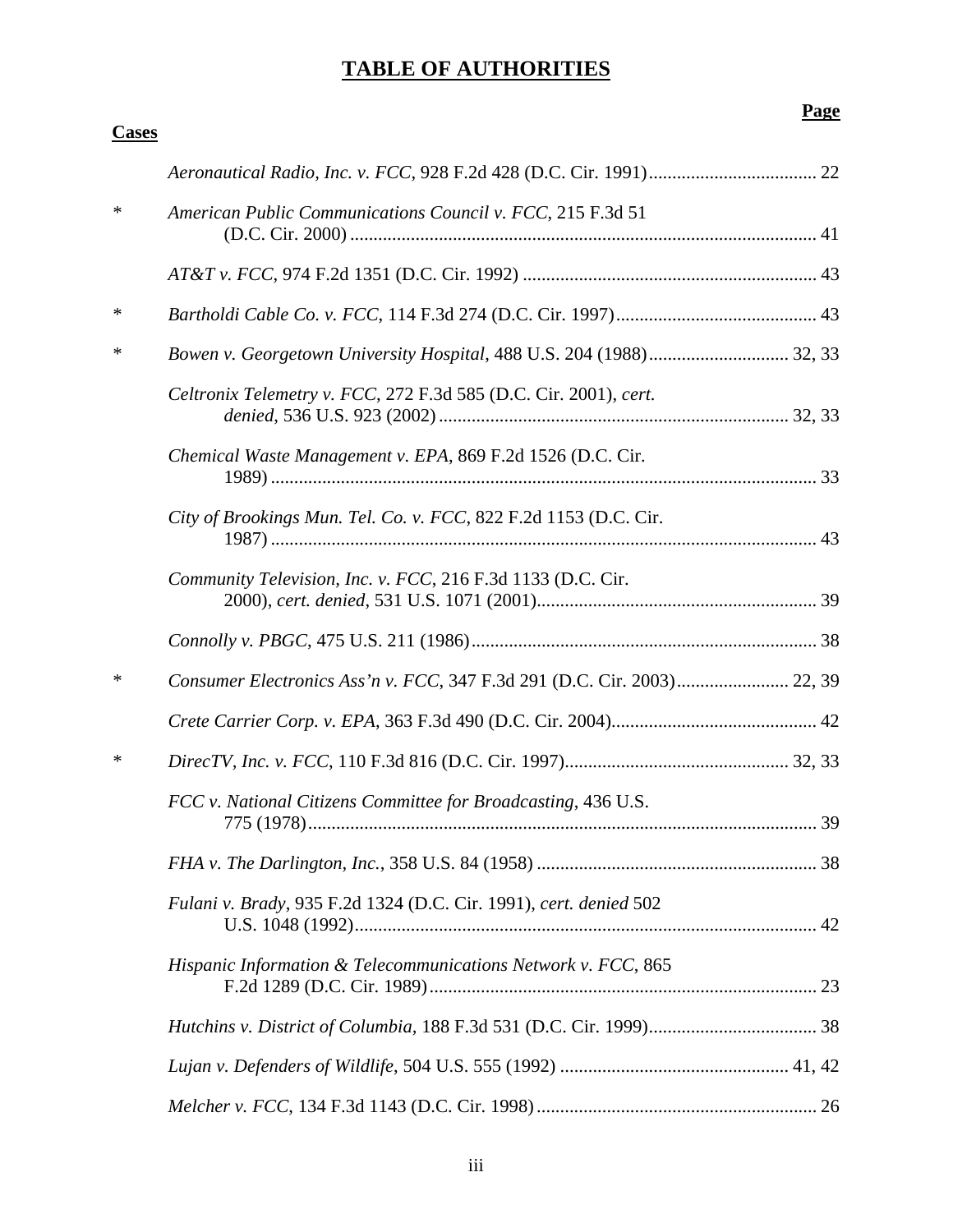|        | Motor Vehicle Mfrs. Ass'n v. State Farm Mutual Ins. Co., 463 U.S. |  |
|--------|-------------------------------------------------------------------|--|
|        | National Ass'n of Broadcasters v. FCC, 740 F.2d 1190 (D.C. Cir.   |  |
|        |                                                                   |  |
|        | National Broadcasting Co. v. FCC, 516 F.2d 1101 (D.C. Cir.        |  |
|        | National Wrestling Coaches Ass'n v. Dept. of Educ., 366 F.3d 930  |  |
|        |                                                                   |  |
|        |                                                                   |  |
|        |                                                                   |  |
|        |                                                                   |  |
| $\ast$ | Sinclair Broadcasting Group v. FCC, 284 F.3d 148                  |  |
|        |                                                                   |  |
|        | Telocator Network of America v. FCC, 691 F.2d 525 (D.C. Cir.      |  |
|        | WAIT Radio v. FCC, 418 F.2d 1153 (D.C. Cir. 1969), cert. denied,  |  |
|        | Webb's Fabulous Pharmacies, Inc. v. Beckwith, 449 U.S. 155        |  |
|        | <b>Administrative Decisions</b>                                   |  |
|        | Amendment of Part 90 of the Commission's Rules, 12 FCC Rcd        |  |
|        | Improving Public Safety Communications in the 800 MHz Band,       |  |
|        |                                                                   |  |
|        |                                                                   |  |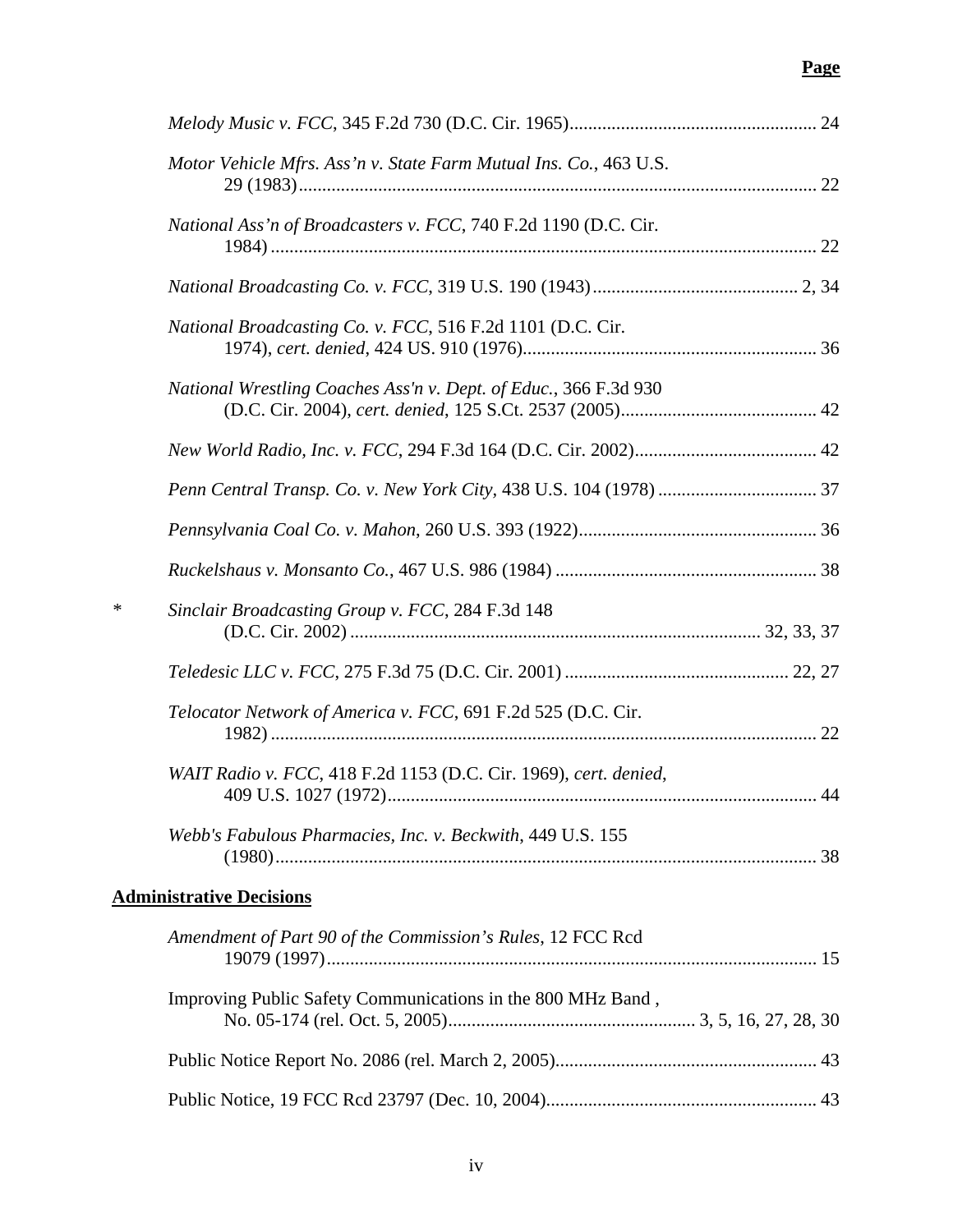|   | <b>Statutes and Regulations</b> |   |
|---|---------------------------------|---|
|   |                                 |   |
|   |                                 |   |
| * |                                 |   |
| ∗ |                                 |   |
|   |                                 |   |
|   |                                 |   |
|   |                                 |   |
|   |                                 |   |
|   |                                 |   |
|   |                                 |   |
|   |                                 |   |
|   |                                 |   |
|   |                                 |   |
|   |                                 |   |
|   |                                 |   |
|   |                                 | 3 |
|   |                                 |   |
|   |                                 |   |
|   |                                 |   |
| ∗ |                                 |   |
|   |                                 |   |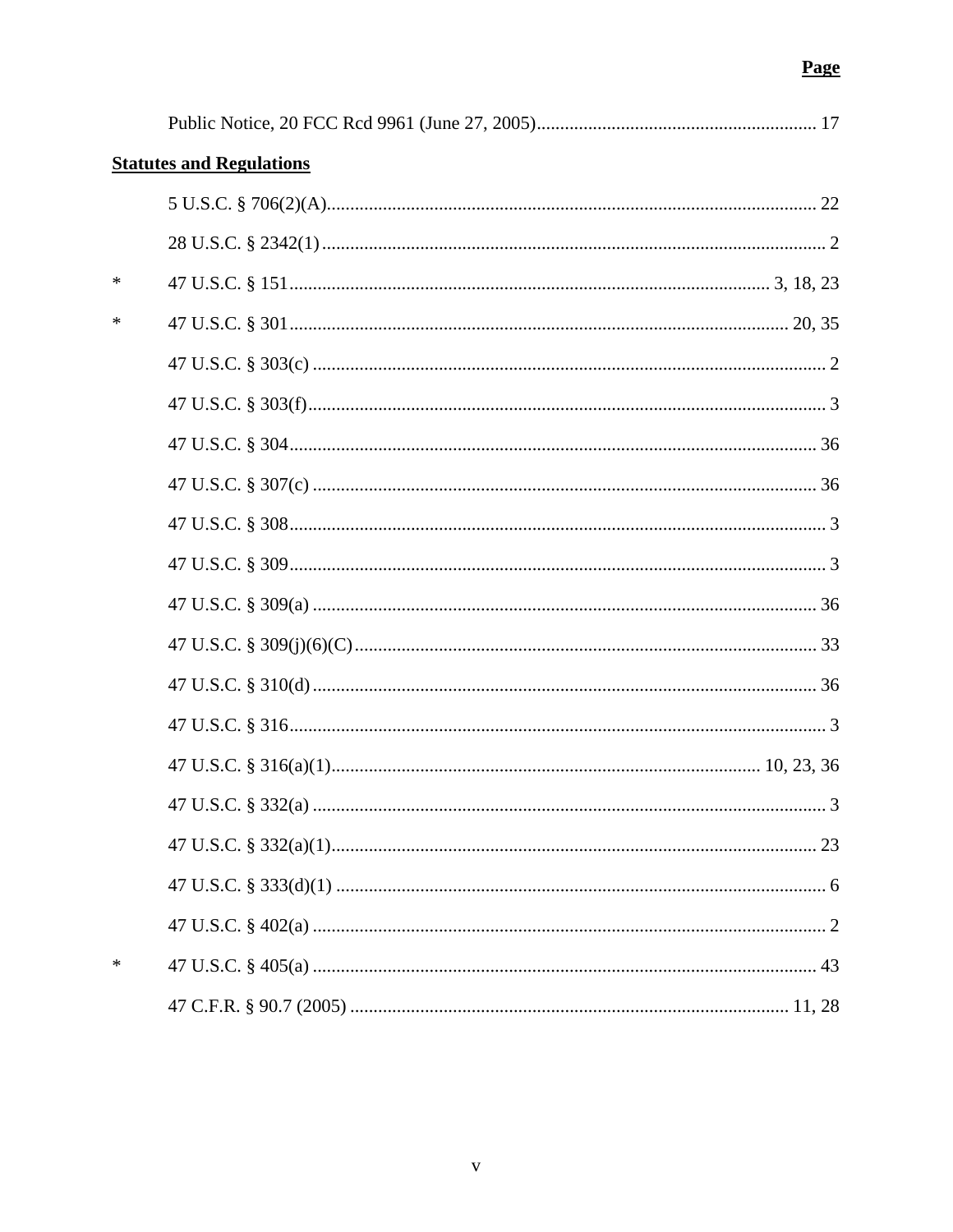# **Others**

\* *Cases and other authorities principally relied upon are marked with asterisks.*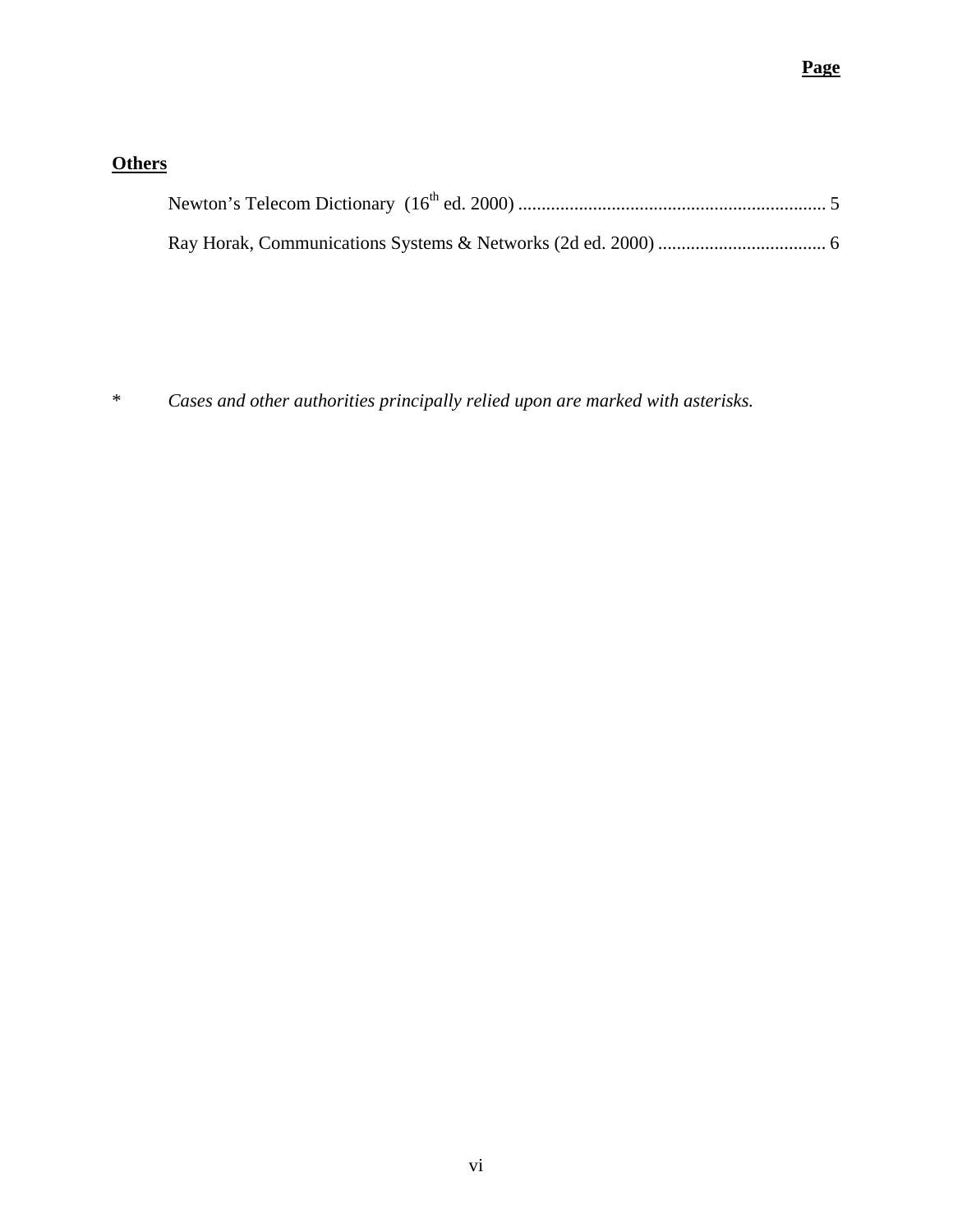# **GLOSSARY**

| <b>CII</b>    | Critical Infrastructure Industries. Railroads, utilities, pipelines and other facilities<br>that are privately owned but provide important public services. Many CII entities<br>use 800 MHz spectrum to manage their operations.                                            |
|---------------|------------------------------------------------------------------------------------------------------------------------------------------------------------------------------------------------------------------------------------------------------------------------------|
| <b>CMRS</b>   | Commercial Mobile Radio Service. Wireless mobile telephony interconnected<br>with the wireline telephone network. See 47 U.S.C. $\S 333(d)(1)$ .                                                                                                                             |
| EA            | Economic area. A geographic area defined by the Department of Commerce that<br>serves as the licensing area for auctioned 800 MHz licenses.                                                                                                                                  |
| <b>ESMR</b>   | Enhanced Specialized Mobile Radio. A cellular-architecture application used to<br>provide wireless mobile telephone service.                                                                                                                                                 |
| <b>MHz</b>    | Megahertz. One million cycles per second, a measure of frequency that can refer<br>both to a particular place on the electromagnetic spectrum and an amount of<br>spectrum, much like inches on a ruler.                                                                     |
| <b>NPSPAC</b> | National Public Safety Planning Advisory Committee. A term used to refer to a<br>block of spectrum in the 800 MHz band that has been set aside for use by public<br>safety systems.                                                                                          |
| <b>OOBE</b>   | Out of band emission. A type of interference that occurs when a transmitter emits<br>signals that spill over from the user's licensed frequencies into adjacent<br>frequencies.                                                                                              |
| <b>SMR</b>    | Specialized Mobile Radio. A generic term applied to private sector use of the 800<br>MHz band for communications purposes. Initial SMR applications involved<br>services such as dispatch; newer applications involve the provision of wireless<br>mobile telephone service. |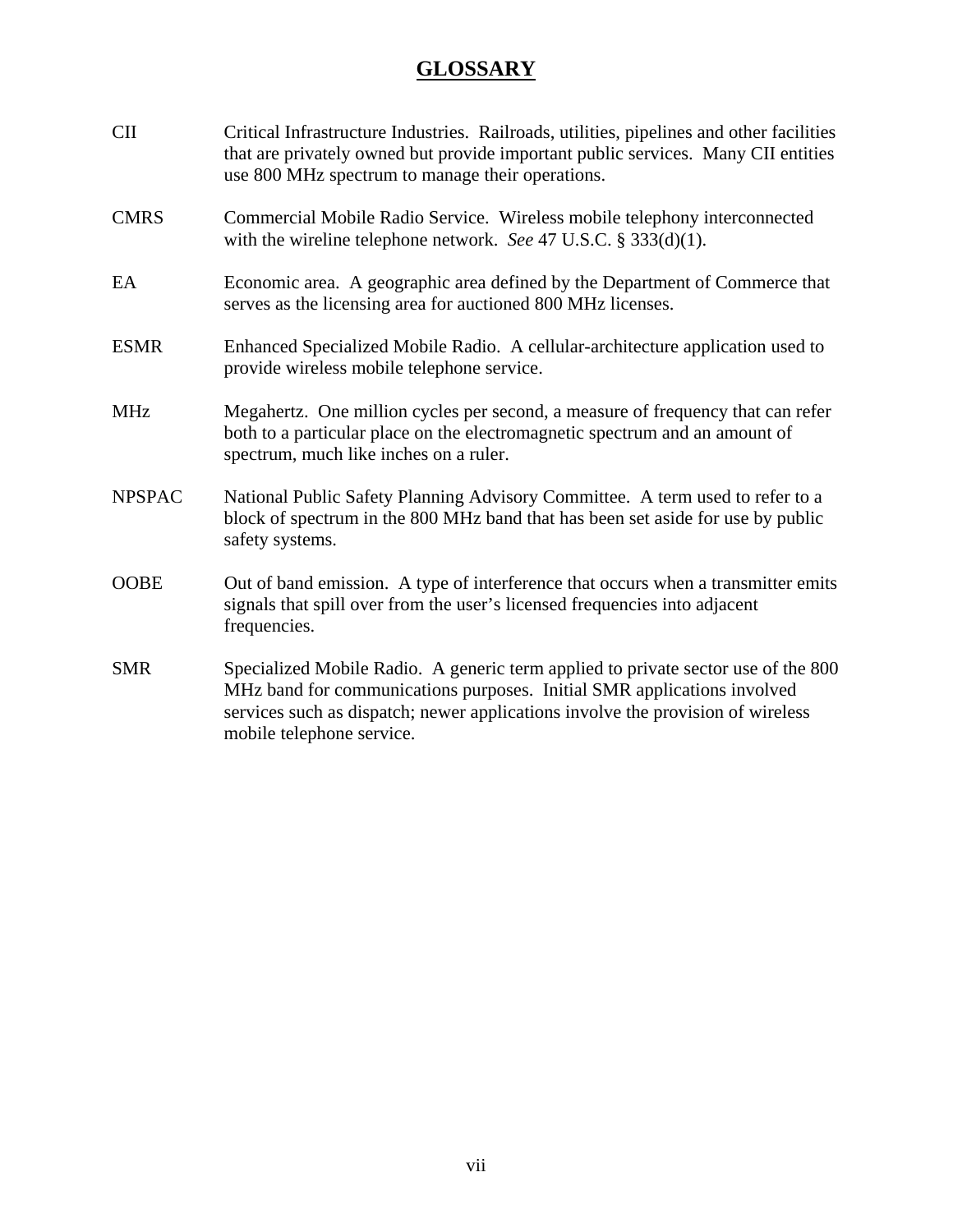IN THE UNITED STATES COURT OF APPEALS FOR THE DISTRICT OF COLUMBIA CIRCUIT

NO. 04-1413

MOBILE RELAY ASSOCIATES ET AL.,

Petitioners,

v.

FEDERAL COMMUNICATIONS COMMISSION AND UNITED STATES OF AMERICA,

Respondents.

ON PETITION FOR REVIEW OF ORDERS OF THE FEDERAL COMMUNICATIONS COMMISSION

BRIEF FOR RESPONDENTS

#### **QUESTIONS PRESENTED**

In the orders on review, the FCC reorganized the 800 MHz spectrum band, principally to alleviate significant problems of harmful interference to public safety communications systems, such as those used by fire and police departments. The interference had been caused in large part by the mixture in the band of two incompatible technologies known as high density "enhanced specialized mobile radio" (ESMR) service and "high-site" radio service. Under the reorganization, the different technologies will be segregated into separate segments of the band, and existing licensees will be moved into band segments that are appropriate for their technology. Segmentation of the band means that licensees who do not occupy the part of the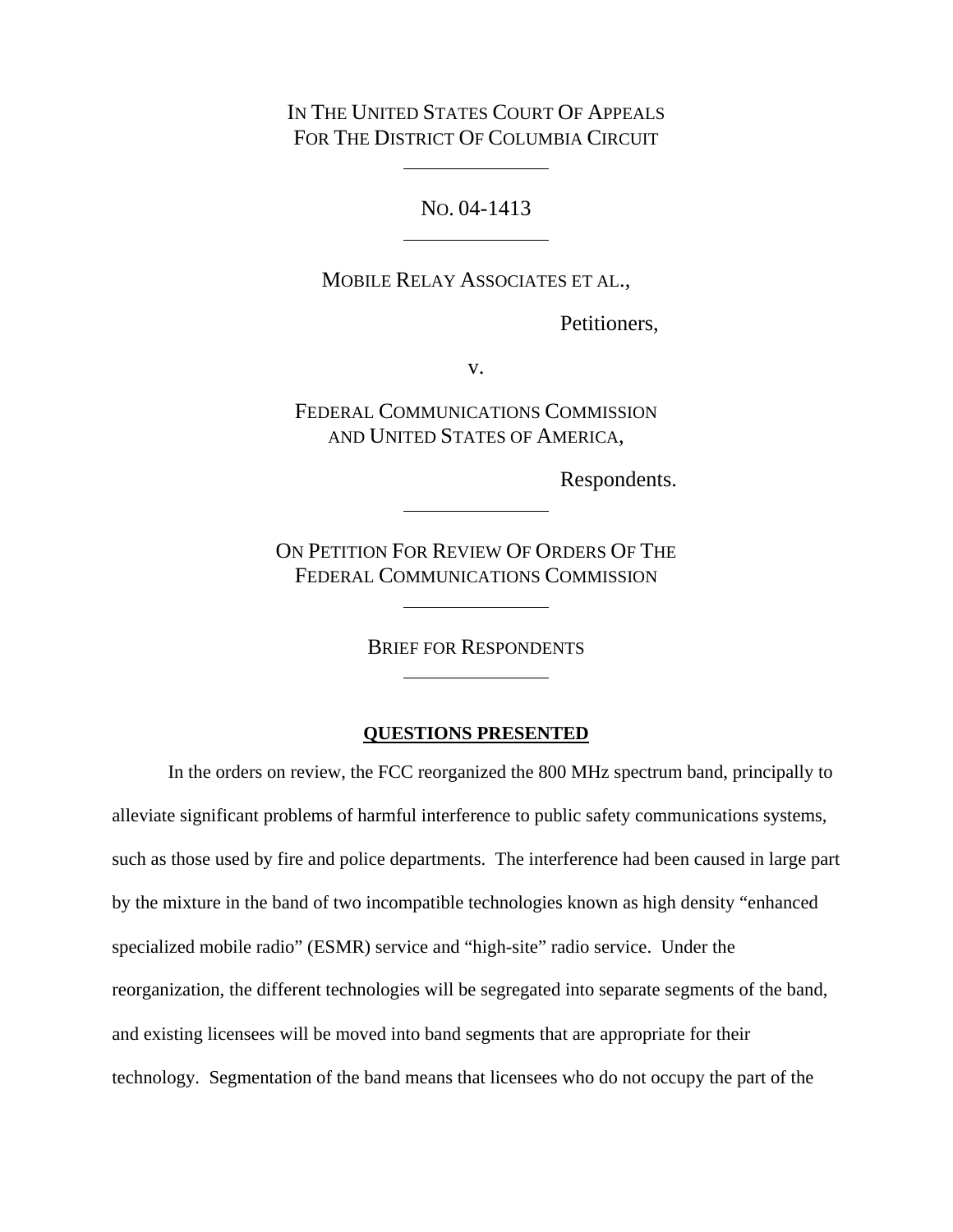band set aside for ESMR service may not use their licenses to operate high density cellular technology, which may be operated only in the part of the band set aside for ESMR use. The questions presented are:

1. Whether the Commission reasonably restricted the type of service that may be provided by occupants of the "non-ESMR" portion of the 800 MHz band, in particular:

- a. Whether the agency unlawfully discriminated between similarly situated parties;
- b. Whether the agency's action was unlawfully retroactive; and
- c. Whether the restriction constitutes an unconstitutional taking.

2. Whether the FCC was required to reimburse licensees who will be relocated to new spectrum for any loss of customers caused by the move.

3. Whether the FCC improperly valued the spectrum that Nextel, the largest 800 MHz

licensee, will occupy after the band reorganization.

#### **JURISDICTION**

The Court has jurisdiction over FCC rulemaking orders under 47 U.S.C. § 402(a) and 28 U.S.C. § 2342(1).

#### **STATUTES AND REGULATIONS**

All pertinent materials are attached to petitioners' brief.

#### **COUNTERSTATEMENT**

The Communications Act gives the Commission "comprehensive powers" to regulate radio communications. *National Broadcasting Co. v. FCC*, 319 U.S. 190, 216 (1943). The Commission has authority, *inter alia*, to "[a]ssign bands of frequencies to the various classes of stations," 47 U.S.C. § 303(c), to adopt rules the agency deems necessary "to prevent interference between stations and to carry out the provisions of [the Communications] Act," 47 U.S.C.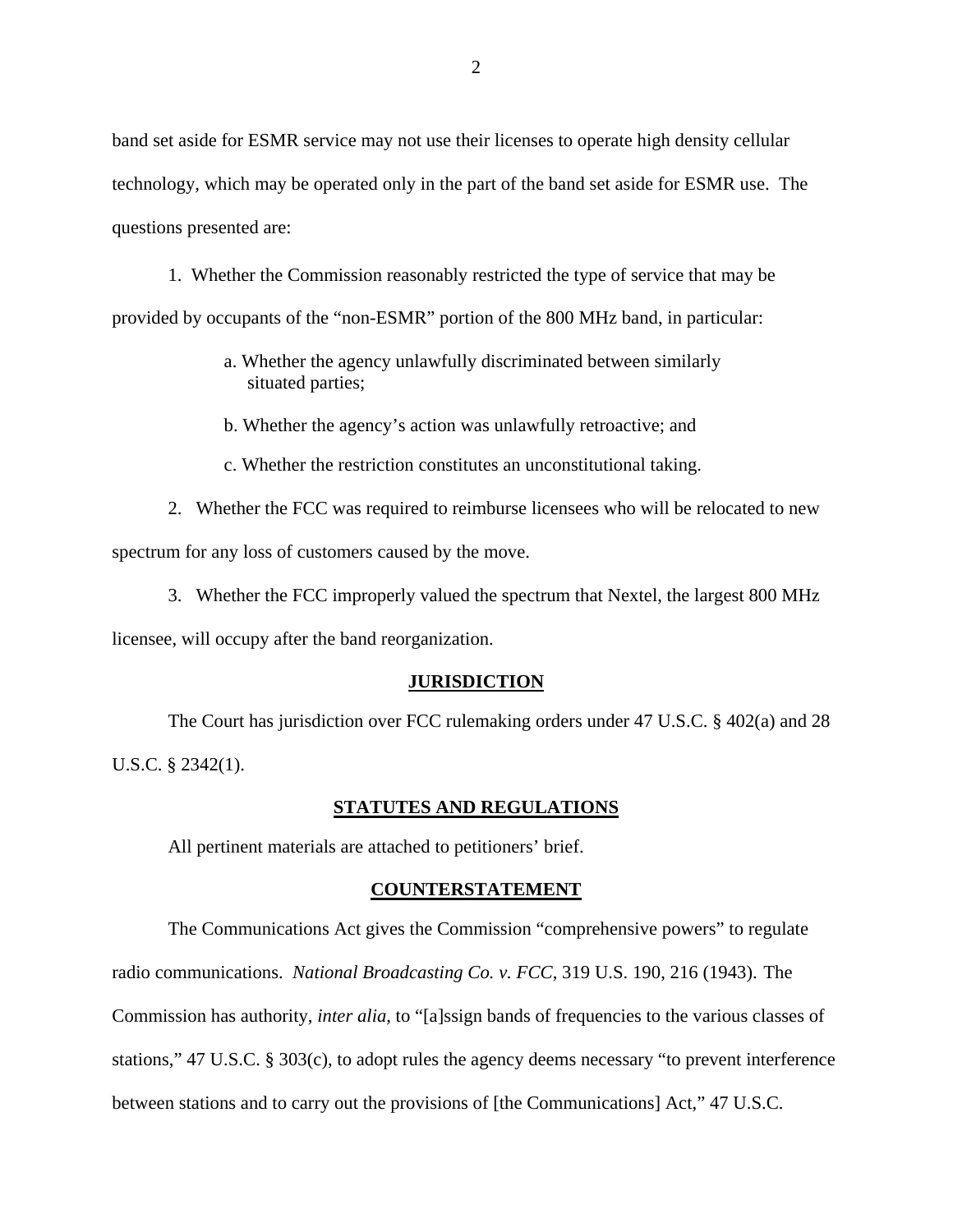§ 303(f), and to assign and modify station licenses, 47 U.S.C. §§ 308-309, 316. Section 1 of the Act expressly directs the Commission to exercise these powers, *inter alia*, "for the purpose of promoting safety of life and property through the use of wire and radio communication." 47 U.S.C. § 151. Section 332(a) of the Act likewise directs the Commission, "[i]n taking actions to manage the spectrum," to "promote the safety of life and property." 47 U.S.C. § 332(a).

This case concerns the Commission's reorganization of a portion of the electromagnetic spectrum to alleviate serious and growing problems of interference to public safety radio systems. On the basis of an extensive record, the Commission determined that the interference was caused principally by the incompatibility of the technology used by most public safety systems (and some private licensees) and that used by other private licensees. The Commission accordingly reorganized the band to separate the two technologies into different segments of the band. Spectral segregation, the Commission concluded, will protect significantly against interference and thereby promote the reliability of public safety communications. The rulemaking on review began with the issuance of *Improving Public Safety Communications in the 800 MHz Band*, 17 FCC Rcd 4873 (2002) (*Public Safety NPRM*) (JA 1). We will refer to the two orders on review as the *Public Safety Order* (JA 64) and *Public Safety Reconsideration* (JA 335). The Commission declined to stay the *Public Safety Order* in Order No. DA 05-82 (released Jan. 14, 2005) (*Stay Order*) (JA 506). On October 5, 2005, the Commission released a Memorandum Opinion and Order that clarified and reconsidered various aspects of the two earlier orders. FCC Order No. 05-174 (rel. Oct. 5, 2005) (JA 414) (*Public Safety MO&O*) (available at http://hraunfoss.fcc.gov/edocs\_public/attachmatch/FCC-05-174A1.pdf).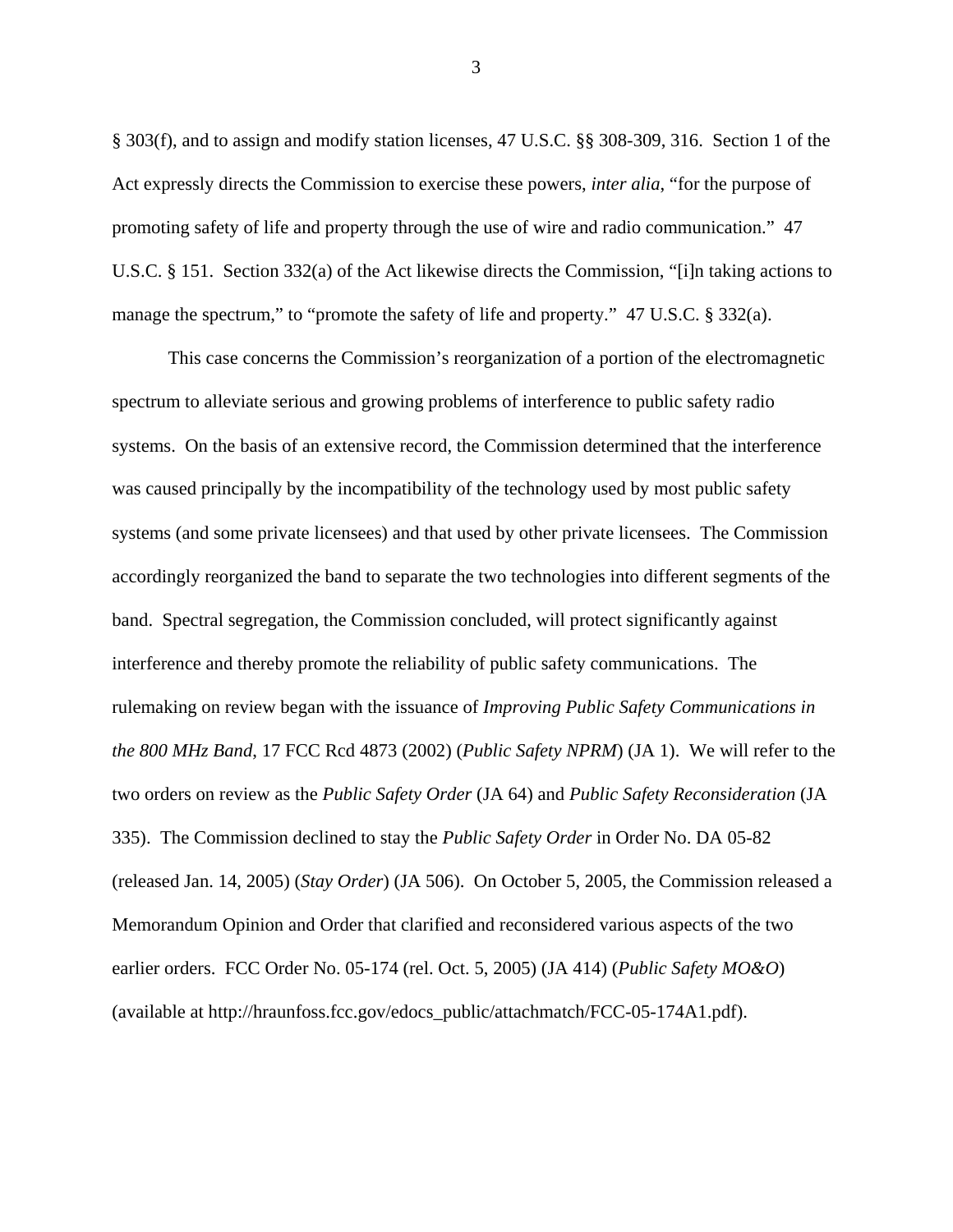### **1. Interference In The 800 MHz Band.**

Since the 1970s, the FCC has licensed spectrum in the 800 MHz band for use by public safety officials, such as police and fire departments, medical rescuers and other emergency personnel.<sup>1</sup> At the same time, the Commission has also licensed the 800 MHz band for a variety of private purposes, such as internal company communications, management of railroads, utilities, pipelines and other facilities (referred to as "critical infrastructure industries" (CII)), and a commercial application called "specialized mobile radio" (SMR). The technology of the 1970s did not accommodate the use of contiguous spectrum by a single system, so the Commission did not make separate blocks of spectrum available to each type of user. Instead, a large part of the 800 MHz band was "interleaved," with spectrum allocations for public safety users and various private users mixed together side-by-side. *See Public Safety NPRM* ¶7 (JA 5). In the late 1980s, the Commission dedicated a 6 MHz block of spectrum at 821-824/866-869 MHz to exclusive public safety use as recommended by the National Public Safety Planning Advisory Committee (NPSPAC); that spectrum was known as the NPSPAC block. *Id*. ¶8 (JA 6).

By the early 1990s, two distinct types of technology had been deployed in the 800 MHz band. The traditional architecture of an 800 MHz system, employed by most public safety systems as well as many private ones, consists of a single antenna, ordinarily situated at a high elevation, that provides a signal to a relatively large, roughly circular, area with the transmitting antenna in the center. *Public Safety NPRM* ¶10 (JA 7). Because of the typical antenna siting, the systems are called "high site" systems. In that system design, one user is assigned to one channel, and no other user can be on the same channel throughout the entire area covered by the

 $\overline{a}$ 

<sup>&</sup>lt;sup>1</sup> "800 MHz band" refers to the spectrum located between 806 and 824 MHz and between 851 and 869 MHz. The frequencies are assigned and referred to in pairs; the lower set of frequencies is used for mobile handset transmissions and the higher set for base station transmissions.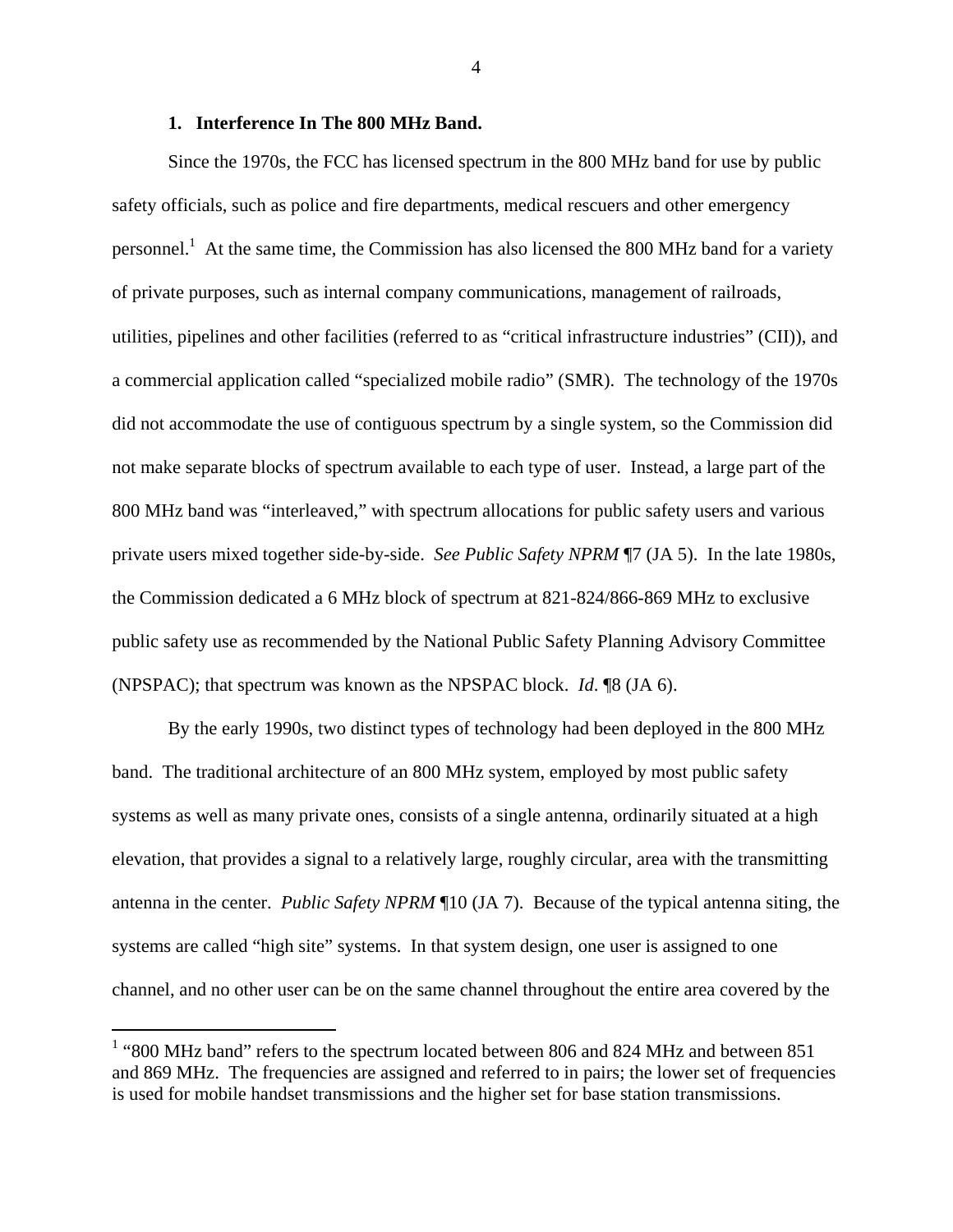central antenna's signal. The number of discrete users that can be served at one time is accordingly limited by the number of available channels. Due to the physics of radio signal propagation, the signal is weaker the farther a mobile unit is located from the central antenna. The typical type of commercial service provided on traditional SMR systems is dispatch service for taxis and the like. Both petitioners operate such high site private systems to provide localized SMR dispatch services to small regional businesses.

Other 800 MHz licensees have more recently developed systems called "enhanced specialized mobile radio" (ESMR, pronounced "easemer") systems, which function like cellular telephone systems. The Commission used the terms ESMR and cellular to refer generally to the same type of system. $<sup>2</sup>$  In a cellular system, the service area is divided into small multi-channel</sup> cells, each of which operates at lower power than a traditional high-site system, often (but not always) using a lower antenna elevation. *Public Safety Order* n.6 (JA 67). The use of smaller cells allows "frequency reuse," which is "the ability to use the same frequencies repeatedly within a single system." Newton's Telecom Dictionary at  $363$  ( $16<sup>th</sup>$  ed. 2000). Unlike the traditional high-site system in which a single channel is used in the entire service area, in a cellular system, the same channel may be used in non-adjacent cells by different users at the same time. For example, in a Washington, D.C. cellular system, a user at Judiciary Square can be on a channel while another user in Dupont Circle can be on the same channel at the same time

 $\overline{a}$ 

 $2^2$  The Commission defined an ESMR system as one "that use[s] multiple, interconnected, multichannel transmit/receive cells and employ[s] frequency reuse to serve a larger number of subscribers than is possible using non-cellular technology" – *i.e.*, a typical cellular architecture. *Public Safety Order* n.6 (JA 67). The Commission later codified that definition in the *Public Safety MO&O* at 7, 68 (JA 419, 481) (modifying Rule 90.7), and clarified that ESMR systems must employ automatic handoff between cells. The Commission distinguished ordinary cellular systems from "high density" cellular systems, *Public Safety Order* n.9 (JA 68), which may not operate outside their dedicated portion of the band.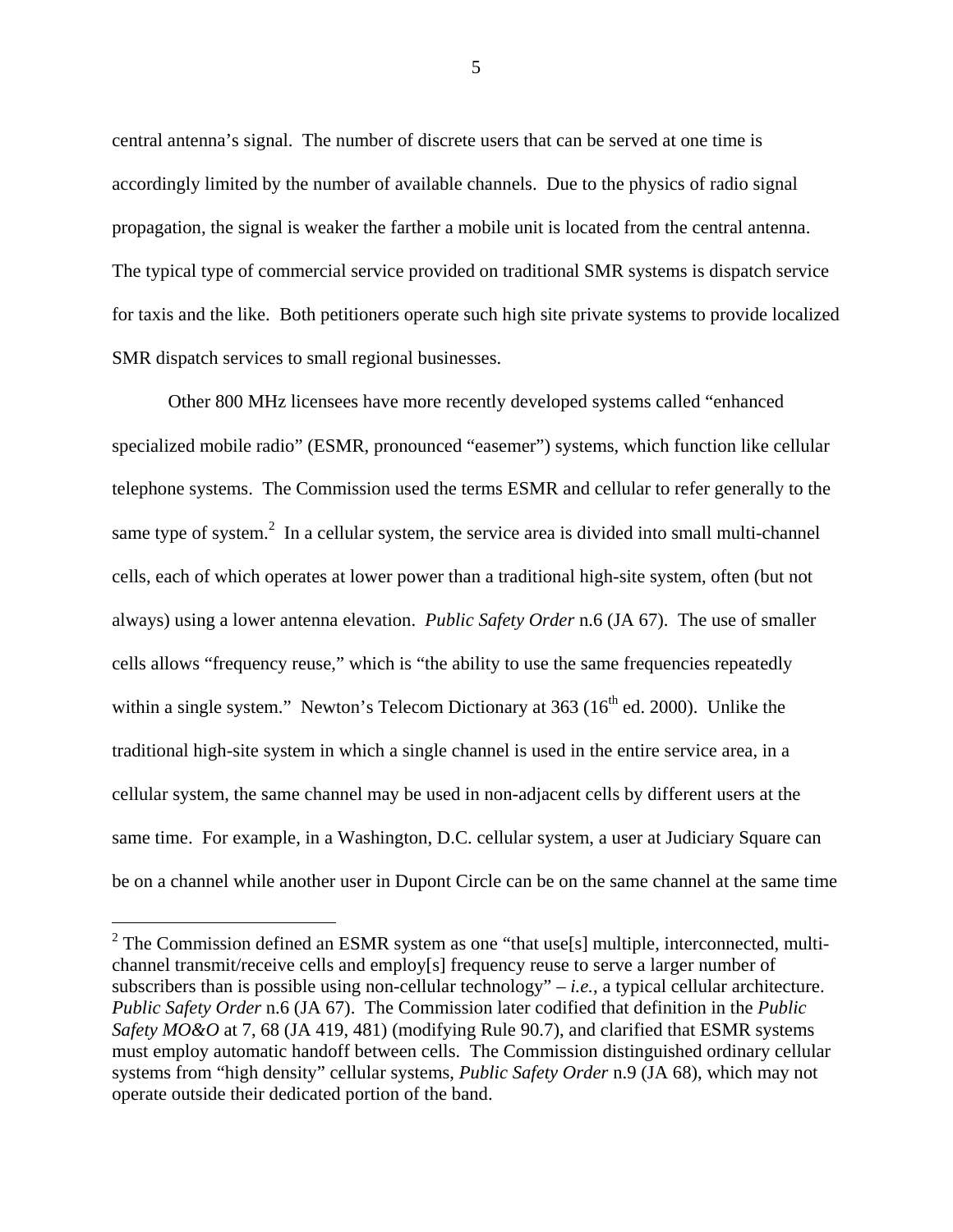(and another one can be using that channel in upper Northwest, and so on). As the mobile unit moves from one cell to another, the communications link is automatically "handed off" to the next cell, and usually the channel is switched, with no noticeable affect on the user.<sup>3</sup> See Ray Horak, Communications Systems & Networks at 464-466 (2d ed. 2000).

Cellular system architecture allows efficient use of the spectrum that can support many more customers than a high-site SMR system and makes it feasible to provide commercial mobile radio service (CMRS) that is connected to the wireline telephone network. *Public Safety NPRM* at ¶¶11-13 (JA 7-9); 47 U.S.C. § 333(d)(1) (defining "commercial mobile service"). Intervenor Nextel is the largest 800 MHz licensee and the biggest ESMR provider in the country and competes nationwide with wireless telephone carriers such as Verizon Wireless.

As use of 800 MHz spectrum by both public safety and private users increased, so did problems of interference to the operation of high-site systems, particularly public safety systems, caused by ESMR systems, particularly "high density" systems of the type deployed in many markets by Nextel, which use low antenna sites and small cells, and thus make very intensive use of spectrum.<sup>4</sup> By 2002, the FCC had received reports of interference with public safety communications caused by ESMR operators in at least 25 cities throughout the country. *Public*  Safety NPRM (14 (JA 9).<sup>5</sup> A newspaper article submitted in the record recounted the story of

 $\overline{a}$ 

 $3$  Traditional cellular telephone systems are quite similar to ESMR systems, but they operate in contiguous spectrum, which ESMR systems do not, and use somewhat different technology. *Public Safety Order* n.7 (JA 67).

<sup>&</sup>lt;sup>4</sup> Interference has also been caused by traditional cellular telephone operators, which occupy spectrum adjacent to the 800 MHz band. *Public Safety Order* ¶2 (JA 67).

<sup>5</sup> Many state and local governments reported interference problems. *E.g.*, comments of the City of Baltimore, Maryland; the District of Columbia; Fairfax County, Virginia; the State of Florida; King County, Washington; the County of Maui, Hawaii; the City of Newport News, Virginia; the New York City Transit Authority; the City of Portland; the Public Safety Improvement Coalition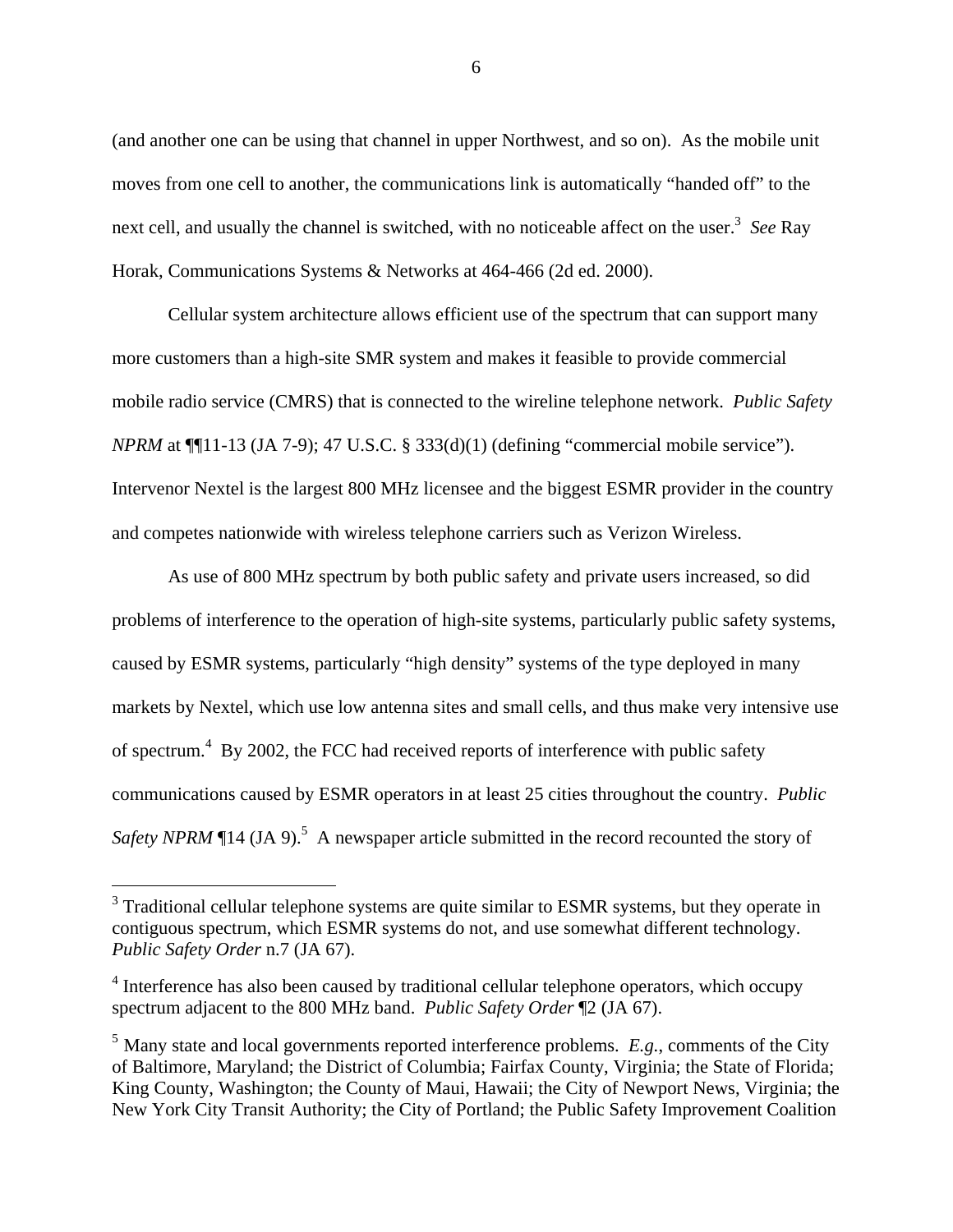police in Portland in hot pursuit of a carjacker, whose efforts to cordon off his hiding place were thwarted by interference. The same article told of police officers confronting a house fire with a garden hose because they were unable to summon the fire department due to radio interference. "Wireless Growth Hinders Rescuers," Washington Post Aug. 18, 2003, attached to Nextel *ex parte* of Sept. 15, 2003 (JA 1174-1176). The record of this proceeding also contains evidence of ESMR interference to high-site private SMR systems. Comments of Skitronics, LLC at 3 n.3 (filed May 6, 2002) (JA 592). Interference to public safety systems has become particularly problematic in the wake of increased and increasingly complex public safety and homeland security needs since the September 11 attacks. *Public Safety NPRM* ¶17 (JA 10).

The Commission identified two types of interference to which high-site private and public safety communications systems, particularly those using interleaved spectrum, are susceptible. The first type, "out of band emission" (OOBE) interference, involves the spillover of signals outside of a transmitter's licensed frequency into adjacent spectrum. *Public Safety Order* ¶90 (2004) (JA 118). The second, "intermodulation interference," results when two undesired signals mix inside the receiving apparatus and together form a third frequency, known as an intermodulation product, that matches the target frequency and effectively nullifies the desired signal. *Id*. ¶91 (JA 118-119).

When cellularized systems were first introduced into the 800 MHz band, interference problems were relatively minor and could be resolved on a case-by-case basis. Recent technological changes, however, have led to more pervasive interference that is often harder and more expensive to reconcile. In the late 1990s, most CMRS providers, including those in the

(including statements from the Cities of Cincinnati, Philadelphia, Phoenix, Scottsdale, Tucson, San Diego, and D.C.; as well as the Counties of Anne Arundel, Maryland; Fauquier, Virginia; Hamilton, Ohio; Osceola, Florida; and San Diego), all filed May 6, 2002.

 $\overline{a}$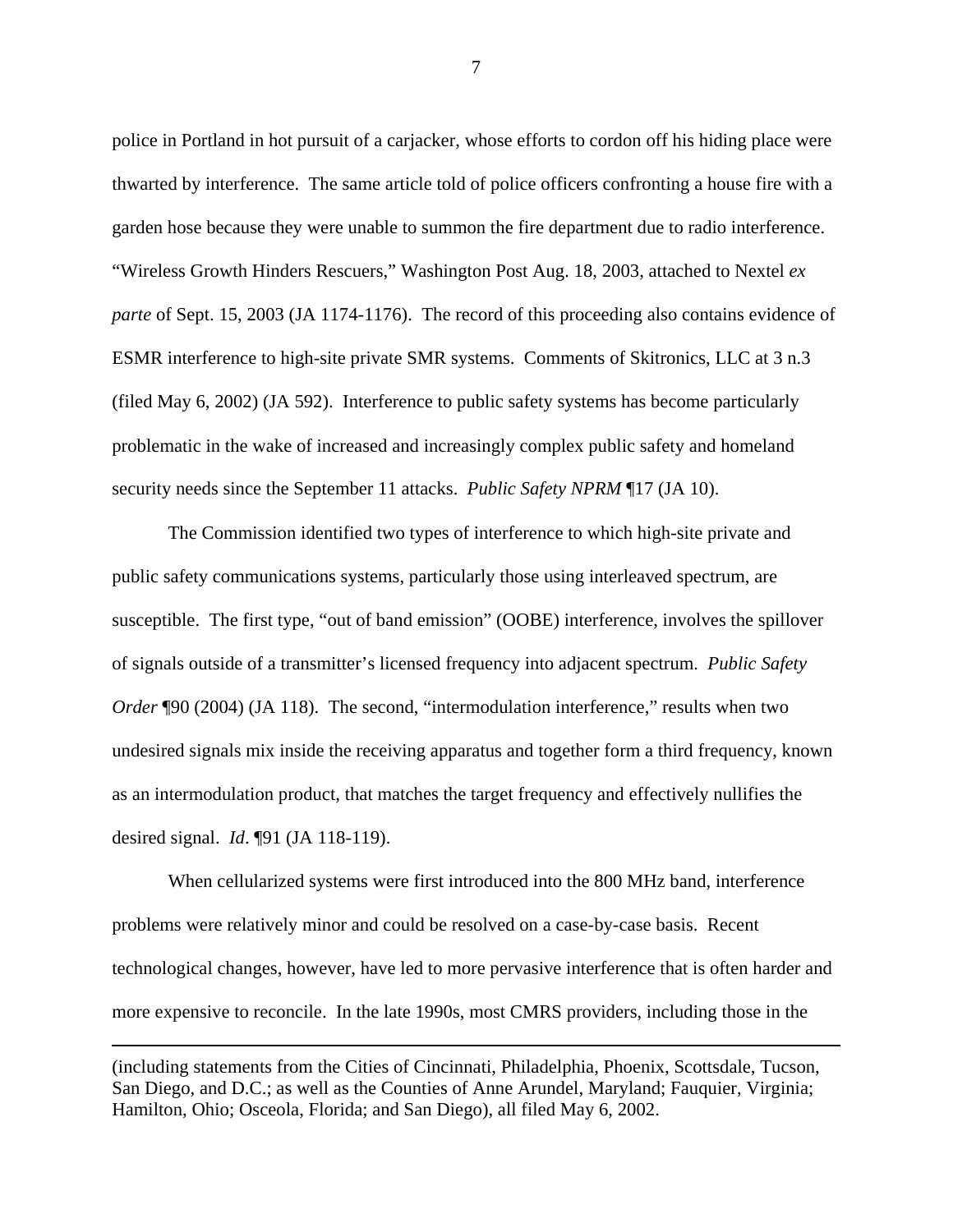800 MHz band, began to convert from analog to digital technology. Digital transmission allows for even more intensive use of the spectrum (thus letting more customers use the same amount of spectrum), but it causes a greater degree of OOBE emissions. *Public Safety NPRM* ¶13 & n.22 (JA 8-9). At this point, usage of high-site and cellular systems, especially high density systems of the sort operated by Nextel, on adjacent spectrum has become "fundamentally incompatible," *Public Safety Order*  $\mathbb{I}2$  (JA 67), which has led to a "serious interference problem ... that deserves resolution," *Public Safety NPRM* ¶20 (JA 12). The Commission predicted that interference to public safety systems and other high site users in the 800 MHz band will worsen as ESMR operators make increasingly intensive use of their spectrum. *Public Safety Order* ¶¶13-14 (JA 73-74).

#### **2. The Rulemaking On Review.**

In the 2002 *Public Safety NPRM*, the FCC initiated the rulemaking on review and solicited proposals on how to remedy the interference problems. Ultimately, the Commission conducted multiple rounds of notice-and-comment, through which it compiled a record of more than 2200 comments containing multiple engineering, economic, legal and policy analyses. *Public Safety Order* ¶61 (JA 98). One of the most significant filings was made by a coalition comprising Nextel, the major public safety organizations, and a number of private wireless groups (the "Consensus Parties"), which proposed a reconfiguration of the 800 MHz band. *See Public Safety Order* ¶[4, 15 (JA 68-69, 75). In brief, the Consensus Parties proposed segregating traditional high-site systems and cellular ESMR systems into two separate blocks of spectrum. To facilitate the change, Nextel offered to cede part of its 800 MHz spectrum holdings, plus other spectrum located at 700 MHz, to public safety use. Nextel also agreed to fund the costs of rebanding up to \$500 million. In exchange for the spectrum and the promise of funding, Nextel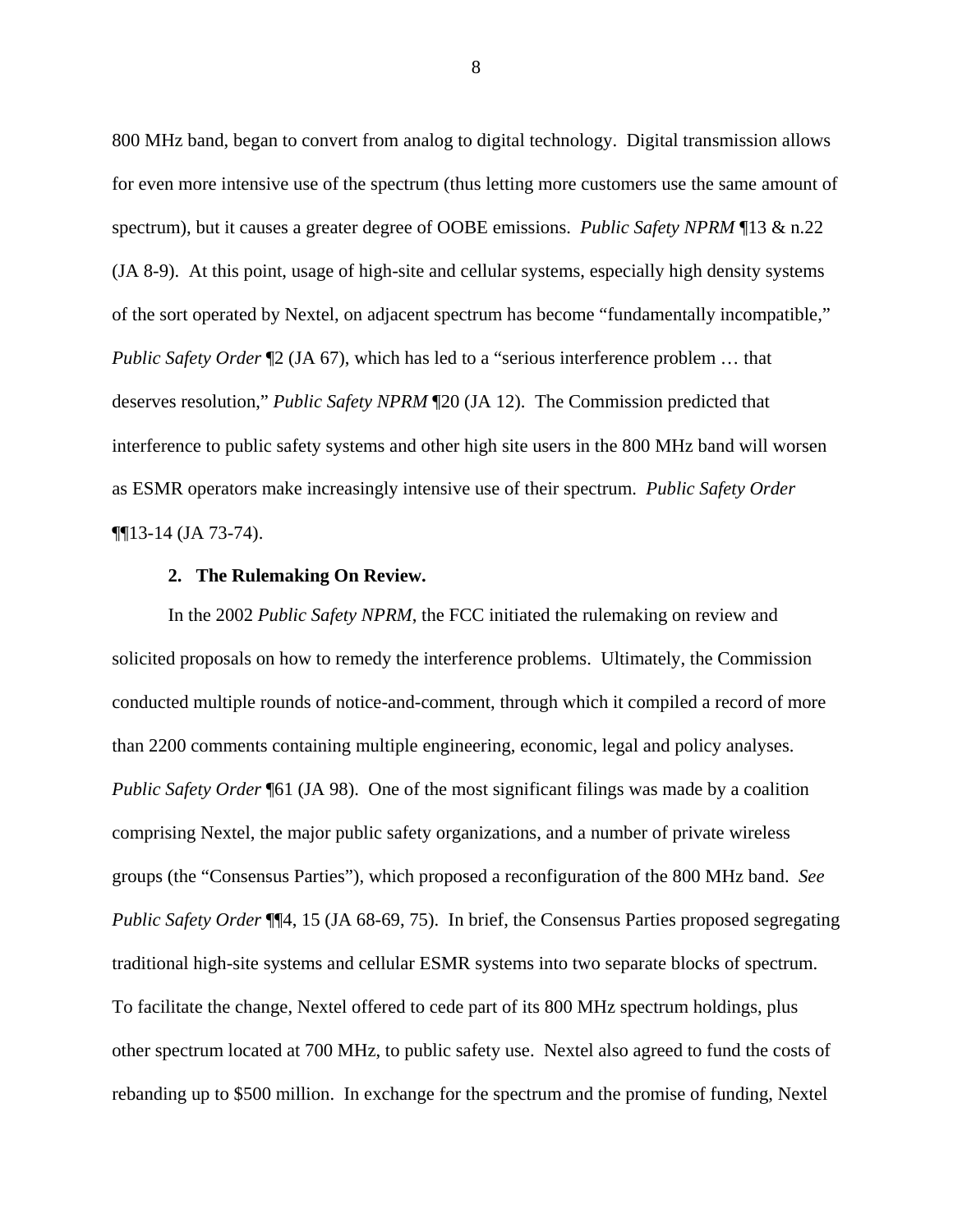asked that it be granted new spectrum in the 1900 MHz band. *See* Reply Comments of Aeronautical Radio *et al*. (filed Aug. 7, 2002) (JA 725). The Consensus Proposal ultimately became a general template for the Commission's restructuring plan.

#### **a. The New 800 MHz Band Plan**

The ensuing *Public Safety Order* established rules and policies for the abatement of interference in the 800 MHz band. On the basis of the extensive rulemaking record, the FCC adopted a two-fold solution to the problem of unacceptable interference to public safety operations in the 800 MHz band. The Commission first adopted technical standards, practices, and procedures collectively known as "Enhanced Best Practices" to provide for the immediate abatement of individual instances of interference. *See Public Safety Order* ¶¶88-141 (JA 117- 140). The Commission recognized, however, that "[a]lthough case-by-case treatment of potential and actual interference under an Enhanced Best Practices regime provides clear benefits over the current voluntary regime … [s]ome interference situations respond poorly, if at all, to the use of the techniques contained in the Enhanced Best Practices." *Id*. ¶17 (JA 75-76). The FCC also noted that case-by-case remedies are "fundamentally reactive because interference must first be encountered before abatement efforts commence." *Id*. ¶119 (JA 131). The Commission found that a "serious drawback" of this reactive approach is that the only "remedy" for a "life-threatening communications failure" is for public safety officials to "report the problem so that technical fixes could eventually be applied to fix it – or not." *Ibid*. The Commission predicted that case-by-case remediation would become less effective as cellular systems expanded and interference grew. *Id*. ¶17 (JA 75-76).

As a result, the Commission also decided to implement a longer term, structural solution: band reconfiguration that separated high-site non-ESMR technology from low-site, high density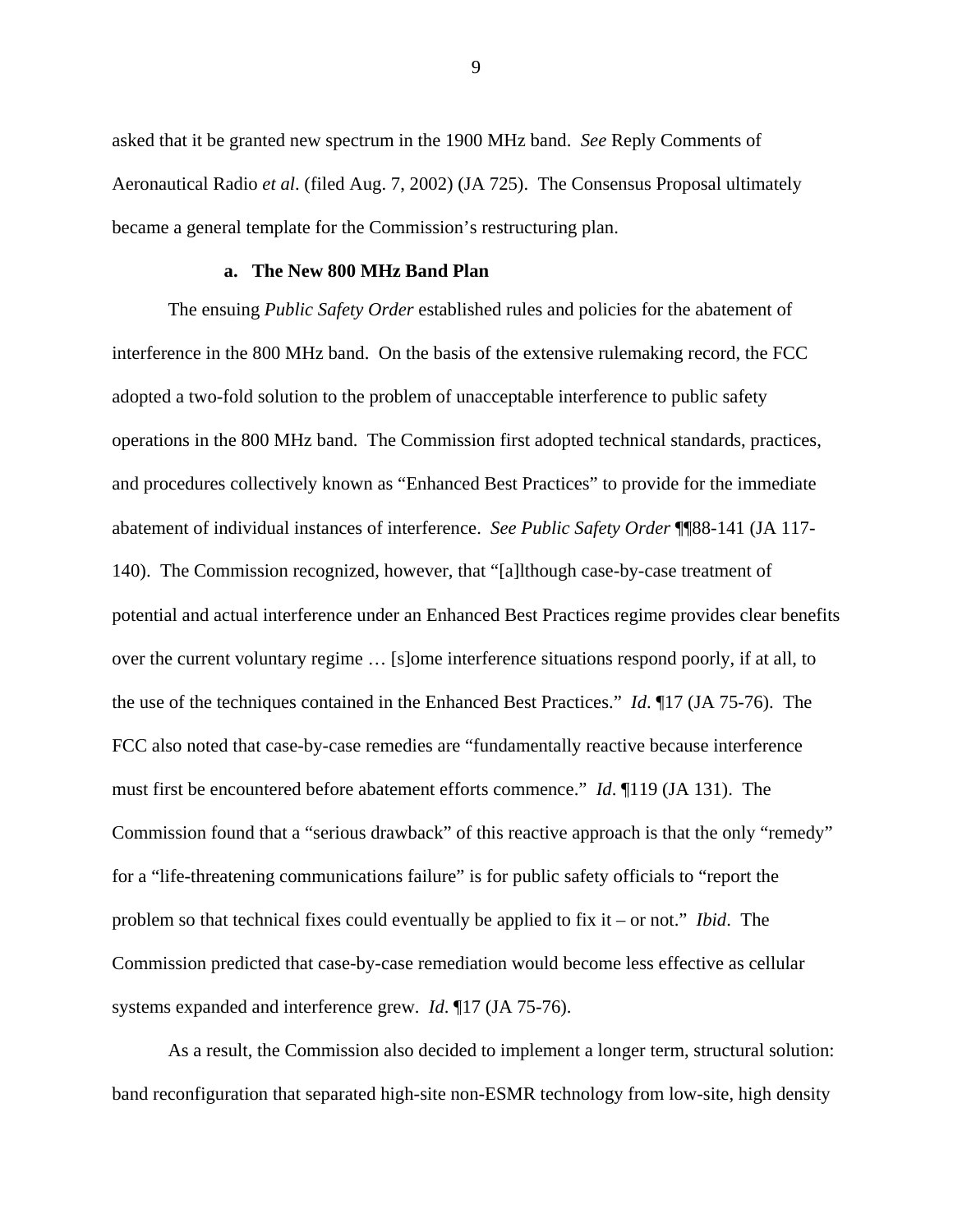technology. Recognizing that the "root cause" of the interference was the mixture in the band of "generally incompatible" high-site and cellular technologies, *Public Safety Order* ¶3 (JA 68), the Commission ordered the 800 MHz band reconfigured to segregate in different band segments ESMR cellular operations and high-site public safety and private SMR operations. The Commission was "guided by the principle that we can minimize unacceptable interference in the 800 MHz band by placing similar system architectures in like spectrum and isolating dissimilar architectures from one another." *Public Safety Order* ¶22 (JA 78). The Commission found that both OOBE and intermodulation interference will be reduced substantially as a result of separating NPSPAC systems from ESMR systems. *Id*. ¶146 (JA 142). The Commission noted that not just public safety systems, but all high-site 800 MHz systems will be "beneficiaries of the actions we take today" because "the interference protections we afford today inure to the benefit of all 800 MHz non-cellular licensees." *Id*. n.12 (JA 69).

Specifically, the Commission divided the 800 MHz band into several segments, each of which is dedicated to a specific type of principal use (*see* band plan diagram at ¶22 of the *Public Safety Order* (JA 78)). Under the Order, the license of any licensees operating in a part of the band that will be dedicated to an incompatible use (for example, a private SMR operating in a part of the band that will be dedicated to NPSPAC systems) will be modified pursuant to 47 U.S.C. § 316(a)(1) so that the license will specify new channel assignments in a different part of the band. We describe the five segments of the newly rebanded 800 MHz block below.

#### **i. The NPSPAC Block.**

At the lower end of the 800 MHz band, the Commission reserved 6 MHz of spectrum for the exclusive use of public safety radio communication systems. All public safety licensees in the former NPSPAC band will be moved into the new NPSPAC public safety block at 806-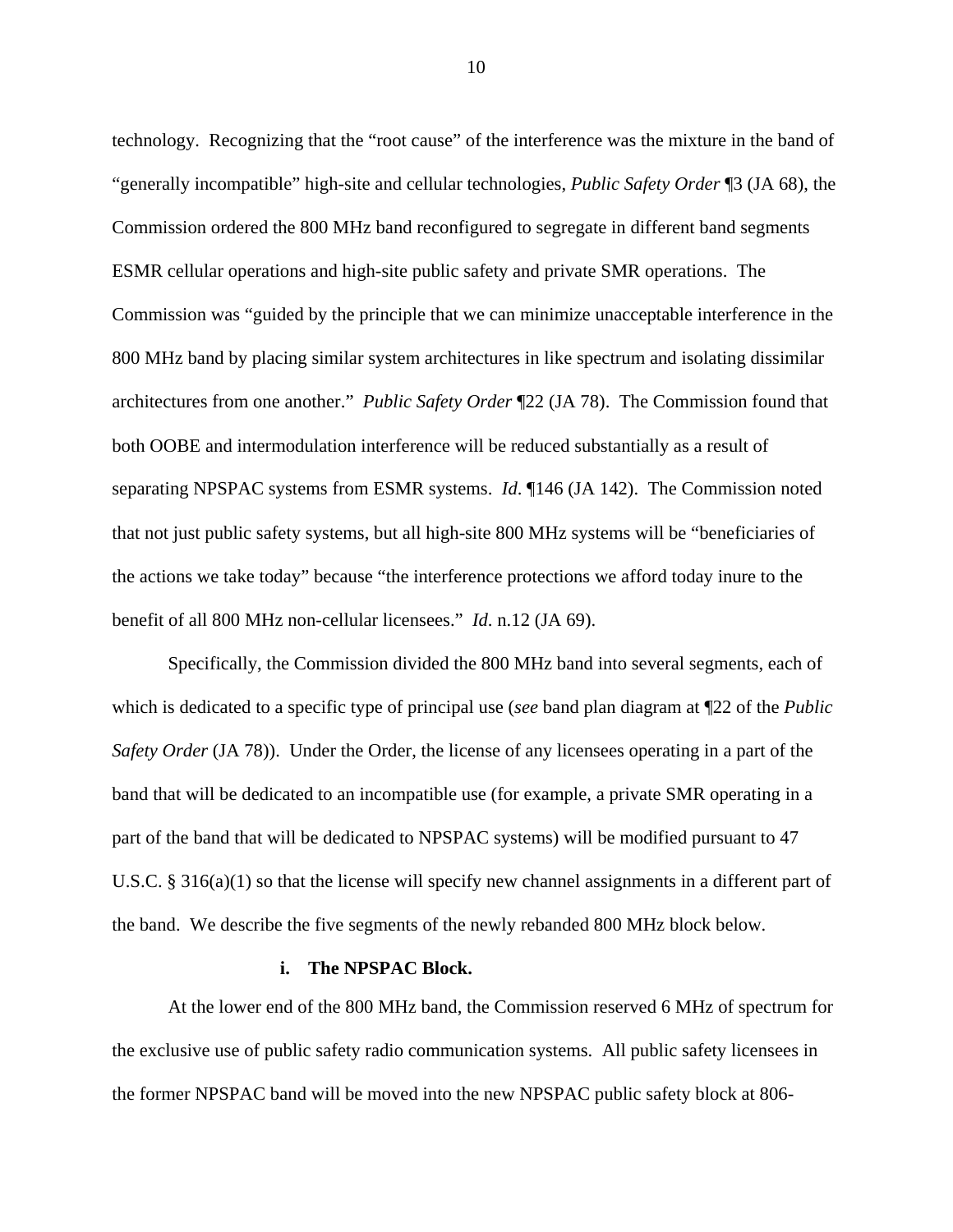809/851-854 MHz. *Public Safety Order* ¶151 (JA 145-147). All private users currently located in the new NPSPAC portion of the band must move to new spectrum.

#### **ii. The Interleaved Block.**

Directly above the NPSPAC block, the Commission retained an "interleaved" band segment (809-815/854-860 MHz) for use by both public safety and private systems. Public safety licensees in higher frequency portions of the interleaved band have the option (but are not required) to move to new spectrum lower in the interleaved band in order to achieve maximum separation from cellular operations. *Public Safety Order* ¶154 (JA 148). More public safety channels will be available in the new interleaved band plan because Nextel has agreed to relinquish part of its existing spectrum for use by public safety systems. *Id*. ¶23 (JA 79-80); *Public Safety Reconsideration* ¶31 (JA 349-350).

Most of the non-public safety SMR licensees that will remain in the interleaved portion operate high-site systems. Licensees in the interleaved portion of the band may implement cellular architecture without prior approval, *Public Safety Order* ¶172 (JA 155), but no licensee may operate a "high density" cellular system, as defined in 47 C.F.R. § 90.7 (2005) (set forth in Appendix C of the *Public Safety Order* (JA 252-253), as amended by the *Public Safety MO&O* at 68), in the interleaved band in the absence of a waiver, *id*. ¶173 (JA 155-156). High density systems were the principal cause of interference to public safety and commercial SMR systems; there is a greater degree of compatibility between high site systems and cellular systems that are not high density.

#### **iii. The Expansion And Guard Bands.**

Directly above the interleaved block, the Commission provided for an "expansion band" (815-816/860-861 MHz) and a "guard band" (816-817/861-862 MHz) to provide additional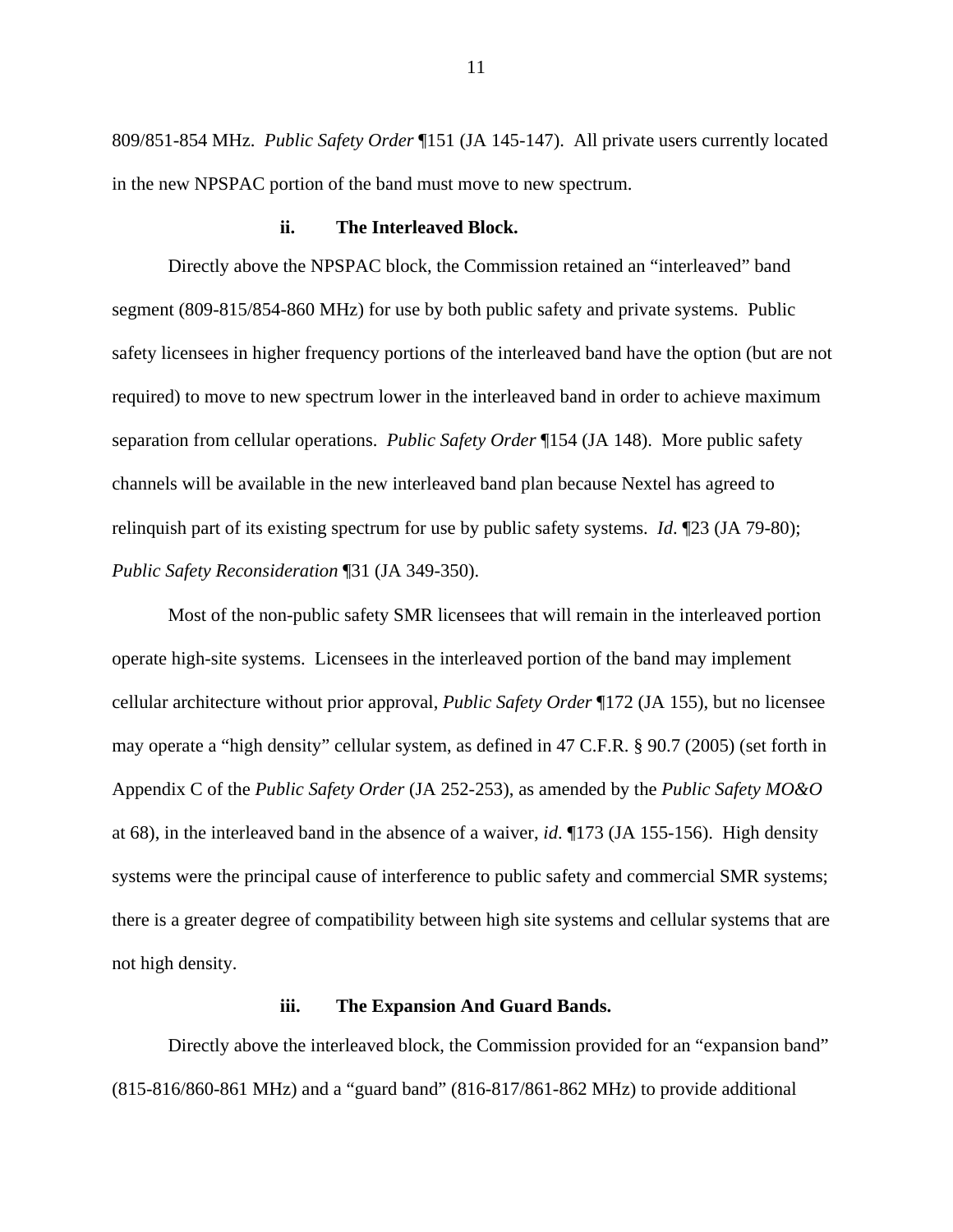spectral separation between ESMR users, particularly high density systems, and public safety users. *Public Safety Order* ¶¶154-158 (JA 148-150). ESMR systems (other than high density systems) may operate in the expansion and guard bands, but they are subject to strict interference guidelines and must coordinate any changes in their system with other nearby spectrum users. *Id*. ¶162 (JA 151-152).

#### **iv. The ESMR Band.**

At the upper end of the 800 MHz band – at the opposite end of the band from the new NPSPAC band – the Commission created an ESMR band (817-824/862-869 MHz) reserved for licensees operating ESMR systems. All high-density ESMR systems must migrate to the ESMR band, and no high density system may be operated outside of the ESMR band. Nextel, for example, will move its systems to 6 MHz of ESMR band spectrum. Other ESMR cellular systems have the option – but are not required – to relocate to the ESMR band. *Public Safety Order* ¶172-173 (JA 155-156). The Commission recognized, however, that "ESMR systems operating in the [ESMR band] are less likely to cause interference than ESMR systems operating" in other portions of the band. *Id*. ¶161 (JA 151). No non-cellular system may be operated in the ESMR band. *Public Safety Reconsideration* ¶81 (JA 371).

The Commission gave ESMR operators whose current spectrum is not in the ESMR portion of the band three options: relocate to the ESMR band; relocate to the guard band or the expansion band; or remain on their current spectrum (as long as the current spectrum is not in the new NPSPAC band). Because the Commission recognized that maximal spectral separation between cellular and non-cellular operations would create the best interference environment, it provided various incentives to induce ESMR operators to relocate to the ESMR band. First, the ESMR band allows the greatest degree of system expansion because it allows high density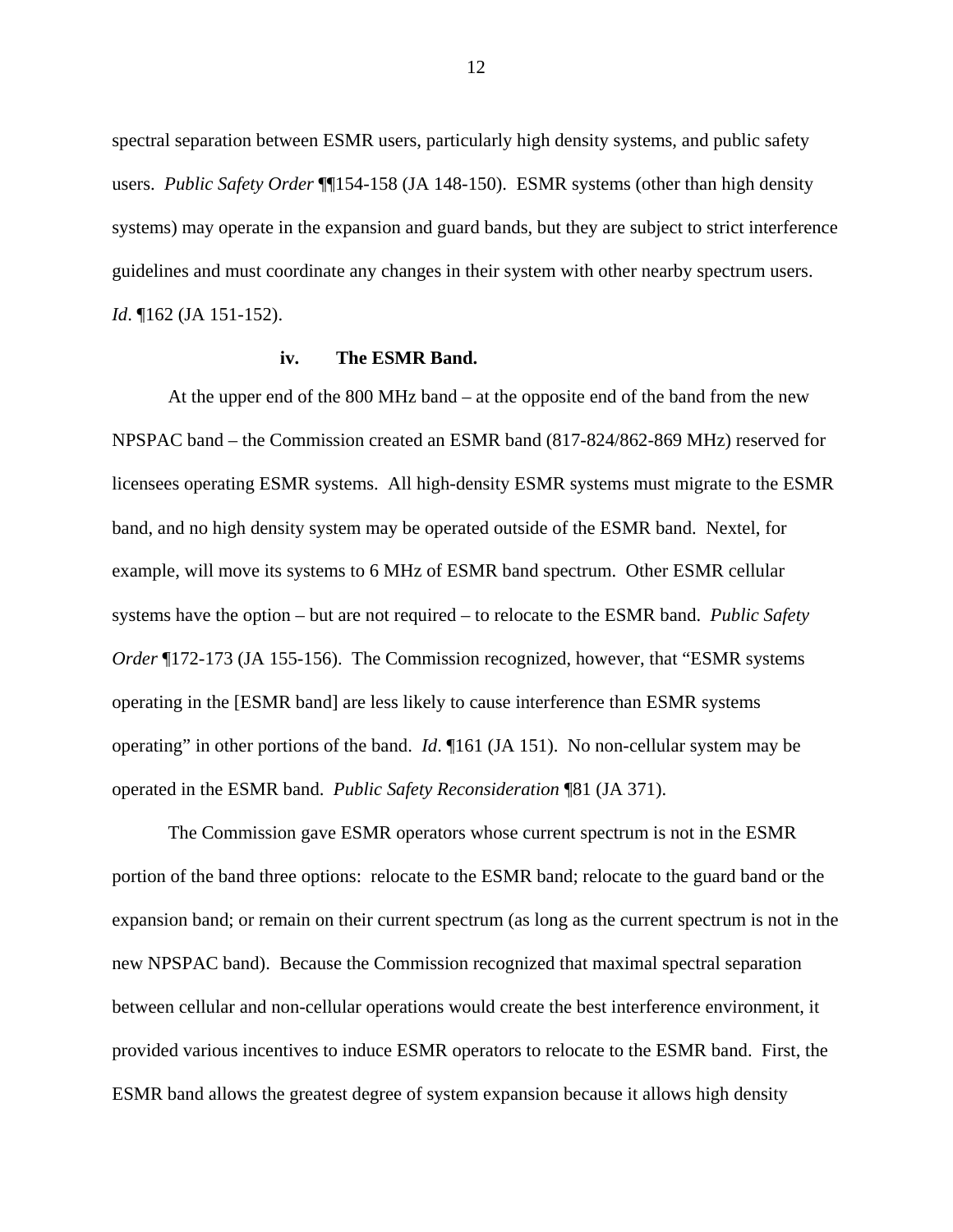systems. Second, in some instances, licensees' spectrum holdings could be effectively increased in geographic scope. *Public Safety Reconsideration* ¶77 (JA 369); *see* pp. 15-16, *infra*. Third, ESMR licensees remaining on their spectrum or moving into the guard and expansion bands are subject to stricter interference controls and must coordinate any changes in their systems with other licensees. *Public Safety Order* ¶162 (JA 151-152).

The Commission recognized that in some places, the planned ESMR band would not be large enough to accommodate the systems of all users who planned to move there. In particular, in several southern states, Southern LINC, a relatively large CMRS provider operating an ESMR system, competes with Nextel; both companies intend to move into the ESMR band. In order to ensure adequate spectrum for both, the Commission expanded the size of the ESMR band in the particular counties in which Southern LINC provides service. *See Public Safety Order* ¶¶164- 166 & Appendix G (JA 152-153, 313-314). The Commission did not establish the precise spectrum sharing arrangements between Nextel and Southern LINC, but allowed them to reach a private agreement. *Id*. ¶167-168 (JA 153-154); *Public Safety Reconsideration* ¶82 (JA 371-372).

#### **b. Relocation Of Existing Licensees.**

The Commission recognized that reconfiguration of the 800 MHz band would entail the relocation of many existing users to different spectrum. For example, most public safety users were located in either the interleaved block or the prior NPSPAC band, and many ESMR and high-site users were located in what had been called the "General Category" band but most of which was slated to become the new NPSPAC band. *Compare Public Safety Order* ¶¶21 (chart) (JA 78) and 22 (chart) (JA 79). Any now-non-conforming users will be moved to new spectrum. To minimize the disruption of relocation, the Commission specified that all relocating licensees would be moved to comparable facilities that "will provide the same level of service as the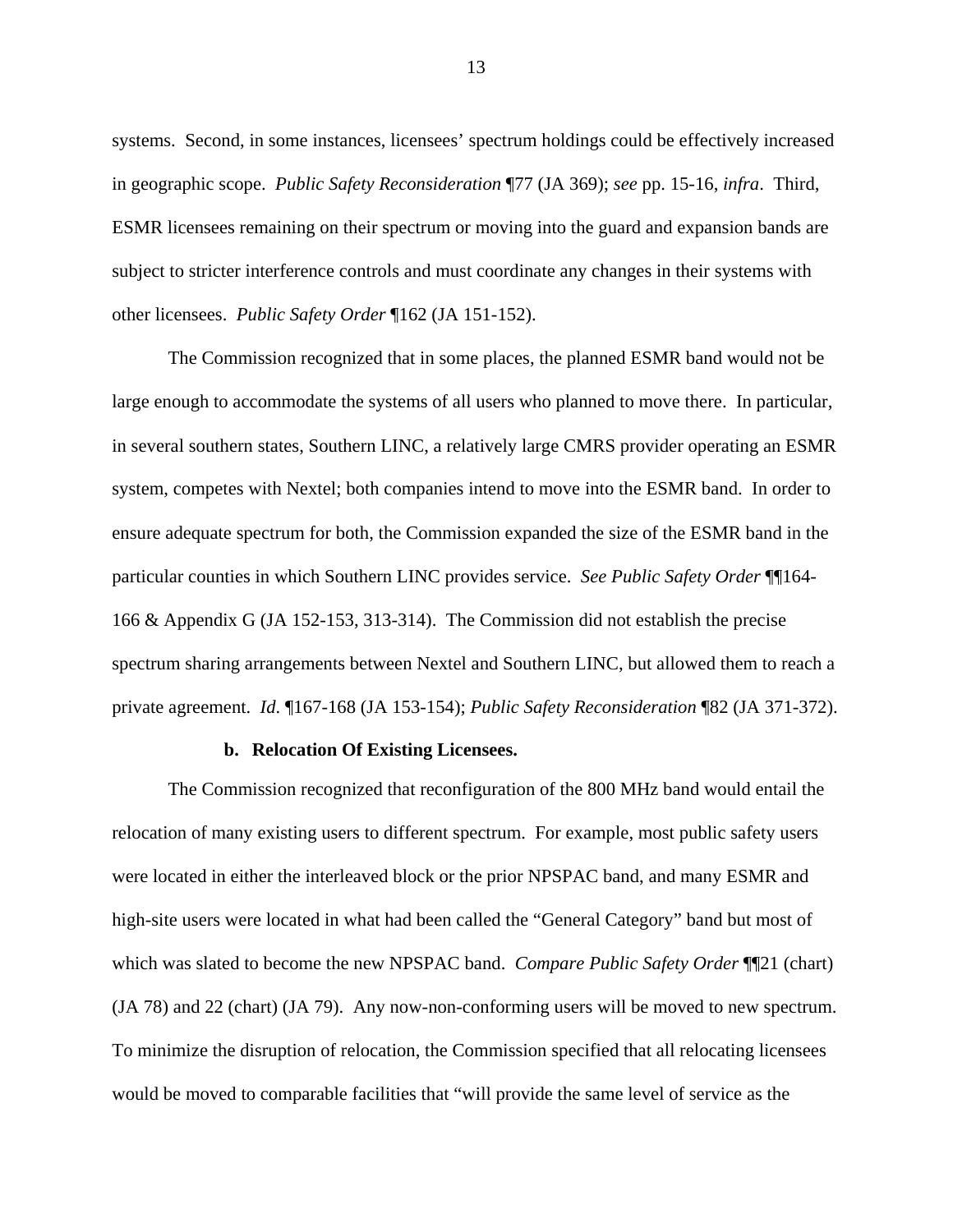incumbent's existing facilities, with transition to the new facilities as transparent as possible to the end user." *Id*. ¶201 (JA 172). The Commission further pledged that the band reconfiguration process would not result in the degradation of existing service or adversely affect public safety communications and operations. *Id*. ¶26 (JA 81). The details of the relocation process, such as specific new spectrum assignments and the determination of compensation for moving expenses, will be handled by a Transition Administrator appointed by and reporting to the Commission. *Id*. ¶¶190-200 (JA 165-170).

The relocation of 800 MHz systems in the band reorganization will affect different nonpublic safety licensees somewhat differently, depending on the current use and type of the licenses. A non-public safety licensee located in the portion of the band that will become the NPSPAC spectrum and that does not use (or will not convert to) cellular architecture will be moved to new spectrum in the interleaved portion of the band and will receive a spectrum allotment equivalent to its old one. As explained below, Nextel must pay all expenses associated with the move. About half of MRA's licenses fall into that category. Br. 8.

Licensees that are currently located in the new interleaved spectrum do not have to move at all (unless they operate a high-density cellular system). The other half of MRA's licenses are in that category, Br. 8, as are all of Skitronics' licenses, *see Stay Order* ¶14 (JA 512) (Skitronics may "remain on its current spectrum and continue serving its customers without any disruption whatsoever"). Licenseesin the interleaved and general category portions of the band that do not currently employ an ESMR system, such as Skitronics, may relocate (at their own expense) to the ESMR band, on the condition that they convert their operations to cellular architecture. *Public Safety Reconsideration* ¶¶79, 81 (JA 370, 371); *Stay Order* ¶14 (JA 512). Licensees that currently operate an ESMR system and that are required to move may relocate to the ESMR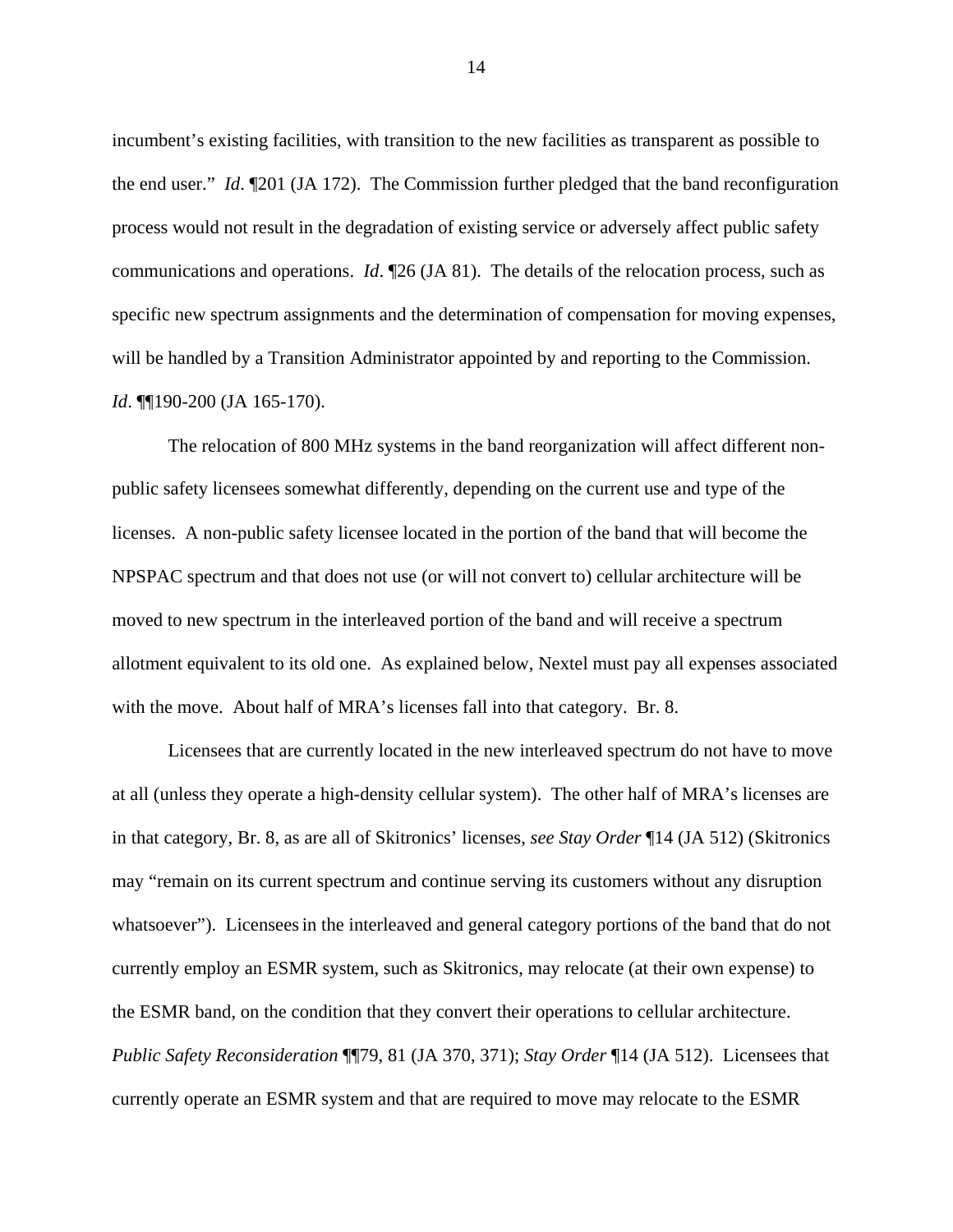band at Nextel's expense; ESMR operators that are not required to move may do so at their own expense.

Different types of 800 MHz licenses will be treated differently in some circumstances. The Commission has issued two types of 800 MHz licenses: "site-based" and "economic area" (EA) licenses. Site-based licenses, issued free of charge, were the first licenses to be awarded in the 800 MHz band; they authorize the user to construct and operate a transmitter at a specific site. In the mid-1990s, the Commission switched to EA licenses, awarded by auction, that authorize the user to serve a large geographic area at any site(s) of the licensee's choosing. *See Amendment of Part 90 of the Commission's Rules*, 12 FCC Rcd 19079, 19083 (1997)

## (*Geographic License Order*).

The territory covered by an EA license typically included one or more existing site-based operation and were thus "encumbered" by the existing licensee. EA licensees in the upper part of the 800 MHz band were given the right to relocate any incumbent site-based users to another part of the band. *Geographic License Order*, 12 FCC Rcd at 19085. EA licensees in the lower part of the band took their licenses subject to the rights of the incumbent site-based licensees, who could not be involuntarily moved. *Ibid*. The area of an EA license that is not encumbered by an incumbent site-based licensee is referred to as "white space."

In some cases, an ESMR EA licensee that held spectrum encumbered by a site-based licensee will be moved to new spectrum that is not encumbered. Encumbrances would be removed if the site-based encumbering licensee does not move to the ESMR band. *Public Safety Reconsideration* ¶77 (JA 369). The Commission viewed such an outcome as "an incentive for such [EA] licensees to transition from the interleaved spectrum," thus removing a source of potential interference to public safety systems. *Ibid*. EA licensees who are either remaining on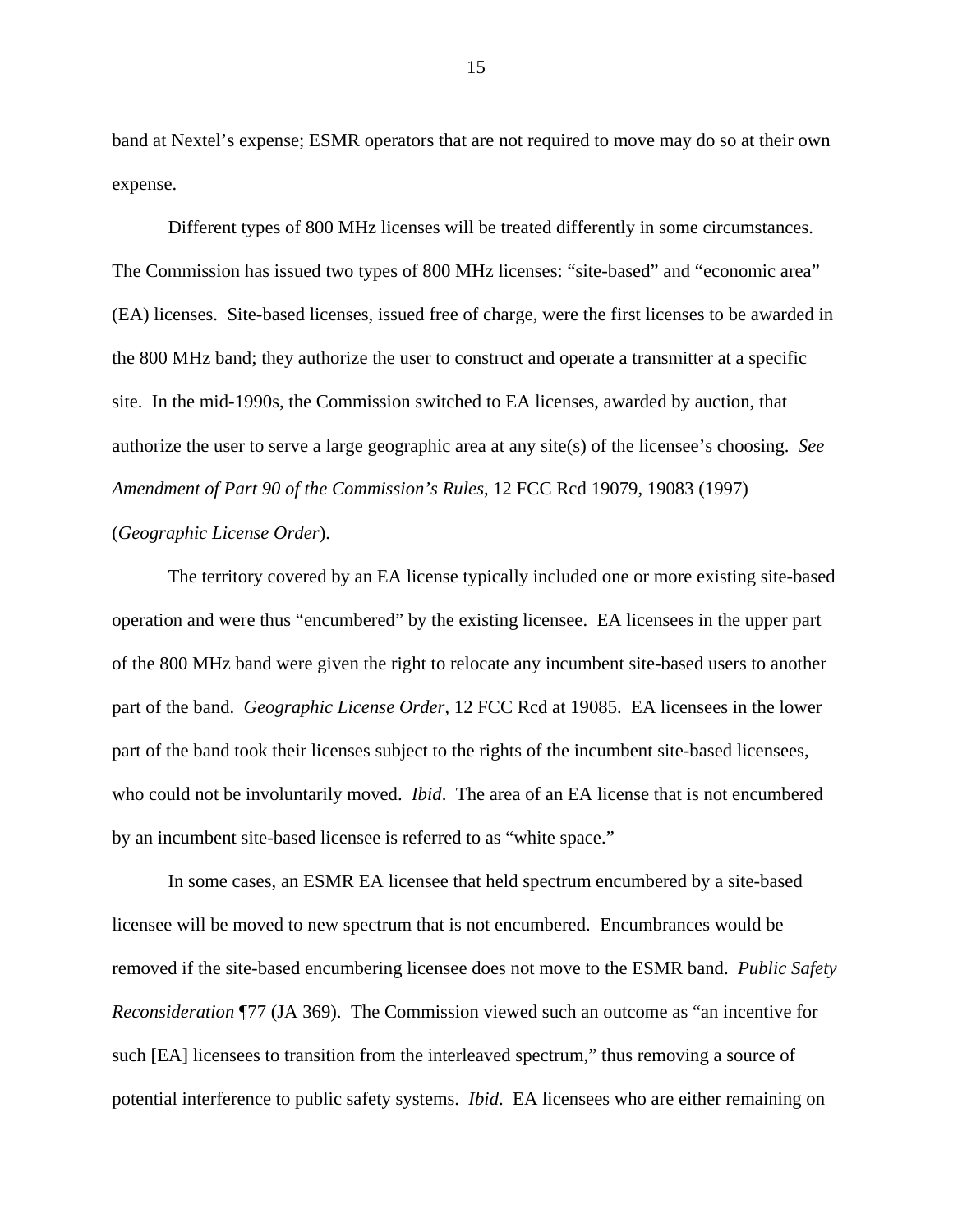their spectrum (such as Skitronics) or will be moved to new spectrum outside the ESMR band will not receive unencumbered licenses.

In addition, a licensee that moves to the ESMR band is allowed to move both its EA licenses and its site-based licenses if the site-based cell was "an integral part of the EA's licensee's ESMR system as of the date the [*Public Safety Order*] was published in the Federal Register." *Public Safety Reconsideration*, ¶78 (JA 370); *Public Safety MO&O* ¶25 (JA 426- 427). The Commission specified a technical description to determine whether a site-based license was integrated into the ESMR system, including the capability of the site-based cell to "hand off" calls to the EA-based cells. *Public Safety Reconsideration* ¶78 (JA 369-370). Sitebased licenses that are not part of an integrated system may not move into the ESMR band.

#### **c. Funding For Relocation.**

The relocation process will be expensive, as the equipment of licensees that are moving (and, for commercial operators, their customers) will have to be retuned, or even replaced, in order to operate on new spectrum. To fund the moves, the FCC accepted a modified version of the offer in the Consensus Plan that Nextel bear the costs. Instead of capping Nextel's liability as proposed in the Consensus Plan, however, the Commission required Nextel (subject to Nextel's acceptance of the responsibility, which occurred on February 7, 2005) to fund "the full cost of relocation of all 800 MHz band public safety systems and other 800 MHz band incumbents to their new spectrum assignments with comparable facilities." *Public Safety Order* ¶11 (JA 72); *see id*. ¶29 (rejecting cap on payment) (JA 82). Nextel, the largest 800 MHz licensee and the principal ESMR provider in the country, was required to secure payment with a \$2.5 billion letter of credit. *Id*. ¶182 (JA 162) (Nextel has fulfilled that obligation).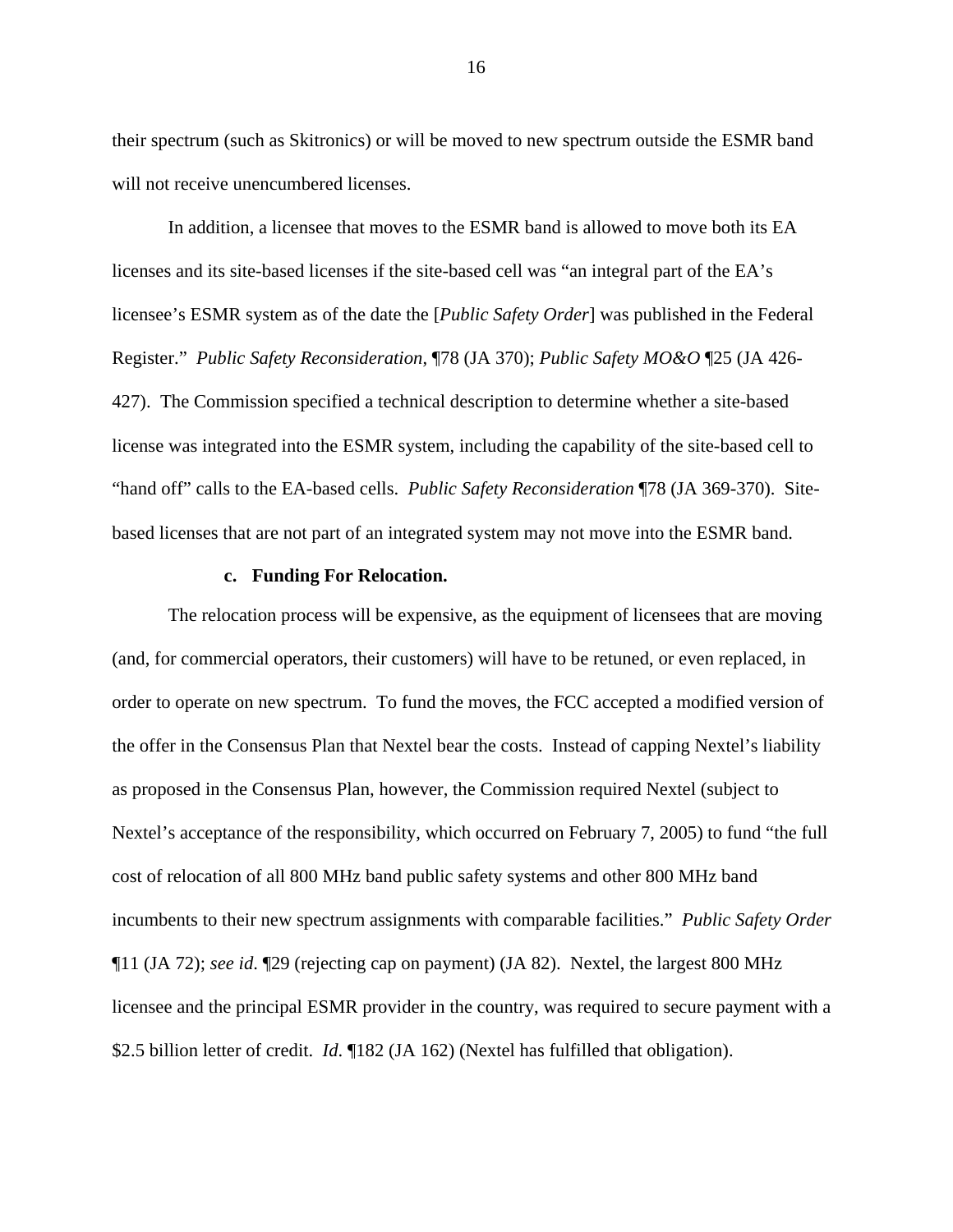In recognition of Nextel's assumption of all relocation costs and relinquishment of spectrum, the Commission stated that it would modify some of Nextel's licenses to provide it with rights to use spectrum in the 1900 MHz band. The Commission decided to use what it termed a "value-for-value" approach under which the Commission determined the value of the spectrum Nextel is forfeiting, plus the costs of relocation, plus other related costs, and offset that amount against the estimated value of the replacement spectrum at 1900 MHz. *Public Safety Order* ¶¶5, 12 (JA 70, 72-73).

To ensure against a windfall for Nextel, the Commission decided that if Nextel's 800 MHz relocation costs and the value of its relinquished spectrum (taking into account encumbrances on that spectrum) amount to less than the value of the replacement 1900 MHz spectrum, Nextel must pay the difference to the Treasury. *Public Safety Order* ¶¶11-12, 321 (JA 72-73, 214-215). The Commission gave no assurance, however, that at the end of the day Nextel's gains would equal its costs; to the contrary, the Commission noted that "Nextel is taking the very substantial risk that it could end up incurring costs that are greater than the value of the spectrum rights it receives." *Id*. ¶214 (JA 177).

The Commission "require[d] [the] band reconfiguration to be completed through a phased transition process within thirty-six months of release of a Public Notice announcing the start date of reconfiguration." *Public Safety Order* ¶11 (JA 72). That Public Notice was released on June 27, 2005. 20 FCC Rcd 9961 (2005). Nextel accepted the terms of the payment plan in February 2005. Letter of Feb. 7, 2005 from Tim Donohue, President/CEO, Nextel, to Michael Powell, Chairman, FCC. Rebanding will now occur region-by-region across the country, according to a schedule established by the Transition Administrator and approved by the Commission's Wireless Telecommunications Bureau. *Public Safety Order* ¶201 (JA 170-172).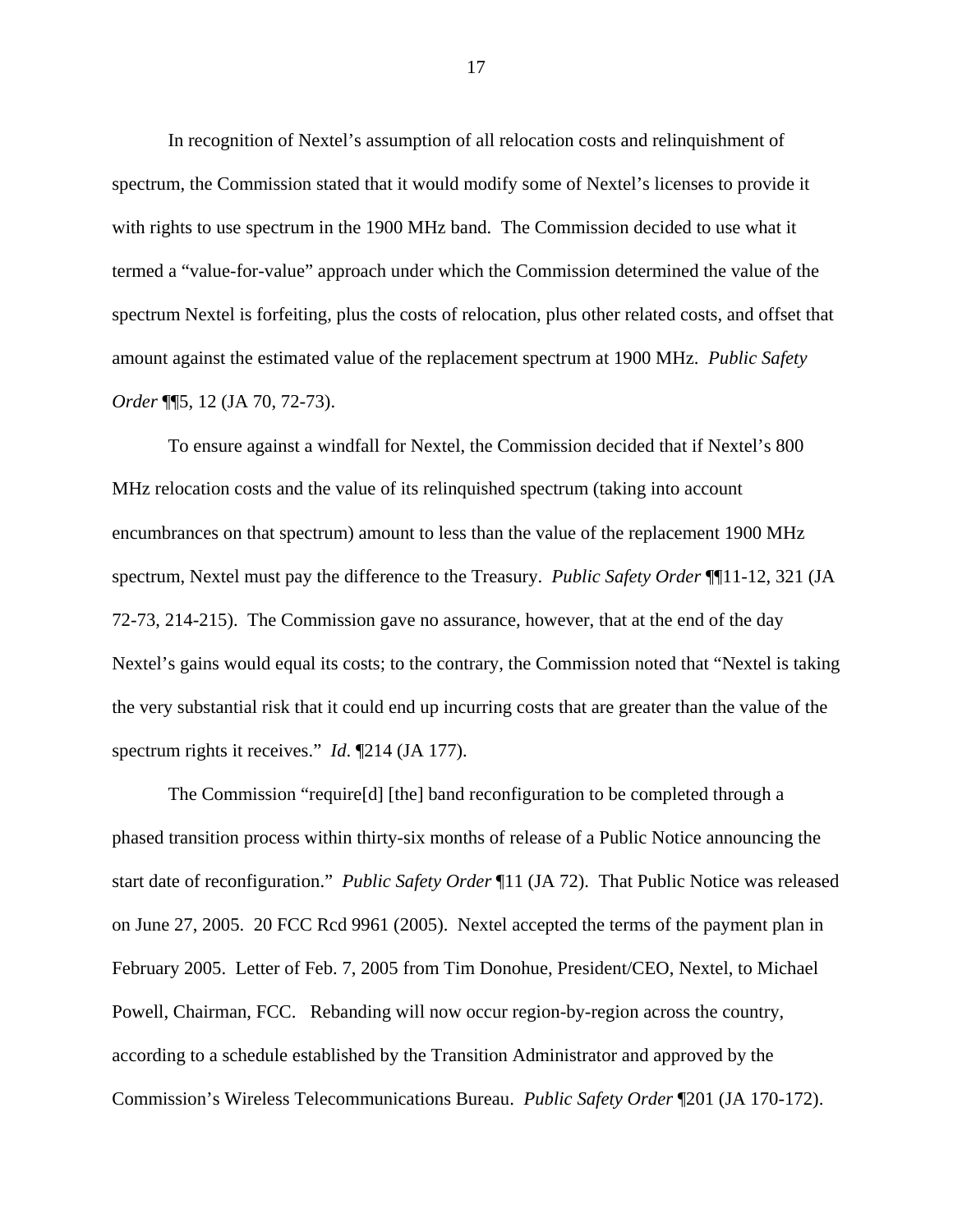#### **SUMMARY OF ARGUMENT**

The restructuring of the 800 MHz spectrum band results from the Commission's exercise of its authority to "promot[e] safety of life and property through the use of … radio communication." 47 U.S.C. § 151. The Commission found that interference caused by cellulararchitecture telephone systems was compromising the communications networks on which police, fire, and other emergency officials must be able to rely to protect citizens in the midst of a public crisis. The Commission forecast that the problem would grow increasingly urgent over time.

The Commission concluded, on the basis of an extensive record, that the best solution to the problem of interference was to reorganize the 800 MHz band to eliminate the intermingling of incompatible system architectures and separate traditional high site 800 MHz systems from cellular systems. Combined with an enhanced regime of resolving individual instances of interference, band restructuring and segregation will provide a long-term structural solution that will enable both public safety and private licensees to operate their systems in a significantly interference-reduced environment. In short, the Commission found that restructuring the 800 MHz band is necessary to fulfill the public interest.

1. Petitioners do not deny the problem of interference and they do not dispute the Commission's engineering judgment that band reorganization will substantially reduce interference and thus serve the public interest. Instead, they argue that the Commission discriminated against them unlawfully when it allowed cellular operators, but not high site operators such as petitioners, to move to the portion of the band reserved for "enhanced specialized mobile radio" (ESMR) providers and when it allowed licensees moving to the ESMR band to receive licenses with fewer encumbrances in some cases.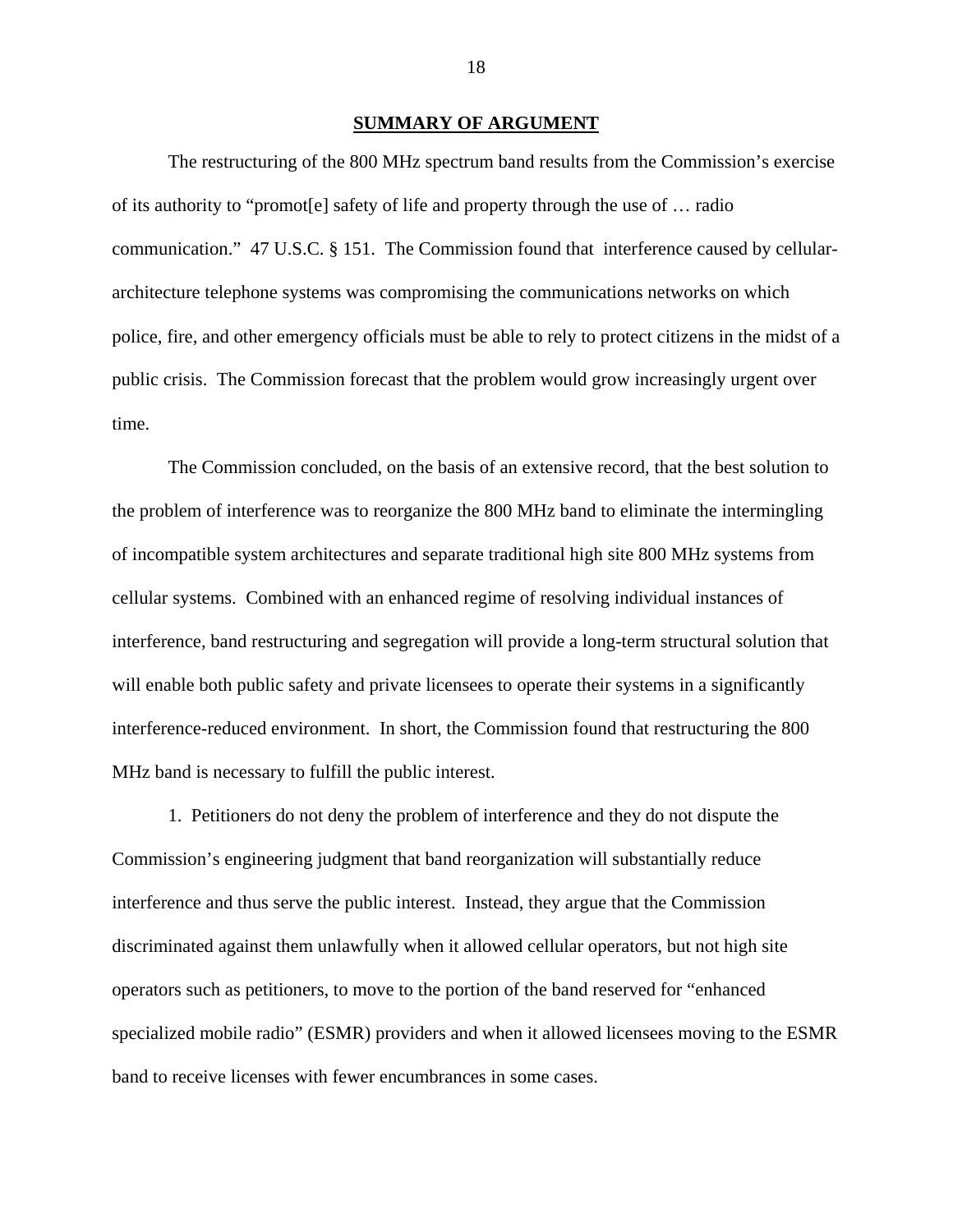But separating cellular systems from incompatible non-cellular ones was the basic precept of the 800 MHz proceeding, and it was reasonable for the Commission to treat the two types of licensees differently. Petitioners are not situated similarly to cellular operators because their systems are not cellular systems. They lack the essential attributes of cellular systems such as division of territory into cells, automatic handoff between cells, and frequency reuse.

Petitioners are wrong that keeping *private* high site licensees out of the ESMR band is not necessary to protect public safety systems. The Commission has tried to achieve the largest feasible degree of spectral segregation between public safety systems and cellular systems. If private high site systems were allowed into the ESMR band, the size of the band would have to be expanded to accommodate them, which would necessarily shrink the separation between cellular systems and public safety systems and thereby undermine the effectiveness of the Commission's solution. Moreover, in addition to relieving interference to public safety systems, the Commission also reasonably sought to eliminate interference between cellular systems and *private* high site systems. Petitioner Skitronics itself had told the Commission that it has experienced such interference, and the Commission was accordingly justified in establishing segregation of all high site and cellular licensees.

2. The Commission's reorganization plan is not unlawfully retroactive. The band plan alters only future uses of the spectrum, not past ones. The new band plan may have upset petitioners' expectations, but the uses of the radio spectrum are not set in stone, and the law is clear that altering such uses prospectively does not render an agency's actions unlawful. Nor was the segregation of different types of licensees secondarily retroactive. Rather, it was a reasonable response to a pressing and worsening public problem. Moreover, the effects of the band plan on the petitioners will be fairly small. Both petitioners' businesses can continue as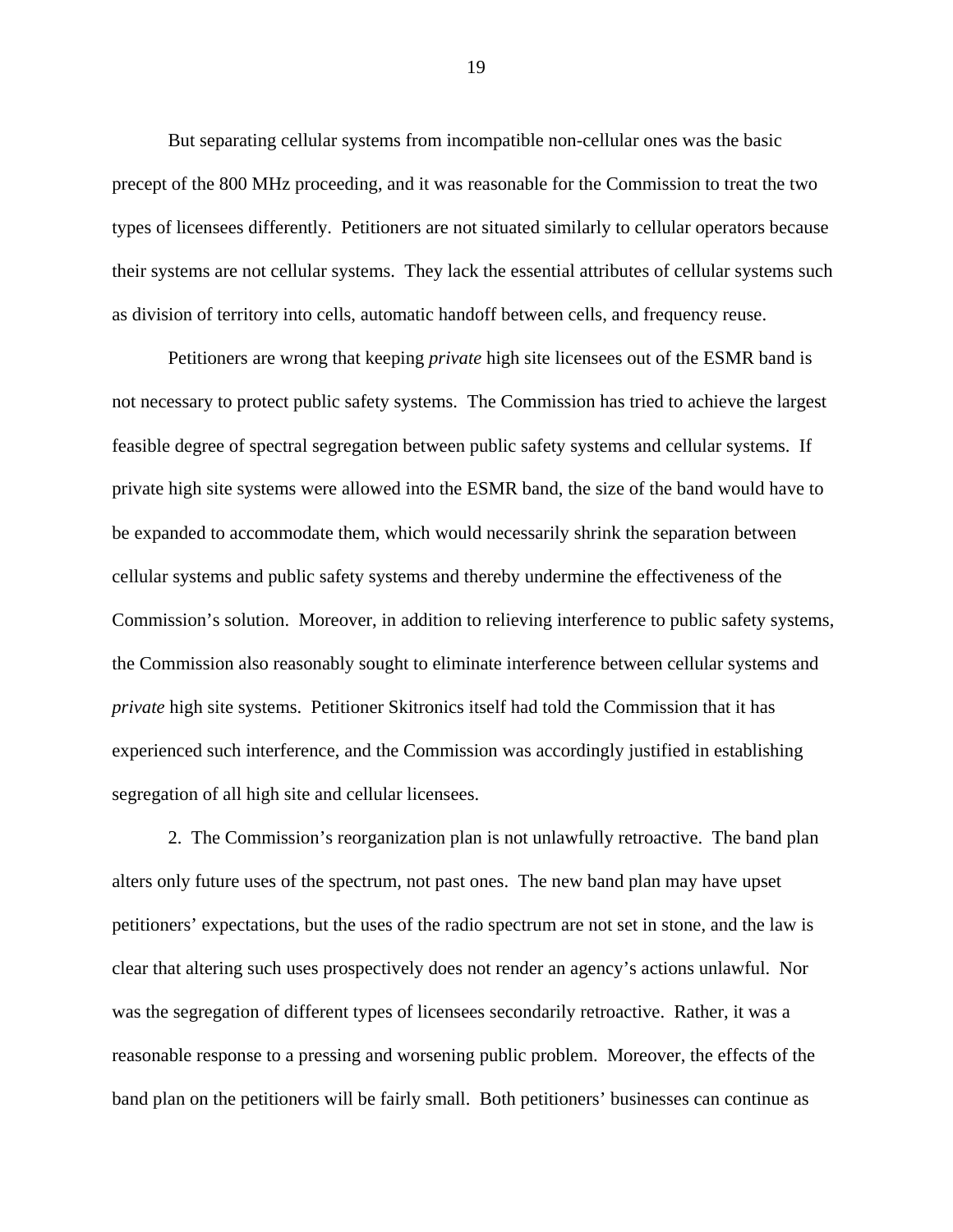they always have, and both will have the opportunity to expand their systems for future growth. A possible reduction in the resale value of petitioners' licenses does not render the band plan unreasonable.

3. The possibility that the secondary market value of petitioners' spectrum will fall because of band segregation also does not result in a taking of petitioners' property. Petitioners do not have a property interest, enforceable against the Commission, in the secondary market value of their licenses. Congress has allowed "the use of" the electromagnetic spectrum by licensees, but it has expressly forbidden "the ownership thereof." 47 U.S.C. § 301. Licensees thus hold a limited and highly regulated permission to use a public resource to serve the public interest. Petitioners' interests exist subject to, not apart from, reasonable government regulation, and changes in such regulations cannot give rise to claims within the ambit of the Fifth Amendment.

In any event, petitioners have not stated a valid takings claim under the traditional test to assess such claims They provide no evidence to support their allegations of economic impact, and the circumstances suggest that there will be relatively little such impact. Indeed, their existing business can continue largely unaffected. That outcome shows that there will be little interference with their legitimate investment-backed expectations, which are lower in the highly regulated environment of spectrum-based radio communications than they might otherwise be. Finally, the Commission's actions are reasonable for the reasons discussed above.

4. The Commission reasonably declined to compensate MRA for "customer churn," the loss of customers that MRA alleges will occur in the rebanding process. The law does not require an agency to reimburse regulated entities for costs imposed on them by regulations necessary to fulfill the public interest. Even if there were such a requirement, MRA's predicted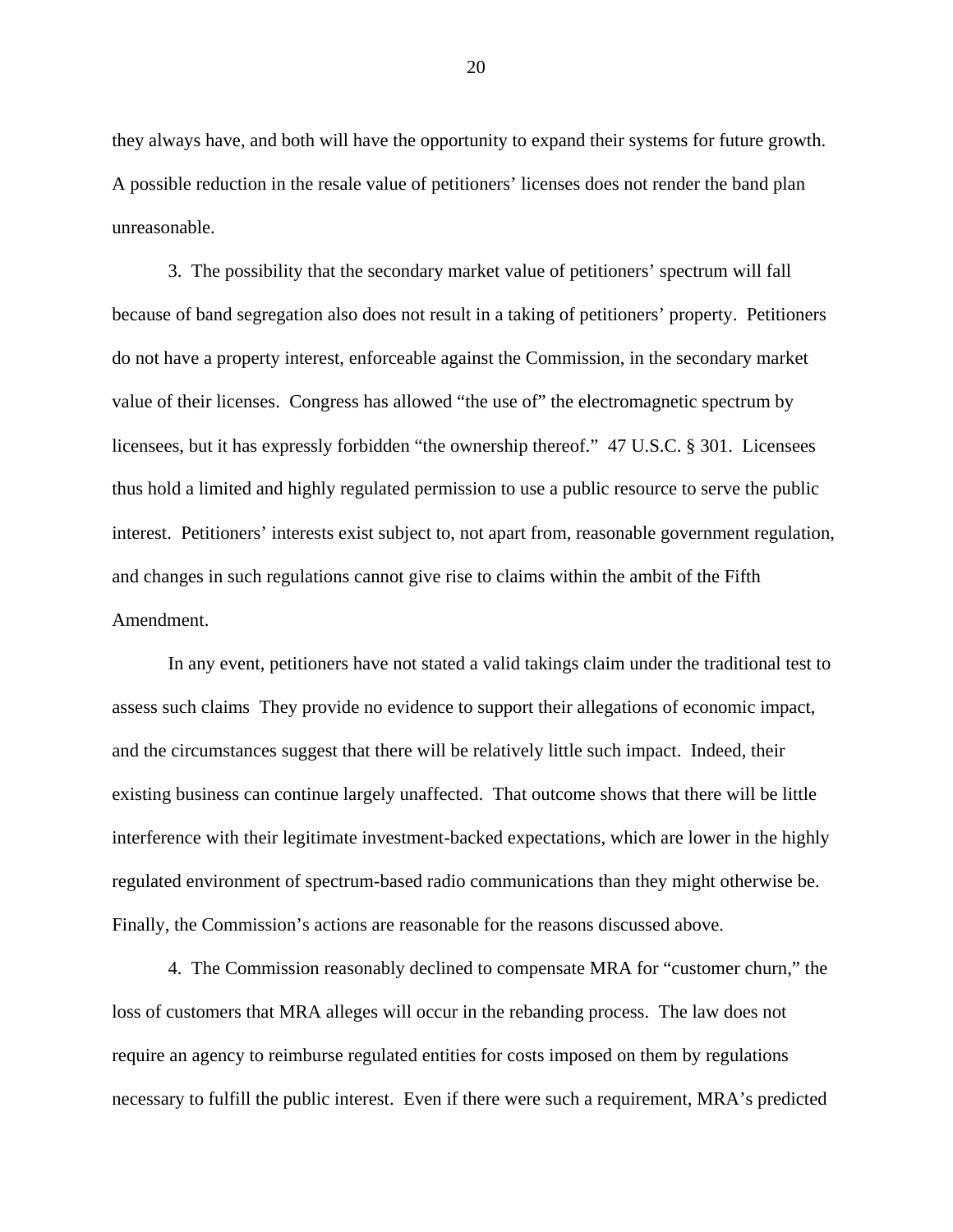customer loss is speculative, resting on a single example from a different context. An agency need not make predictive judgments about compensation in the absence of more conclusive data.

5. Petitioners lack standing to challenge the value assigned to Nextel's spectrum assignment in the ESMR band. If petitioners prevailed in their claim, the only consequence would be that Nextel would have to pay more money to the Treasury; there would be no benefit to petitioners and no remediation of any injury suffered by petitioners.

Even if petitioners had standing to raise the claim, they are barred from doing so because they did not preserve the issue before the agency. The transaction between Verizon Wireless and NextWave, another wireless company, did not take place until after the *Public Safety Order* had been issued and could not have been considered at the time the agency established a value for Nextel's spectrum. Moreover, petitioners failed to raise the matter in a petition for reconsideration, and their mention of the Verizon/NextWave transaction in a footnote to a stay motion did not give the Commission an adequate chance to address the relevance of the transaction to the valuation at hand.

There is in any event no basis for overturning the Commission's valuation analysis, which was not undermined by the Verizon/Next Wave transaction. The task before the Commission was to establish the value of a nationwide license that covered a range of markets with widely varying spectrum values. The Verizon/NextWave licenses, however, were concentrated in very large markets, including New York, Boston, and Philadelphia. The transaction does not provide a basis for altering the agency's careful analysis of several valuation studies that had been placed in the record.

In the end, petitioners have provided no good reason to overturn the Commission's carefully considered plan to restructure the 800 MHz band to separate incompatible services and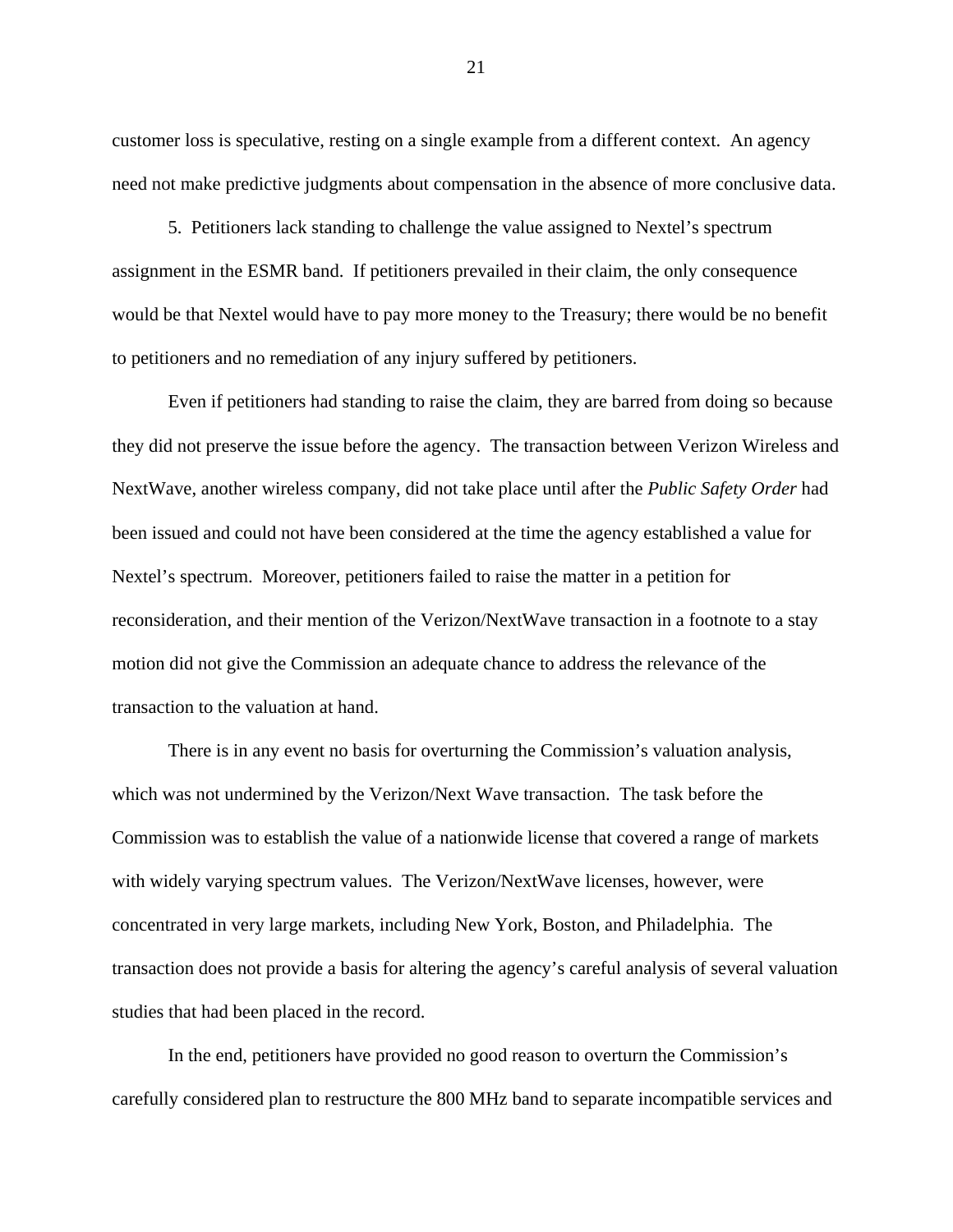thereby eliminate interference to critical public safety systems. The impact on petitioners' private interests does not nearly outweigh the public's interest – or the Commission's authority – in promoting the efficient and effective use of the radio spectrum to protect health, safety, life and property.

#### **ARGUMENT**

## **I. STANDARD OF REVIEW.**

Under the Administrative Procedure Act, a court may reverse an agency's determinations only if they are "arbitrary, capricious, an abuse of discretion, or otherwise not in accordance with law." 5 U.S.C. § 706(2)(A). That standard is highly deferential; the Commission need only articulate a "rational connection between the facts found and the choice made." *Motor Vehicle Mfrs. Ass'n v. State Farm Mutual Ins. Co.*, 463 U.S. 29, 43 (1983). The Court "presume[s] the validity of the Commission's action and will not intervene unless the Commission failed to consider relevant factors or made a manifest error in judgment." *Consumer Electronics Ass'n v. FCC*, 347 F.3d 291, 300 (D.C. Cir. 2003).

In addition, where the Commission is "fostering innovative methods of exploiting the spectrum," it "functions as a policymaker and, inevitably, a seer – roles in which it will be accorded the greatest deference by a reviewing court." *Teledesic LLC v. FCC*, 275 F.3d 75, 84 (D.C. Cir. 2001), *quoting Telocator Network of America v. FCC*, 691 F.2d 525, 538 (D.C. Cir. 1982). The Court consistently has deferred to the FCC's expert judgment in matters regarding spectrum management. *See*, *e.g.*, *Teledesic*, 275 F.3d at 84; *Aeronautical Radio, Inc. v. FCC*, 928 F.2d 428, 443-45 (D.C. Cir. 1991); *National Ass'n of Broadcasters v. FCC*, 740 F.2d 1190, 1209-14 (D.C. Cir. 1984). *See also Hispanic Information & Telecommunications Network v.*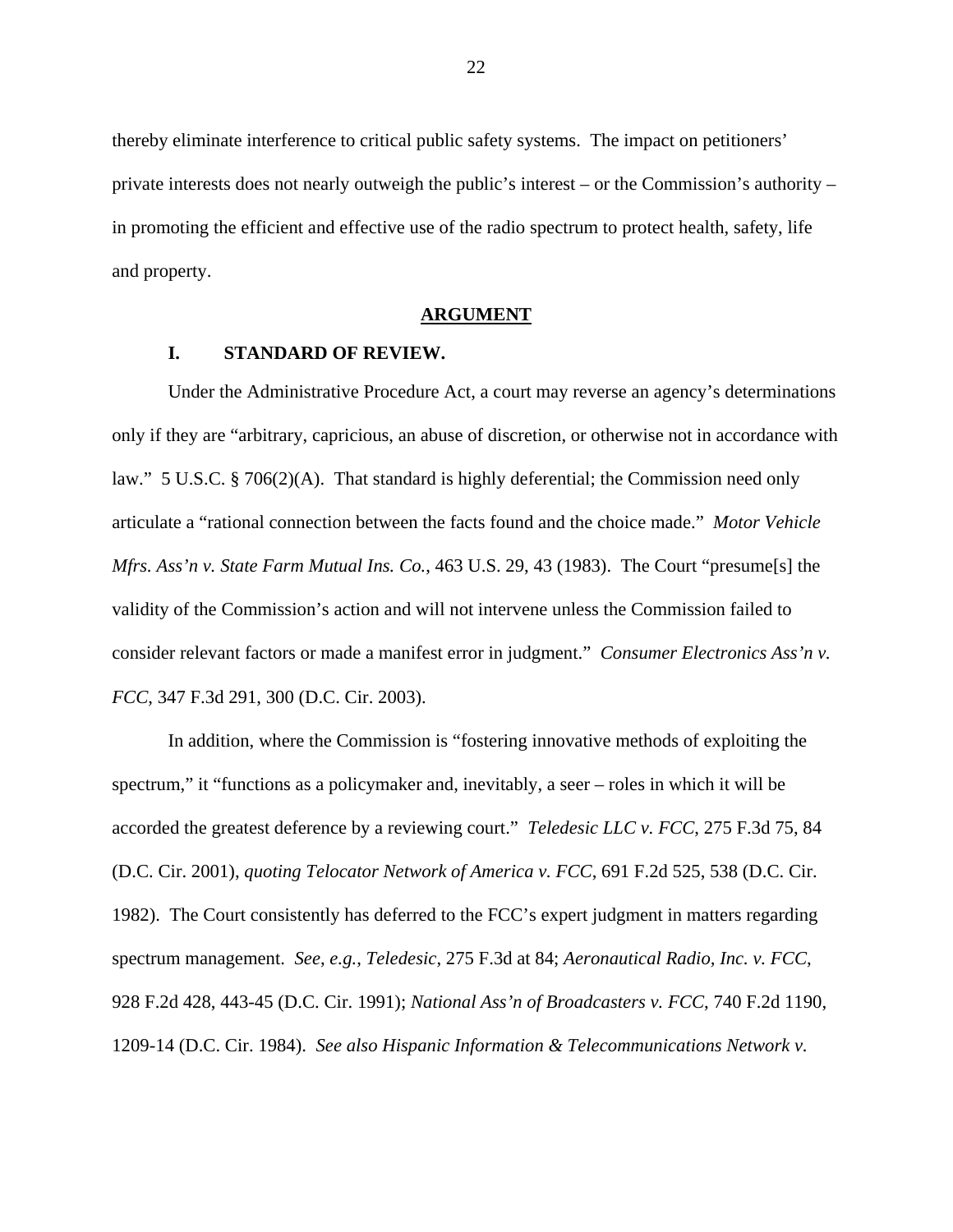*FCC*, 865 F.2d 1289, 1297-1298 (D.C. Cir. 1989) (the Court will uphold FCC technical judgments that are supported "with even a modicum of reasoned analysis").

# **II. THE COMMISSION REASONABLY DECIDED TO SEGREGATE CELLULAR LICENSEES FROM HIGH SITE LICENSEES.**

The public interest will be served by the FCC's exercise of its spectrum management authority to ensure that public safety officials, including police officers, firefighters, and other first responders retain the ability to communicate effectively and without interference from other radio services. Public safety officers must have adequate and reliable communications when responding to emergencies, rescuing citizens from burning buildings, apprehending criminals, and engaging in other dangerous tasks critical to the public security, health and welfare. The *Public Safety Order* advances the fundamental statutory objective of "promoting safety of life and property through the use of  $\ldots$  radio communication." 47 U.S.C. §§ 151, 332(a)(1).

MRA and Skitronics (hereafter, collectively, "MRA," except where it is necessary to refer to the petitioners individually) do not dispute that interference in the 800 MHz band presents a serious and growing threat to the reliability of public safety communications systems. Nor does MRA question the basic scientific soundness of the Commission's approach to alleviate that interference – segregating different technologies in different parts of the band. Finally, MRA does not dispute the Commission's authority to modify "any station license … if in the judgment of the Commission such action will promote the public interest, convenience, and necessity, or the provisions of this Act … will be more fully complied with." 47 U.S.C.  $§ 316(a)(1).$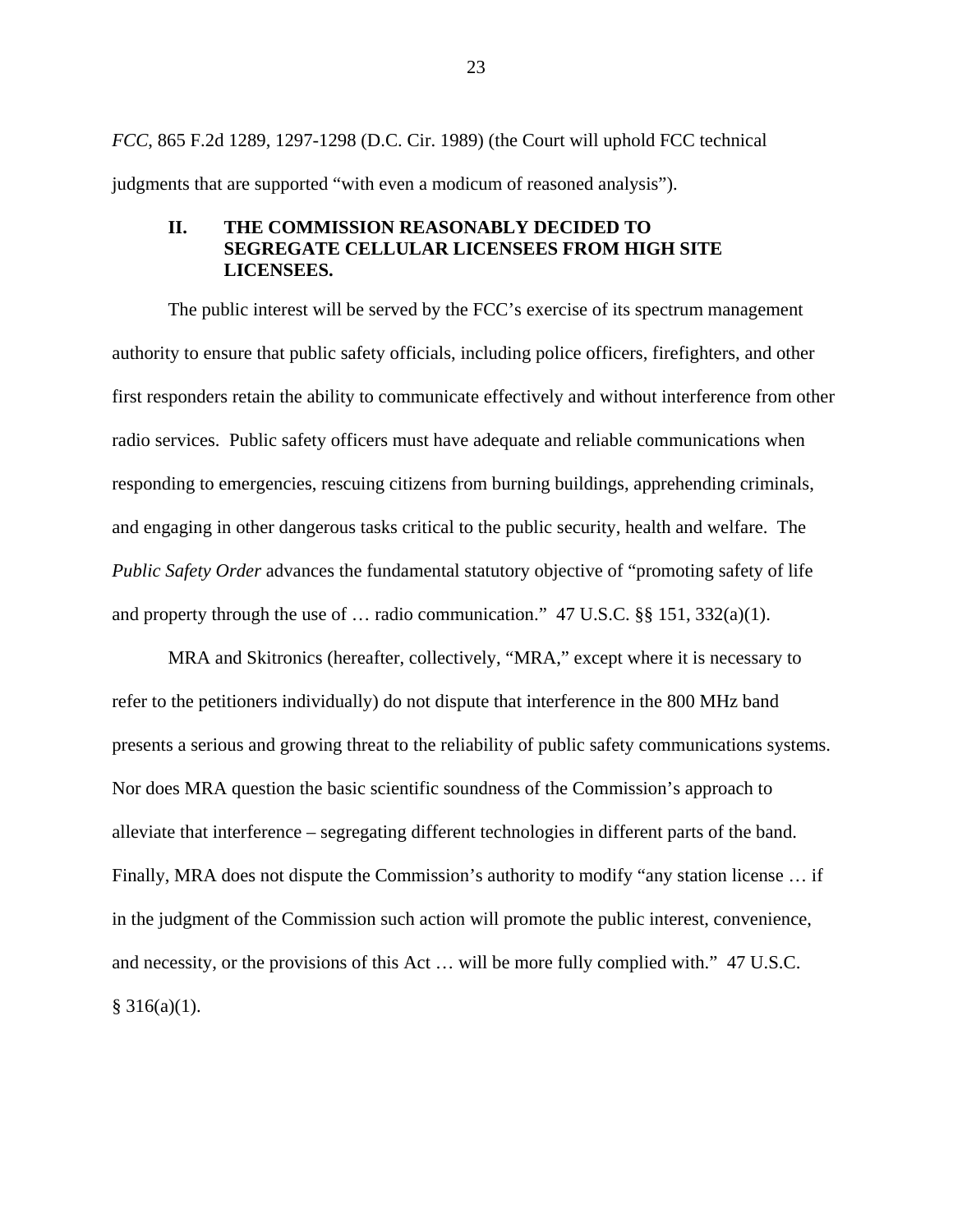### **A. Segregation Of Licensees Does Not Unlawfully Discriminate Against MRA.**

The gist of MRA's argument is that the band plan reorganization arbitrarily and unfairly places it in a spectrum block – the interleaved spectrum – that has less flexibility, and therefore allegedly less value, than its original spectrum assignments. Under the former band plan, MRA argues, it was free to implement any type of system architecture it wished; under the new plan, MRA may not use high density cellular architecture.

MRA claims that the band reorganization unlawfully discriminates against it in two principal ways. First, it claims that it was unfair to allow some licensees, particularly Nextel and Southern LINC, to move into the allegedly more desirable ESMR band, while MRA may not. Br. 25-26. Second, MRA claims that licensees moving into the ESMR band unfairly will receive better licenses after the move. Br. 25. MRA alleges that it is situated similarly to Nextel and Southern LINC, Br. 26-27, and thus that the unequal treatment violates the principle established in *Melody Music v. FCC*, 345 F.2d 730 (D.C. Cir. 1965), that similarly situated parties must be treated similarly. Br. 27-28. None of those claims is correct.

### **(1) The Commission Reasonably Distinguished Between Cellular And Non-Cellular Systems**

The Commission reasonably allowed cellular operators, such as Nextel and Southern LINC, to move into the ESMR band without affording non-cellular, high site operators like MRA and Skitronics a similar right. The fundamental precept of the 800 MHz proceeding was to separate cellular licensees from high site licensees. The Commission explained at length that cellular and high site system architectures are "generally incompatible," *Public Safety Order* ¶3 (JA 68), and that segregating them is necessary to protect against unacceptable interference to both public safety systems and private high-site systems, *id*. ¶22 (JA 78-79). "Eliminating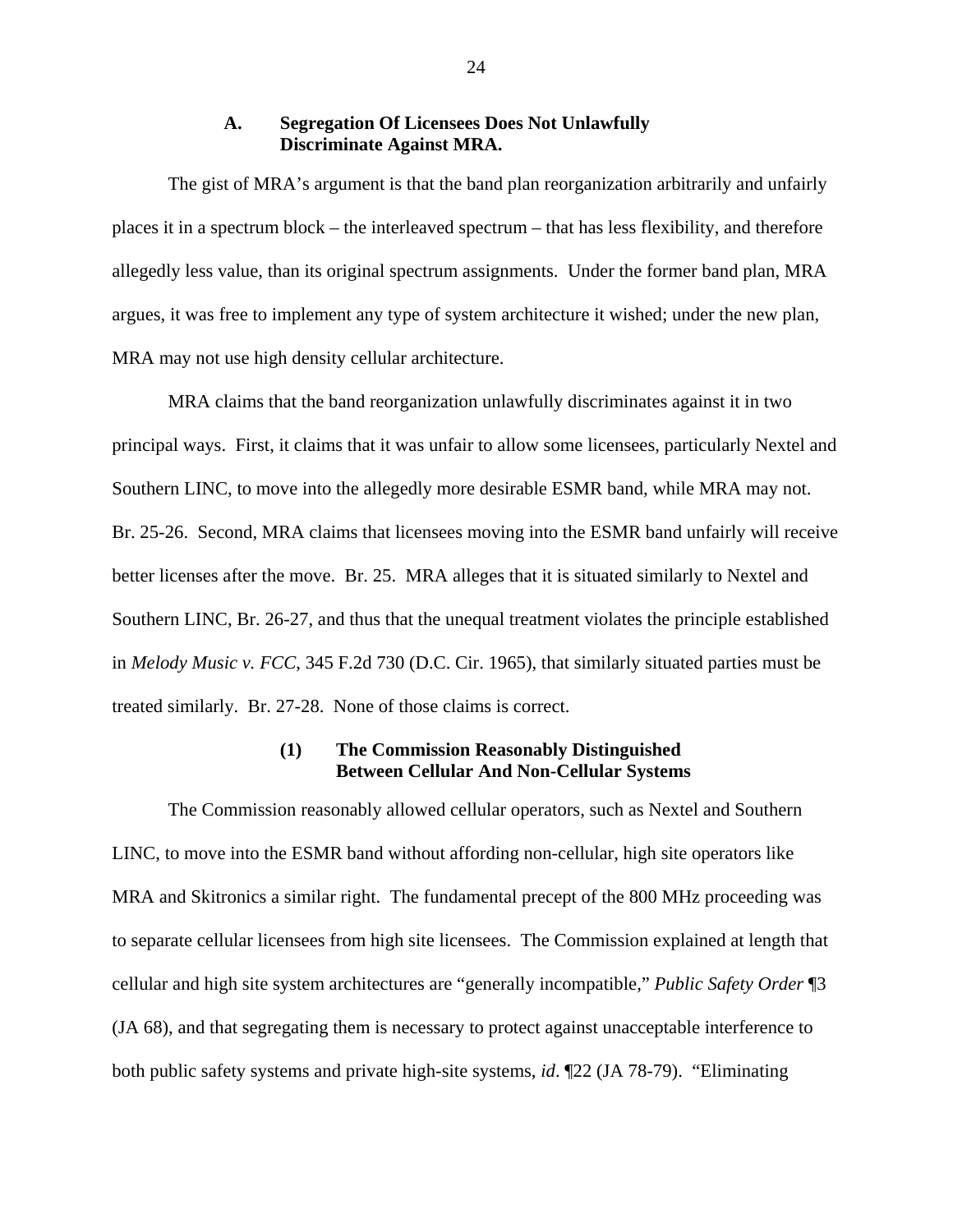interleaving … will reduce the number of 'band edges' between spectrum utilized by the two different network architectures thus significantly reducing the risk of interference." *Id*. ¶18 (JA 76); *see also id*. ¶146 (JA 142) (segregation will reduce both OOBE and intermodulation interference). Moreover, without segregation "the interference problem will only intensify as cellular-architecture licensees make more intensive use of their spectrum," and as that happens, case-by-case remediation "will not stem the growth of unacceptable interference." *Id*. ¶14 (JA 74). Thus, allowing the two system architectures to remain interleaved would "undercut one of the basic tenets of this proceeding: that incompatible 'high-site' non-ESMR technology must be segregated from 'low-site' ESMR technology if unacceptable interference is to be avoided." *Public Safety Reconsideration* ¶81 (JA 371).

MRA does not challenge that reasoning. Instead, it argues that even if segregating public safety systems and cellular systems is necessary, it is not reasonable to segregate *privately* operated high site systems from cellular systems and that the Commission lacked a rational basis for doing so. Br. 27, 32, 34-36. Rather, MRA claims, all private licensees should be allowed into the ESMR band. Br. 28, 39. That claim fails for two reasons. First, MRA's approach would undercut the protection of public safety systems. The Commission's overriding goal was to protect public safety systems by spectrally separating them from cellularized systems to the largest degree feasible. The Commission included an "expansion band" and a "guard band" precisely to provide maximal separation between the NPSPAC block and the ESMR band. *Public Safety Order* ¶¶154, 157 (JA 148, 149). Allowing all private high site licensees into the ESMR band would have required the Commission to have expanded that band considerably to accommodate them (indeed, in certain markets the ESMR band had to be expanded to accommodate just Nextel and Southern LINC). But enlarging the ESMR band would shrink the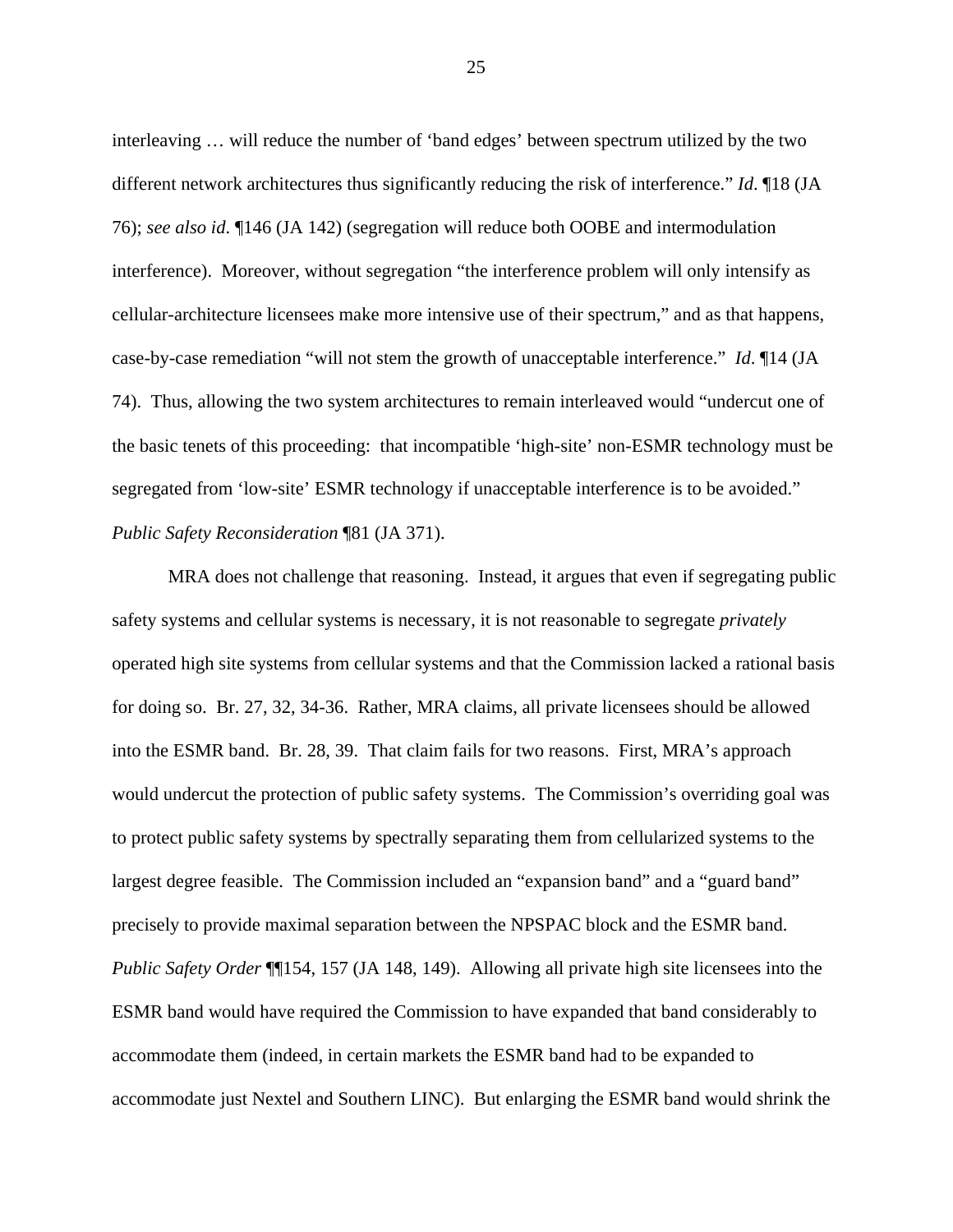separation between cellular operators and public safety systems, which would render less effective the solution to public safety interference. The Commission accordingly found that allowing high-site licensees into the ESMR band would "undercut one of the basic tenets of this proceeding." *Public Safety Reconsideration* ¶81 (JA 371).

Second, MRA's approach would undermine the Commission's other important goal of reducing the overall level of interference in the 800 MHz band, including interference to private high-site systems. The Commission found specifically that rebanding will "inure to the benefit of all 800 MHz non-cellular licensees," including private SMR operators. *Public Safety Order* n.12 (JA 69). The record contained evidence – provided by Skitronics itself – of interference caused by ESMR operators to the operations of high-site systems. Comments of Skitronics at 3 n.3 (JA 592) ("we have had to resolve issues where Nextel sites were causing interference on our systems"). The Commission also reached the predictive judgment that, absent band reconfiguration, interference would worsen as ESMR licensees use their spectrum more intensively. *Public Safety Order* ¶14 (JA 74). Petitioners provide no reason to question that judgment. *See Melcher v. FCC*, 134 F.3d 1143, 1152 (D.C. Cir. 1998) (when the FCC makes a predictive judgment, it need only "identify the considerations it found persuasive"). Thus, segregation of *all* licensees using incompatible technologies, not just public safety licensees, was necessary to improve "the overall interference environment at 800 MHz" because spectral separation will result in "less potential for interference to public safety *and other non-cellular 800 MHz band licensees*." *Public Safety Order* ¶161 (JA 151) (emphasis added); *see id*. ¶18 (JA 76) ("Band reconfiguration addresses interference comprehensively and proactively by … separating cellularized multi-cell and non-cellularized high-site systems within the band."). Reduction of interference to private SMR systems is a reasonable public interest goal that will be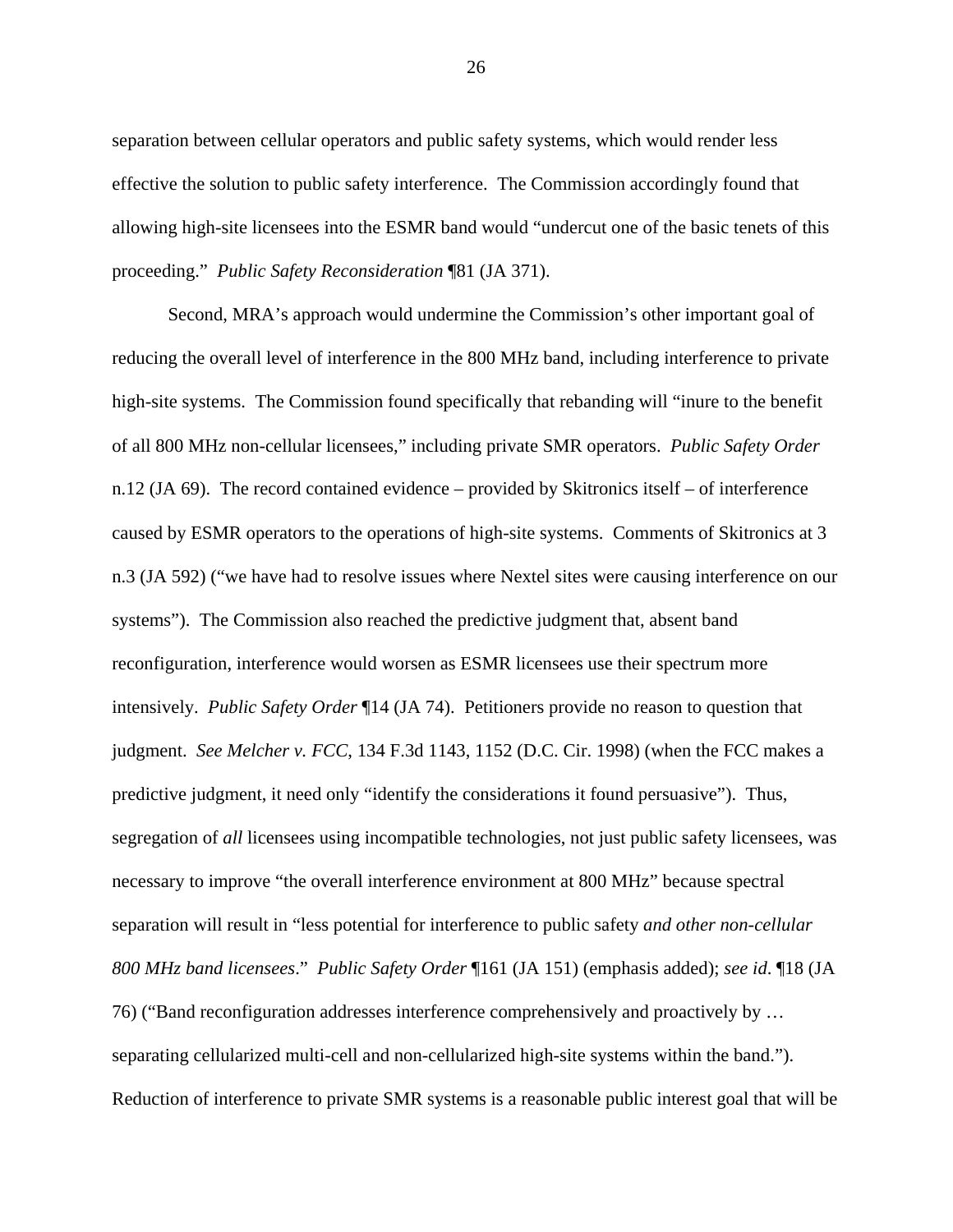advanced by the Commission's actions and is entitled to "the deference traditionally accorded decisions regarding spectrum management." *Teledesic*, 275 F.3d at 84.

Petitioners' challenges to the FCC's action cannot overcome the public interest in ensuring adequate communication for both public safety systems and private operators that motivated this proceeding. Indeed, the interests they assert are particularly weak: neither petitioner has ever indicated that it intends (or even has sufficient spectrum resources) to implement cellular architecture to make more efficient use of spectrum or serve the public better. *Stay Order* ¶9 (JA 510). Rather MRA's true interests here appear to be maximizing the value of its licenses for sale in the secondary market. *See*, *e.g.*, Br. 37-38; Skitronics' September 30, 2004, Ex Parte Presentation at 1-2 (JA 1250-1251). The worry is that when CMRS companies like Nextel move to unencumbered ESMR spectrum, they will no longer need to acquire spectrum from encumbering licensees, and the resale value of the site-based spectrum (which MRA received free of charge) will fall. That concern cannot outweigh the Commission's findings on the necessity of eliminating interference to promote public safety.

# **(2) Petitioners Do Not Operate Cellular Systems And Are Not Situated Similarly To Nextel Or Southern LINC.**

MRA claims that it is situated similarly to cellular operators, Br. 26-27, but the record is clear that neither petitioner employs cellular architecture that would entitle it to relocate to the ESMR band. The Commission defined cellular systems for the purpose of determining which licensees would be eligible for the ESMR band as systems "that use multiple, interconnected, multi-channel transmit/receive cells and employ frequency reuse to serve a larger number of subscribers than is possible using non-cellular technology." *Public Safety Order* nn.6 & 9 (JA 67, 68); *Public Safety MO&O* ¶8 & p.68 (JA 420, 481) (definition of cellular includes automatic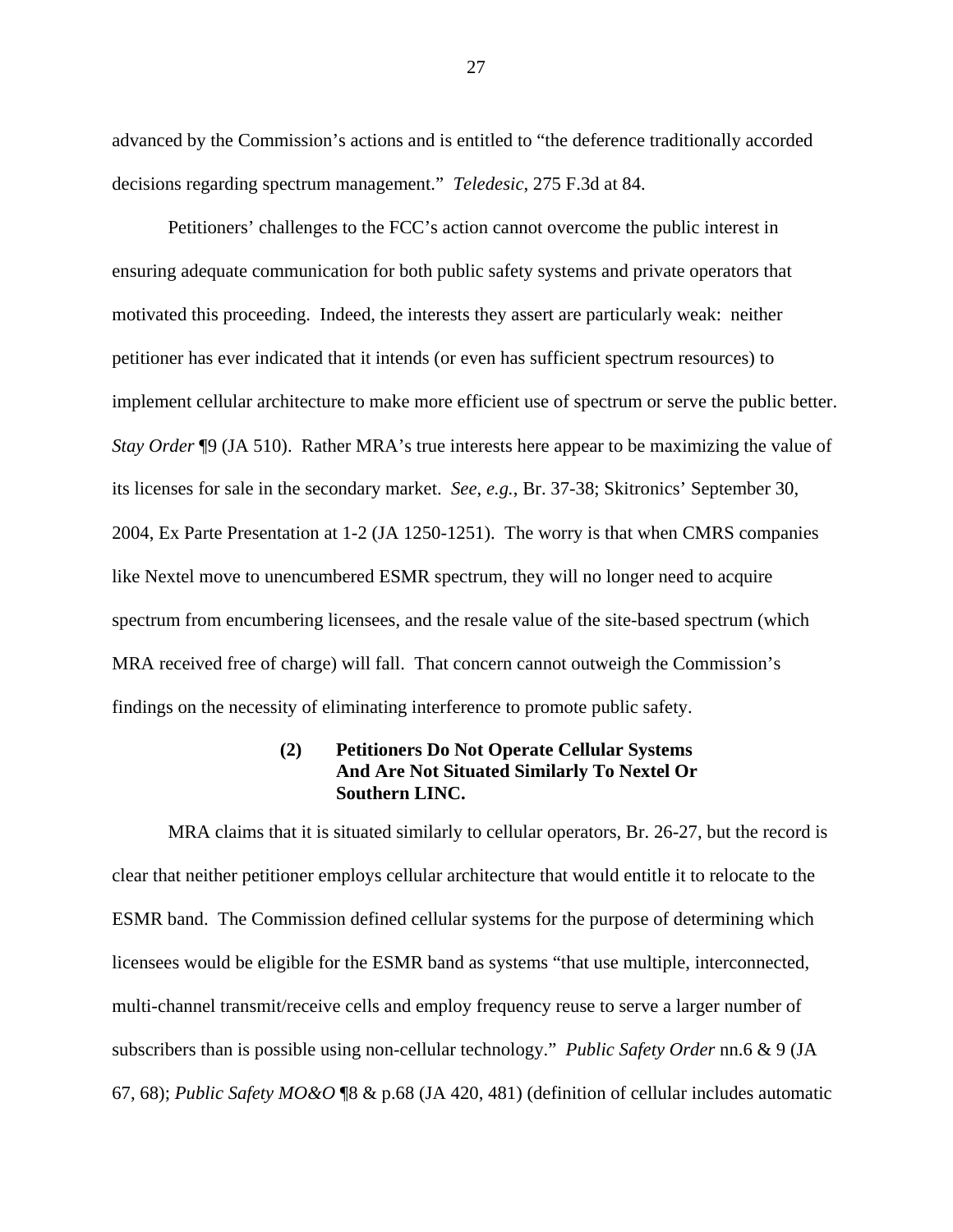handoff between cells). The Commission identified a specific technology – the Motorola iDEN system – that is frequently used to support such service. *Public Safety Order* n.6 (JA 67). The Commission found (and MRA does not challenge) that both Nextel and Southern LINC operate cellular systems using that technology. *See id.* n.6  $\&$  ¶[2, 159 (JA 67, 150).<sup>6</sup>

Petitioners do not meet that definition. They operate traditional high-site systems without cellular architecture. MRA's system consists of four distinct transmitting antennas with a small overlap used to provide dispatch service to a small number of customers – the classic description and business plan of a traditional high-site system. Br. 9. Before the Commission, MRA described its system as using "the same type of system architecture … as do most other traditional SMR … licensees in the 800 MHz band." Reply Comments of Mobile Relay Associates at 2 (filed Aug. 7, 2002) (JA 763); *see also* Comments of Skitronics at 2 ("Skitronics presently only offers traditional SMR mobile dispatch services") (JA 591).

Nor does MRA's system function like a cellular system. When an MRA customer moves from one coverage zone to another, he must contact a dispatcher and they must mutually agree to switch to another channel. Br. 8-9. That arrangement is quite unlike the automatic hand-off and channel switching that is a hallmark of cellular systems. Skitronics describes its system in similar terms. Br. 11. Tellingly, neither petitioner claims to employ frequency reuse, the engineering concept that makes intensive spectrum use possible – but can also lead to the type of

 $\overline{a}$ 

<sup>6</sup> MRA is wrong that Southern LINC and Nextel are not eligible to move into the ESMR band because they do not meet the definition of "800 MHz Cellular System" set forth in 47 C.F.R. § 90.7 (JA 252-253). Br. 26. Section 90.7 does not regulate what licensees are allowed into the ESMR band, but defines the high-density systems that are excluded from the non-ESMR bands. *Public Safety Order* ¶174 (the definition "serves only as a demarcation between systems that can operate in the non-cellular portion of the 800 MHz band without a waiver and those that require a waiver") (JA 156); *see also Public Safety MO&O* ¶8 (JA 420). MRA does not dispute that both Nextel and Southern LINC meet the definition of ESMR systems established in note 6 of the *Public Safety Order* (JA 67) and are accordingly entitled to relocate into the ESMR band.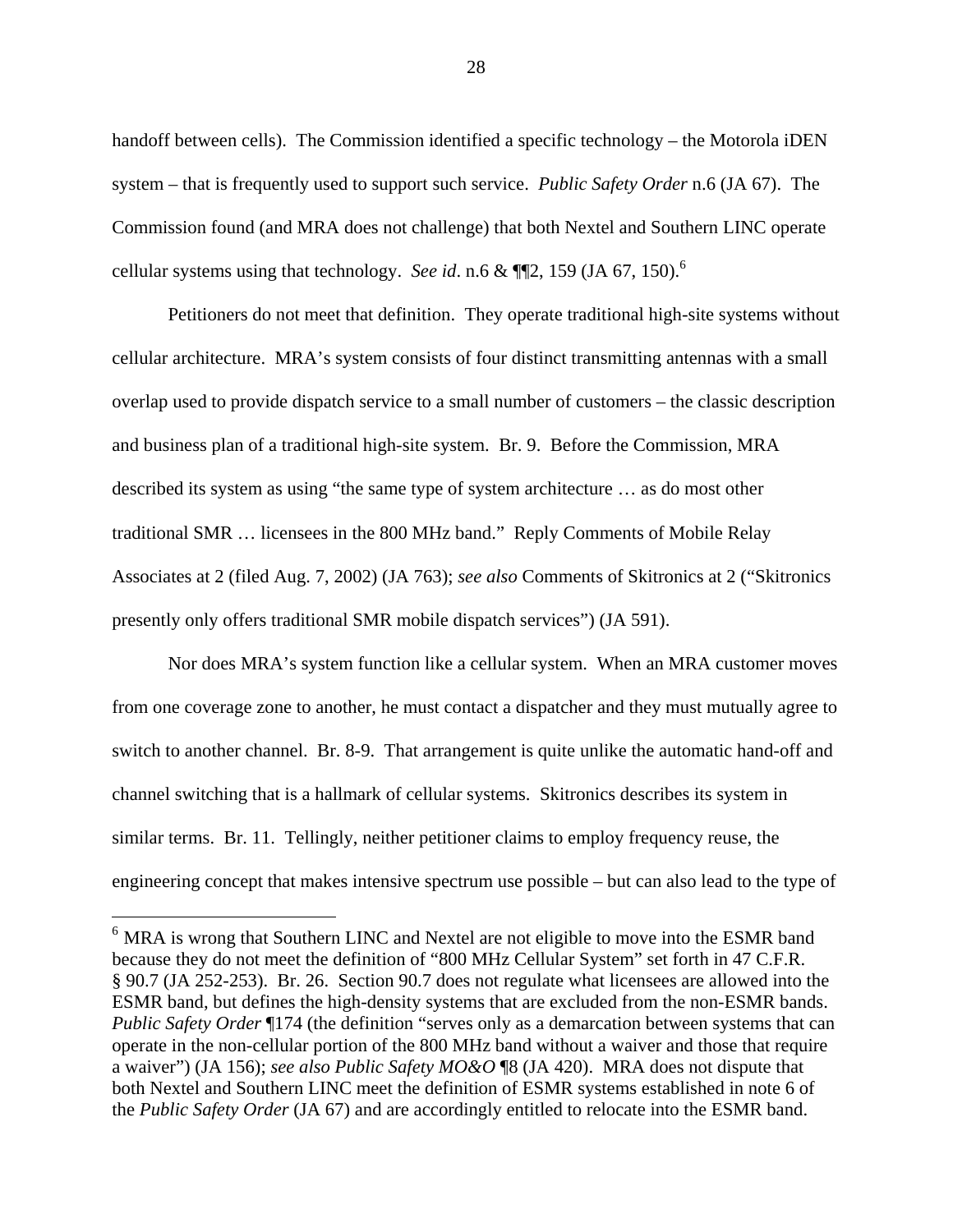interference problems that this proceeding was designed to eliminate. Moreover, neither petitioner provides CMRS service (unlike Nextel and Southern LINC), which inevitably requires cellular architecture to be commercially viable. *See Public Safety Order* ¶170 (JA 154). As such, petitioners' systems are not cellular systems and do not pose the same threat of interference with public safety systems as cellular systems. It was proper to exclude them from the ESMR band.

## **(3) Petitioners' Remaining Discrimination Claims Lack Merit.**

MRA claims to be the victim of unlawful discrimination because Nextel and Southern LINC may receive unencumbered EA licenses after the move, whereas MRA will not receive such licenses. As discussed above, when an ESMR EA licensee that holds spectrum encumbered by a site-based licensee moves to new spectrum in the ESMR band, and the site-based licensee is not also moving, the encumbrance will be removed. *Public Safety Reconsideration* ¶77 (JA 369). EA licensees who are either remaining on their spectrum or will be moved to new spectrum outside the ESMR band will not receive a similar benefit.

That outcome does not discriminate unlawfully against MRA. The FCC reasonably reconfigured the 800 MHz band "to separate generally incompatible technologies whose current proximity to each other is the identified root cause of unacceptable interference." *Public Safety Reconsideration* ¶1 (JA 337). The allocation of incumbent-free spectrum to ESMR operators serves both to untangle the mix of technologies and as "an incentive for such [EA] licensees to transition from the interleaved spectrum," into an ESMR-only band. *Id*. ¶77 (JA 369). Such considerations do not apply to non-cellular operators like MRA and Skitronics, which as discussed above are not similarly situated. Allowing replacement spectrum in the ESMR band to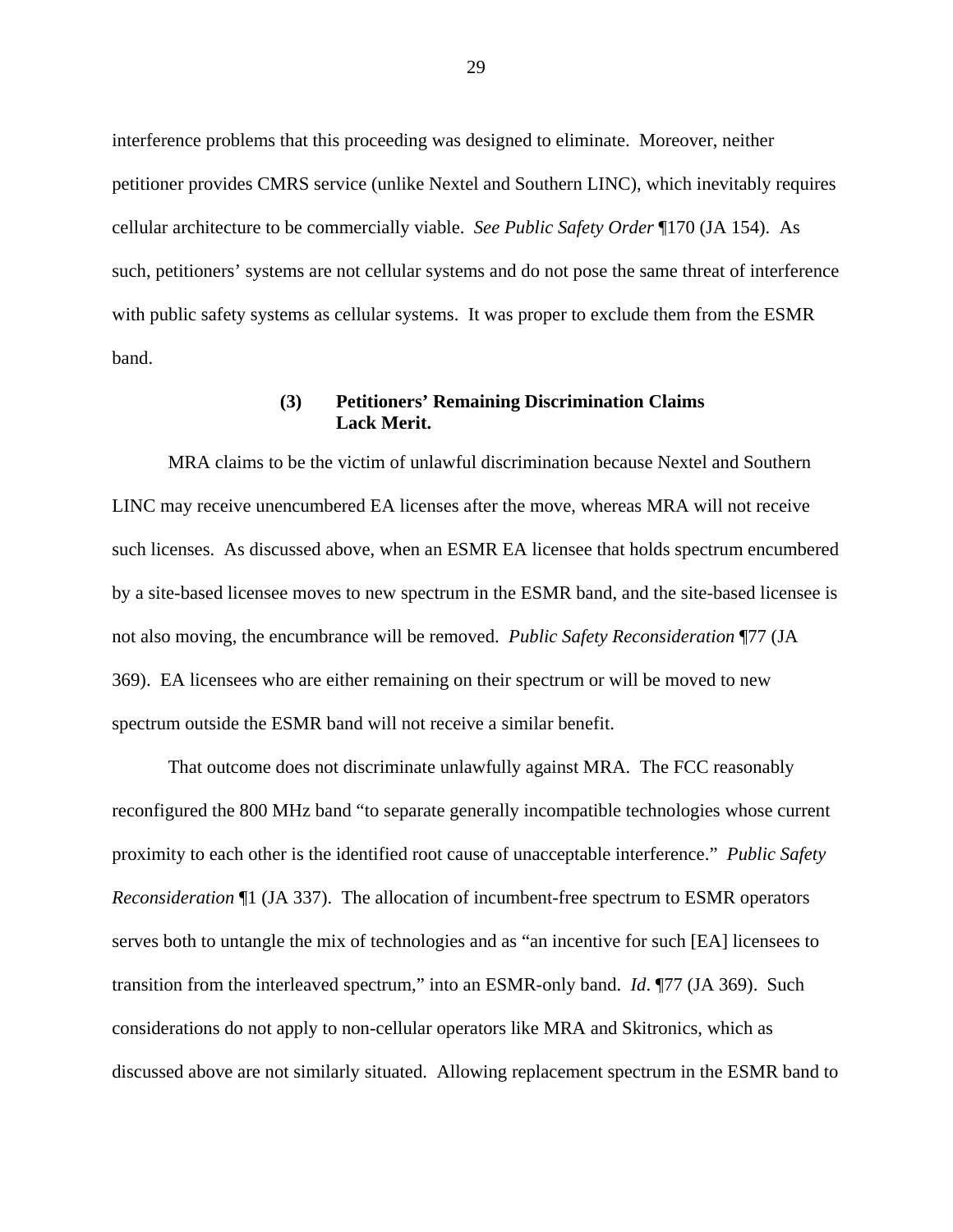remain encumbered by site-based, non-cellular licensees would perpetuate the interference to site-based systems.<sup>7</sup> MRA makes no attempt to demonstrate otherwise.

MRA also claims that "for each channel held [by Nextel or Southern LINC] (whether currently held as an EA 'white-space' license or an incumbent license), Nextel and Southern LINC receive an EA-wide license in the new ESMR band," whereas MRA does not receive such a benefit. Br. 25. That claim is factually incorrect. In the *Public Safety Order*, the Commission determined that *non-Nextel* licensees would receive an EA license when they transferred a sitebased license to the ESMR band. *Id*. ¶163 (JA 152). Nextel was expressly excluded from receiving that benefit. In the *Public Safety Reconsideration*, the Commission reversed itself and determined that *no licensee* moving a site-based license to the ESMR band would receive an EA license. The Commission stated that "a non-Nextel, non-Southern LINC EA licensee, operating an ESMR system and relocating to the ESMR portion of the band, may also elect to relocate sitebased cells" under the condition that "a site-based cell may be moved into the ESMR spectrum, but it is limited to the … coverage contour it provided as of the date the [*Public Safety Order*] was published in the Federal Register." *Public Safety Reconsideration* ¶ 78 (JA 369-370). Although the exclusion of Nextel and Southern LINC from that formulation might be read to suggest that those companies would receive EA licenses for any site-based license transferred to the ESMR band, that is not the case. The Commission excluded those companies not to grant them the benefit denied to other companies, but to reflect the requirement imposed on them by

 $\overline{a}$ 

<sup>&</sup>lt;sup>7</sup> The same reasoning defeats MRA's passing claim, Br. 26, that it was unlawfully discriminatory to allow cellular EA licensees to move site-based licenses that are integrated into the cellular system into the ESMR band, but not to allow non-cellular EA licensees to move site-based licenses into that band. In any event, the Commission later amended the policy to allow any licensee moving into the ESMR band to bring site-based operations that are integrated into the EA-based system. *Public Safety MO&O* ¶25 (JA 426-427).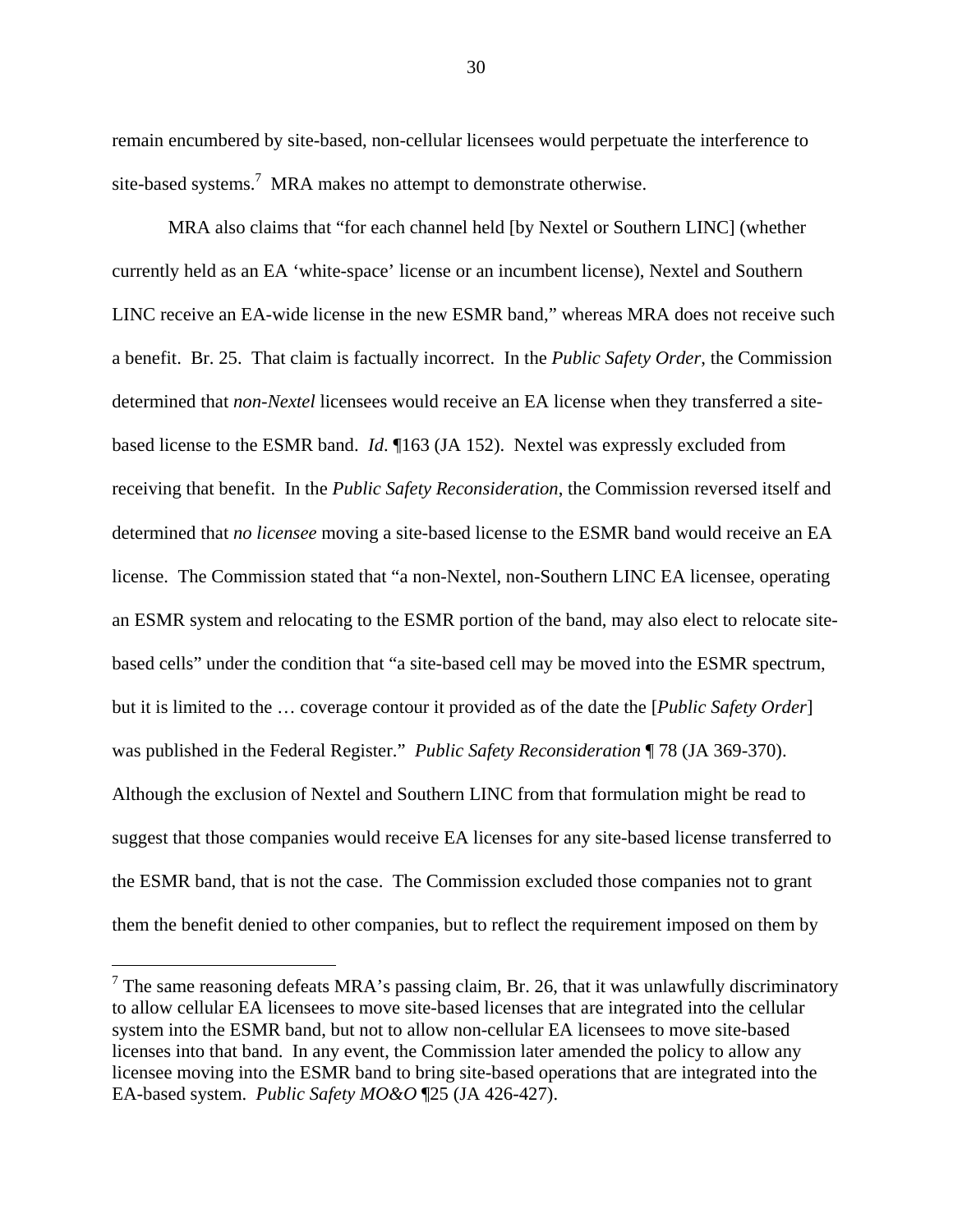the Commission to reach a spectrum sharing agreement. *See Public Safety Order* ¶¶164-168 (JA 152-154); *Public Safety Reconsideration* ¶82 (JA 371-372). Under that private agreement, a Southern LINC EA license that is encumbered by a Nextel site-based license (or vice versa) may end up unencumbered after both companies move to the ESMR band. That outcome would, however, be the result of private agreement, not FCC action.

Finally, MRA claims that the Commission assured Nextel of receiving "value-for-value" in its spectrum move, whereas MRA will end up with less valuable spectrum. That claim is based on an apples-to-oranges comparison. The value-for-value concept concerns the unique situation, applicable to no other licensee, of equilibrating the value of 800 MHz spectrum Nextel will give up plus the costs Nextel will bear to fund the 800 MHz rebanding process against the value of the replacement 1900 MHz spectrum. *Public Safety Order* ¶¶5, 12 (JA 70, 72-73). The agency used value-for-value as a way of *limiting* the compensation paid to Nextel, rejecting Nextel's preferred MHz-for-MHz approach, which the Commission found would have been both overcompensatory and inconsistent with efficient spectrum use practices. *Id*. ¶278 (JA 200).

Unlike Nextel, MRA is not ceding any spectrum or paying any of the expenses of the rebanding process. After rebanding, petitioners will hold the precise amount of spectrum they currently hold, with the precise coverage patterns as the current spectrum. Indeed, Skitronics may remain on exactly the same spectrum it currently occupies, and its operations can continue without any adjustment at all. *Stay Order* ¶14 (JA 512). Half of MRA's existing licenses will not be moved, and the other half will be modified to cover new spectrum of the exact same amount with the exact same coverage patterns, at no cost to MRA. *Ibid*. Even if MRA were correct that restrictions placed on the interleaved band will render the spectrum less valuable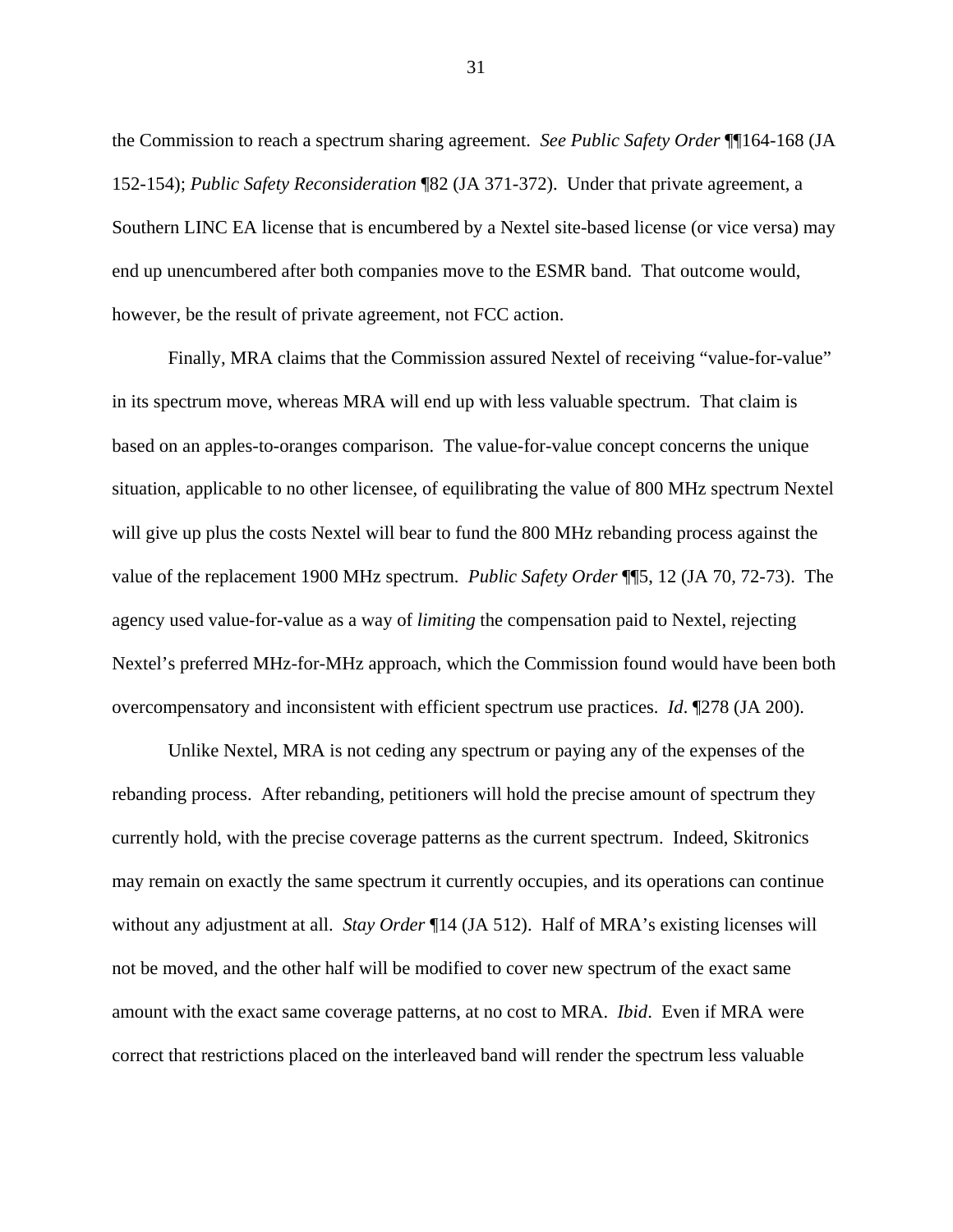than it had been, the value-for-value approach does not apply to that situation, and there has been no unlawful disparate treatment.

#### **B. Segregation Of Licensees Is Not Unlawfully Retroactive.**

Skitronics claims that the *Public Safety Order* is unlawfully retroactive. The argument is that Skitronics purchased EA licenses at auction with the understanding that it could use them for "any permissible form of SMR activity," but the Commission has now prohibited Skitronics from using its EA licenses to provide high density cellular service (if it chooses to stay in the interleaved band). MRA holds no EA licenses and cannot be a party to that argument.

## **(1) Segregation Does Not Constitute "Primary Retroactivity."**

A rule is retroactive if it "alter[s] the past legal consequence of past actions." see *Bowen v. Georgetown University Hospital*, 488 U.S. 204, 219 (1988) (Scalia, J., concurring); *Celtronix Telemetry v. FCC*, 272 F.3d 585, 588 (D.C. Cir. 2001), *cert. denied*, 536 U.S. 923 (2002). For example, a rule that imposed liability on actions that were lawful at the time they were taken would be retroactive. The *Public Safety Order*, by contrast, regulates exclusively the *future* uses of 800 MHz spectrum. The agency's decision thus "alters the future effect, not the past legal consequences" of how spectrum is utilized and is not retroactive. *Sinclair Broadcasting Group v. FCC*, 284 F.3d 148, 166 (D.C. Cir. 2002).

To be sure, the Commission has restricted what Skitronics can do with its licenses. But a regulation is not retroactive merely because it "upsets expectations based on prior law." *DirecTV, Inc. v. FCC*, 110 F.3d 816, 826 (D.C. Cir. 1997). Indeed, "[i]t is often the case that a business will undertake a certain course of conduct based on the current law, and will then find its expectation frustrated when the law changes. This has never been thought to constitute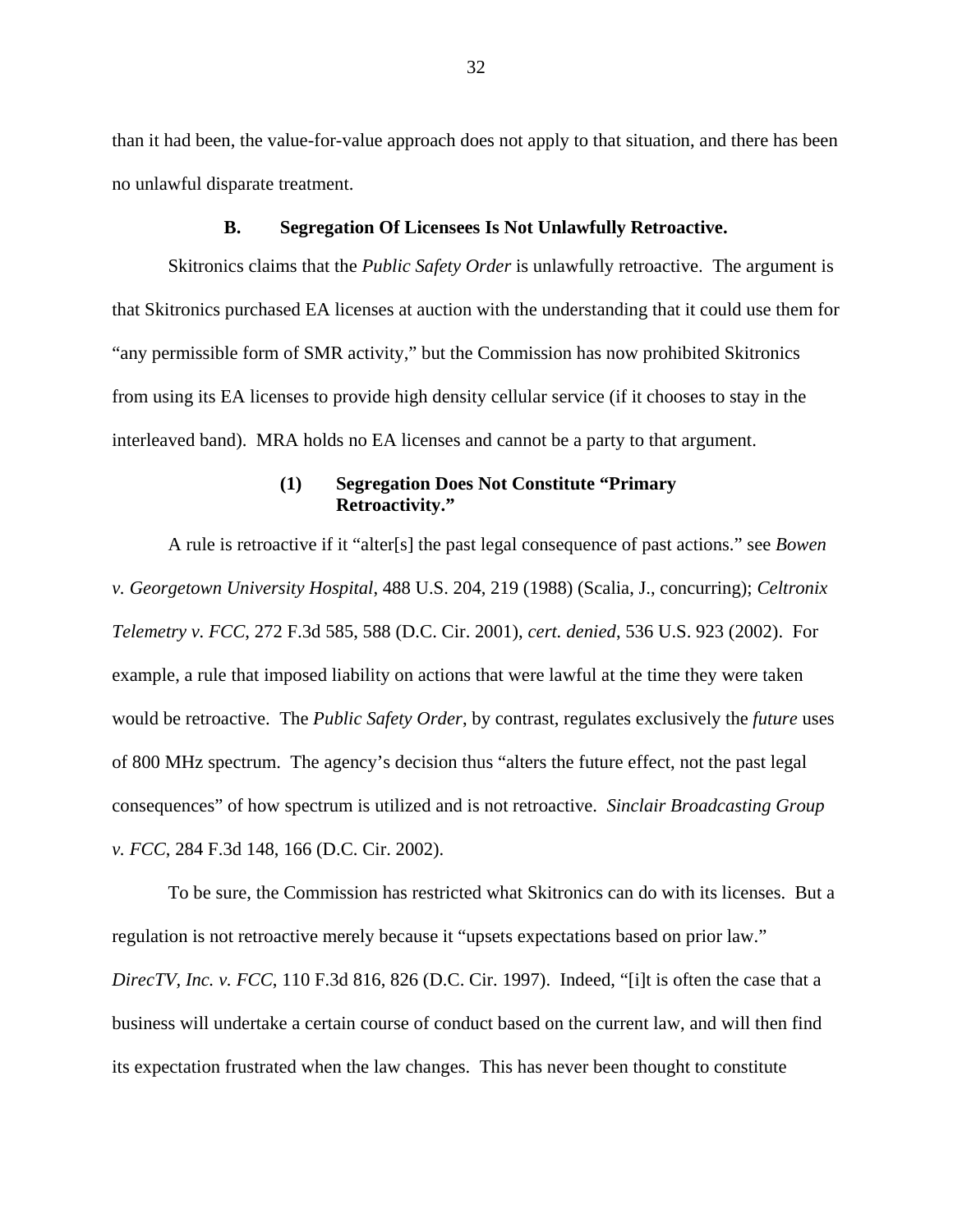retroactive lawmaking, and indeed most economic regulation would be unworkable if all laws disrupting prior expectation were deemed suspect." *Chemical Waste Management v. EPA*, 869 F.2d 1526, 1536 (D.C. Cir. 1989). Although under the prior band plan Skitronics could use its EA licenses more broadly than it may under the new plan – a right it chose not to exercise – it never had a right to be free of regulatory changes that serve the public interest. See *Celtronix*, 272 F.3d at 589 ("it is undisputed that the Commission always retained the power to alter the term[s] of existing licenses"). That is so even though EA licenses were awarded by auction rather than free of charge. Congress specified that "[n]othing … in the use of competitive bidding shall … diminish the authority of the Commission under the other provision of this Act to regulate  $\ldots$  spectrum licenses." 47 U.S.C. § 309(j)(6)(C).

#### **(2) Segregation Was Reasonable.**

At most, the Commission's action is secondarily retroactive. *See Bowen v. Georgetown University Hospital*, 488 U.S. at 219 (Scalia, J., concurring) ("secondary retroactivity" means "rule[s] with exclusively future effect [that] … affect past transactions" ). In that case, the action must be upheld as long as it is reasonable. "A rule that upsets expectations … may be sustained if it is reasonable; *i.e.*, if it is not 'arbitrary' or 'capricious.' A change in policy is not arbitrary or capricious merely because it alters the current state of affairs. The Commission is entitled to reconsider and revise its views as to the public interest and the means needed to protect that interest if it gives a reasoned explanation for the revision." *DirecTV*, 110 F.3d at 826 (citation and quotation marks omitted); *see Sinclair*, 284 F.3d at 331 ("the only question [in secondary retroactivity analysis] is whether the Commission's action was reasonable").

The Commission's actions in restructuring the 800 MHz band – including the restriction placed on non-cellularized EA licenses – were plainly reasonable for the reasons stated above,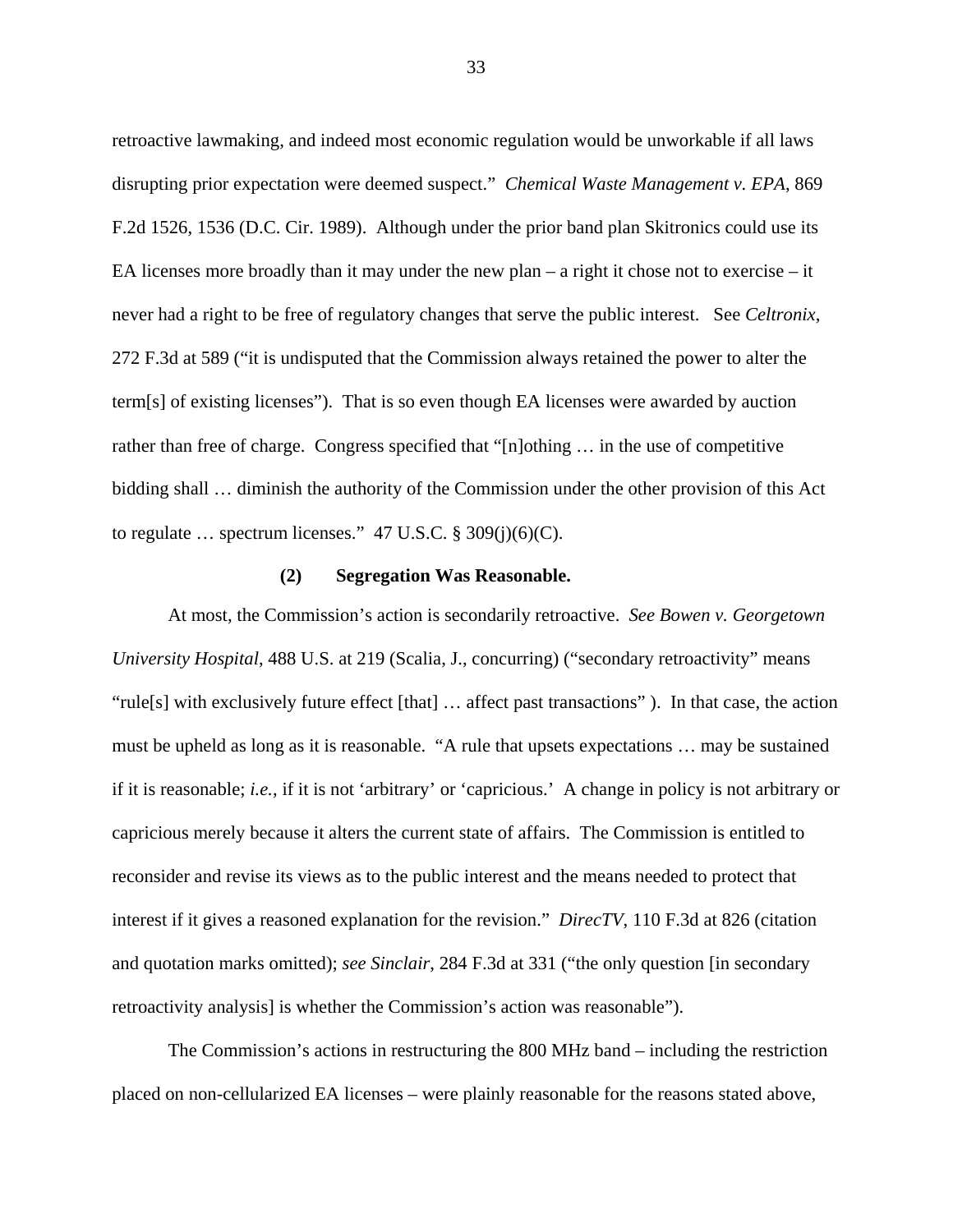and Skitronics does not seriously challenge the Commission's compelling public interest rationale for restricting the future use of high site licenses. Instead, Skitronics focuses on the effect of the rebanding plan on its own private interests. None of its arguments prove that the Commission acted unreasonably.

First, Skitronics claims that the Commission "has made worthless the Petitioners' substantial investments made in reliance upon the prior rule." Br. 32. It fails to substantiate the claim, which is refuted by the undisputed facts. Skitronics' existing operations will not be affected at all by the restructuring process. Its licenses do not have to be moved, and its business can continue exactly as it has. *See Stay Order* ¶14 (JA 512). MRA is in a comparable position in that its business can continue with little interruption. *Ibid*. In that sense, the restructuring process will hardly affect either petitioner's business at all. To the degree petitioners complain about their ability to use cellular architecture to increase the capacity of their systems, they may use their existing licenses to create a cellularized system (other than a high density system). *Public Safety Order* ¶172 (JA 155). Skitronics may also, if it wishes, move into the ESMR band on the condition that it convert to a cellular system.

If petitioners' grievance is that a restriction on high density use renders their licenses less valuable on the secondary market, that does not render the agency's actions unreasonable. The public interest in this case lies with the abatement of unacceptable interference, not with maximizing the speculative possibility of future profits from resale of spectrum in the secondary market. *Cf*. *National Broadcasting Co. v. FCC*, 319 U.S. at 216 ("The 'public interest' to be served under the Communications Act is … the interest of the listening public in 'the larger and more effective use of radio.'").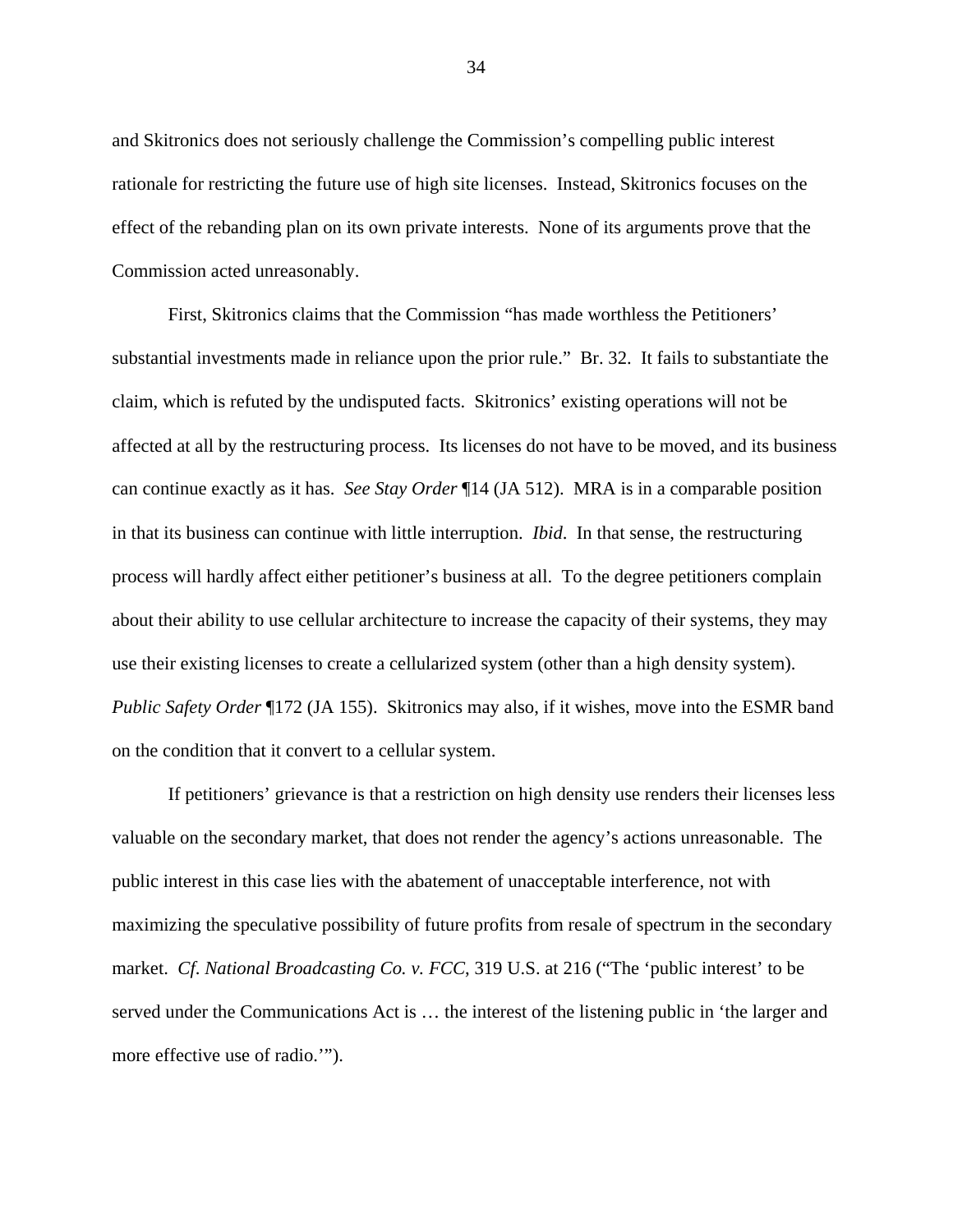Skitronics next accuses the Commission of "bait and switch" tactics on the theory that Skitronics acquired licenses that could be used for any purpose, but are now more restricted. Br. 32-33. Skitronics made the same argument with respect to primary retroactivity, and it fares no better here. Skitronics could have implemented a high density cellular system from the time it acquired its licenses until the time of the *Public Safety Order*, but it chose not to. Skitronics never had a right to be free of regulatory changes necessary to protect the public interest.

Finally, MRA and Skitronics claim together that the FCC "deceived Petitioners into refraining from bidding" to acquire certain licenses. Br. 33-34. That petitioners decided not to pursue what could have turned out to be more lucrative opportunities had the regulatory landscape been different does not render unreasonable the Commission's actions to remedy interference.

#### **C. Segregation Does Not Constitute A Taking.**

MRA contends, Br. 36-39, that the Commission has unlawfully taken MRA's property in violation of the Fifth Amendment because segregation of system architectures reduces the value of non-ESMR spectrum in the secondary market. Br. 38 ("No arms'-length buyer is going to pay very much for a license that is barred from employing the most advanced forms of system upgrades.").

MRA does not have a property interest, enforceable against the Commission, in the secondary market value of its licenses. Congress has provided for "the use of" the electromagnetic spectrum by Commission licensees, "but not the ownership thereof." 47 U.S.C. § 301. The absence of an ownership interest manifests Congress's intent to "maintain the control of the United States over all the channels of radio transmission." *Ibid*. As a result, Congress specified that no license "shall be construed to create any right, beyond the terms, conditions,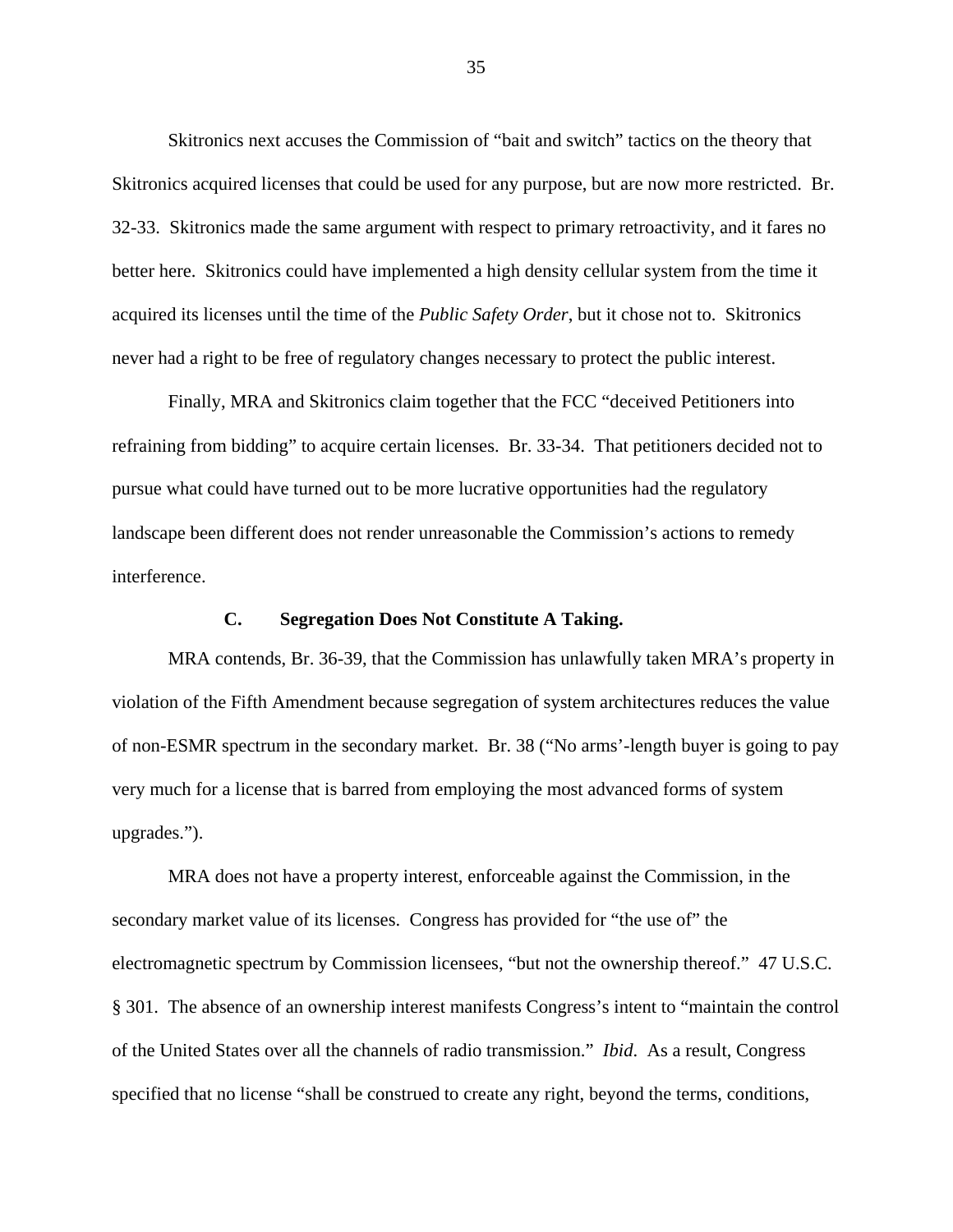and periods of the license." *Ibid*. Licenses may be granted only insofar as the "public interest, convenience, and necessity" demands, 47 U.S.C. § 309(a), and even then have a limited term, with no guarantee of renewal, 47 U.S.C. § 307(c). The ownership of licenses may be transferred only "upon application to the Commission and upon finding by the Commission that the public interest, convenience, and necessity will be served thereby." 47 U.S.C. § 310(d). And, as mentioned above, Congress expressly empowered the Commission to modify the terms of "any station license" at any time "if in the judgment of the Commission such action will promote the public interest, convenience and necessity." 47 U.S.C. § 316(a)(1). *See also* 47 U.S.C. § 304 (license applicant must "waiv[e] any claim to the use of … the electromagnetic spectrum as against the regulatory power of the United States"). The FCC grants licenses so the licensee may provide service to the public, not simply to serve the licensee's private pecuniary interests, and it retains significant regulatory authority over those licenses, notwithstanding petitioners' "ownership" of them. In sum, "the electromagnetic spectrum … is not the private property of any individual or group; rather, it is a public resource in which every citizen has an interest." *National Broadcasting Co. v. FCC*, 516 F.2d 1101, 1191 (D.C. Cir. 1974), *cert. denied*, 424 U.S. 910 (1976) (Tamm, J., concurring). MRA does not have an unfettered property interest of the sort on which its argument rests.

Even if MRA had a property interest protected by the Fifth Amendment, it has failed to state a valid takings claim. The Takings Clause prohibits the government from taking "private property … for public use, without just compensation." U.S. Const. amend. V. In claims of taking by regulation, the inquiry is whether a regulation "reaches a certain magnitude" in depriving an owner of the use of property. *Pennsylvania Coal Co. v. Mahon*, 260 U.S. 393, 413 (1922); *see also id*. at 415 (asking whether the regulation "goes too far"). To answer that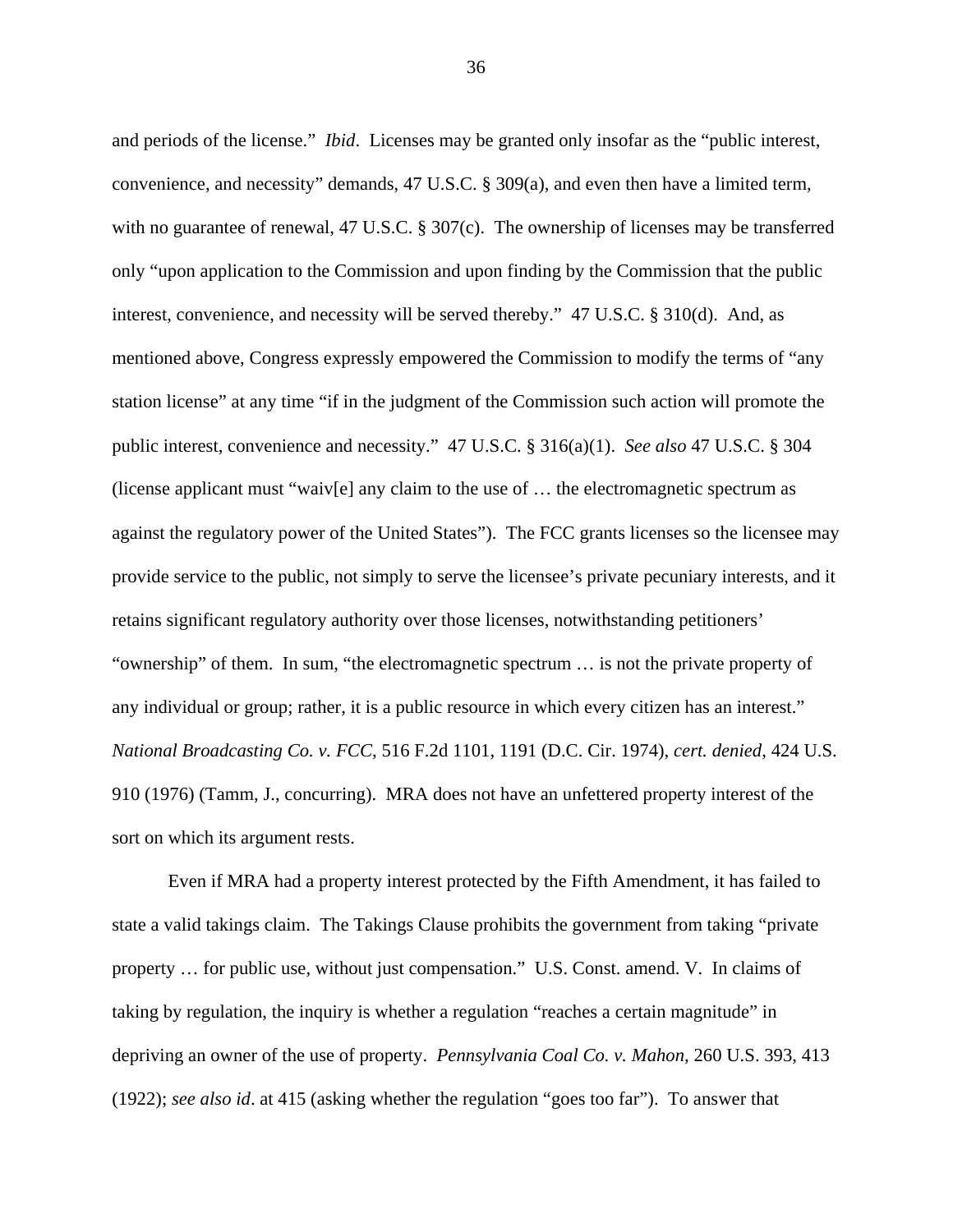question, the Court assesses three primary factors: (1) the regulation's economic impact on the claimant; (2) its interference with the claimant's reasonable investment-backed expectations; and (3) the character of the government action. *See Penn Central Transp. Co. v. New York City,* 438 U.S. 104, 124 (1978).

1. Economic Impact. MRA states that its licenses "are worth only a small fraction of what they were worth before," Br. 38, but it provides no evidence to support that claim. *See Sinclair*, 284 F.3d at 167 (rejecting takings claim where petition has "neither provided information about the economic impact on its business … nor provided a basis on which to determine that there would be significant interference with its expectations"). As we have discussed above, petitioners' ongoing businesses will be largely unaffected by the restriction on future use of the licenses. Petitioners may also convert their systems to cellular architecture, and may even seek a waiver to implement high density architecture. *Public Safety Order* ¶¶172-173 (JA 155-156). Those circumstances leave little room to believe that the restriction on high density usage has an undue economic impact on petitioners.

2. Interference With Expectations. The foregoing analysis also shows that there will be little interference with MRA's investment expectations. Both MRA and Skitronics presumably acquired their licenses in order to provide traditional dispatch service; neither licensee has sought to convert its system to cellular architecture at any time or has expressed plans to do so (indeed, MRA itself sold a number of EA licenses to Nextel, hardly the action of a would-be cellular operator). Because the 800 MHz rebanding process will have no effect on either petitioner's ongoing operations, there will be no interference with their legitimate expectations. That is particularly so in the absence of any indication from either petitioner that it has any current plan to sell its existing licenses – a reasonable investment-backed expectation "must be more than a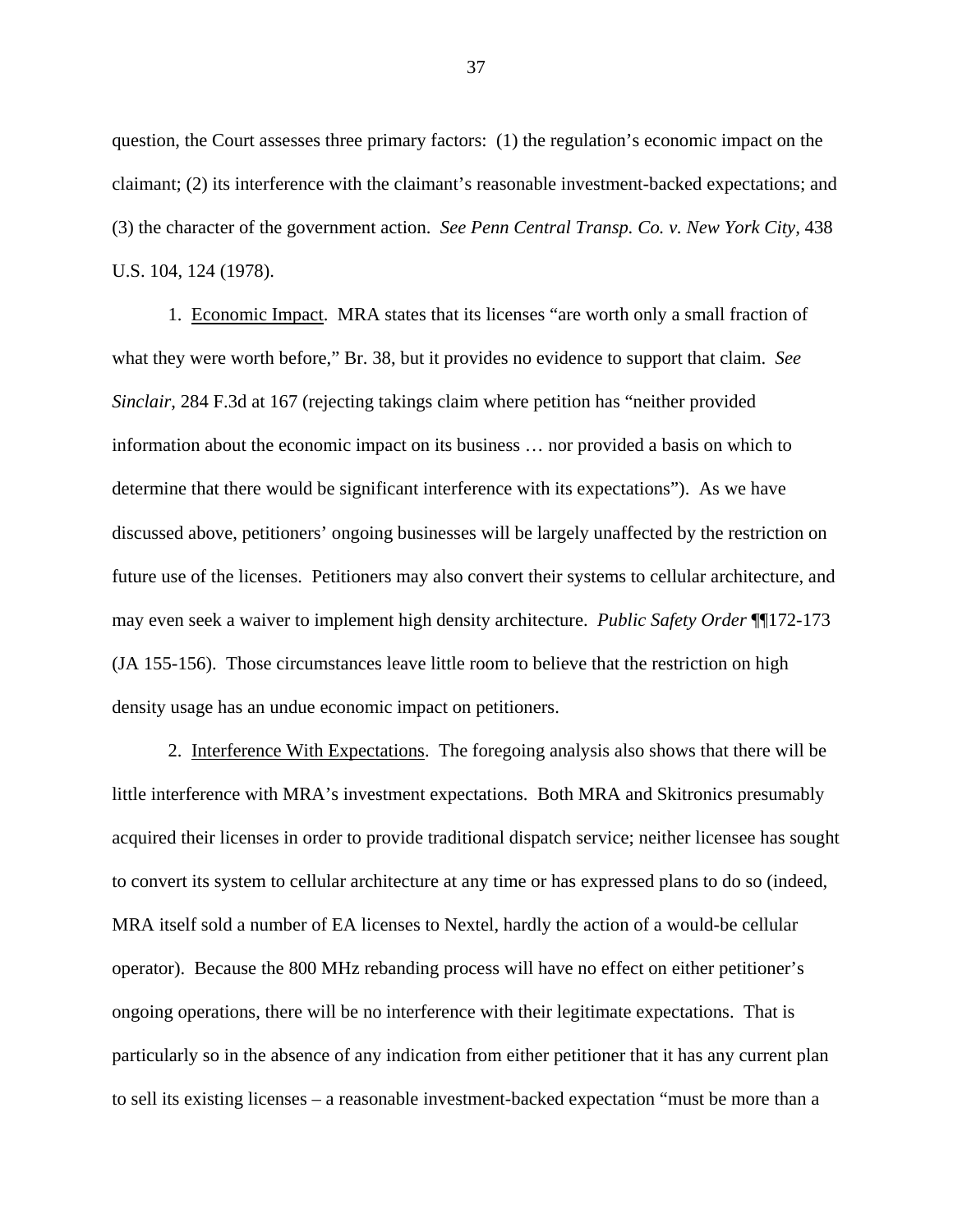'unilateral expectation or an abstract need.'" *Ruckelshaus v. Monsanto Co.*, 467 U.S. 986, 1005- 1006 (1984) (*quoting Webb's Fabulous Pharmacies, Inc. v. Beckwith*, 449 U.S. 155, 161 (1980)).

Moreover, the investment expectations of parties that operate in a highly regulated environment like spectrum-based radio communications are necessarily lower than they would be otherwise. For example, where regulation destroyed the value of a private contract, the Supreme Court denied a takings claim because the pervasiveness of regulation in the area reduced the expectation of economic advantage. *Connolly v. PBGC*, 475 U.S. 211, 223-224 (1986) (regulation that "disregards or destroys existing contractual rights does not always transform the regulation into an illegal taking"). "Those who do business in [a] regulated field cannot object if the [regulatory] scheme is buttressed by subsequent amendments to achieve the [regulatory] end." *FHA v. The Darlington, Inc.*, 358 U.S. 84, 91 (1958).

3. Character Of The Government Action. Where "interference with … property rights … arises from a public program that adjusts the benefits and burdens of economic life to promote the common good … [it] does not constitute a taking." *Connolly*, 475 U.S. at 225. It likewise does not constitute a taking where the government "has taken nothing for its own use and only has nullified a contractual provision ... by imposing an additional obligation that is otherwise within [the] power of [the government] to impose." *Id.* at 225-226. Here, the Commission has legitimately exercised its broad power over spectrum management to protect the public interest. That the exercise places some burden on petitioners does not transform it into a taking.<sup>8</sup>

 $\overline{a}$ 

 $8$  In a passing footnote, Br. 38 n.30, MRA also claims that differential treatment between it and Nextel amounts to an equal protection violation under the Fourteenth Amendment. Such cursory mention is not sufficient to preserve the issue for review, *Hutchins v. District of Columbia,* 188 F.3d 531, 539 n.3 (D.C. Cir. 1999) (en banc) ("We need not consider cursory arguments made only in a footnote."), and is wrong on the merits for the reasons discussed above with respect to petitioners' claim of discriminatory treatment under the APA.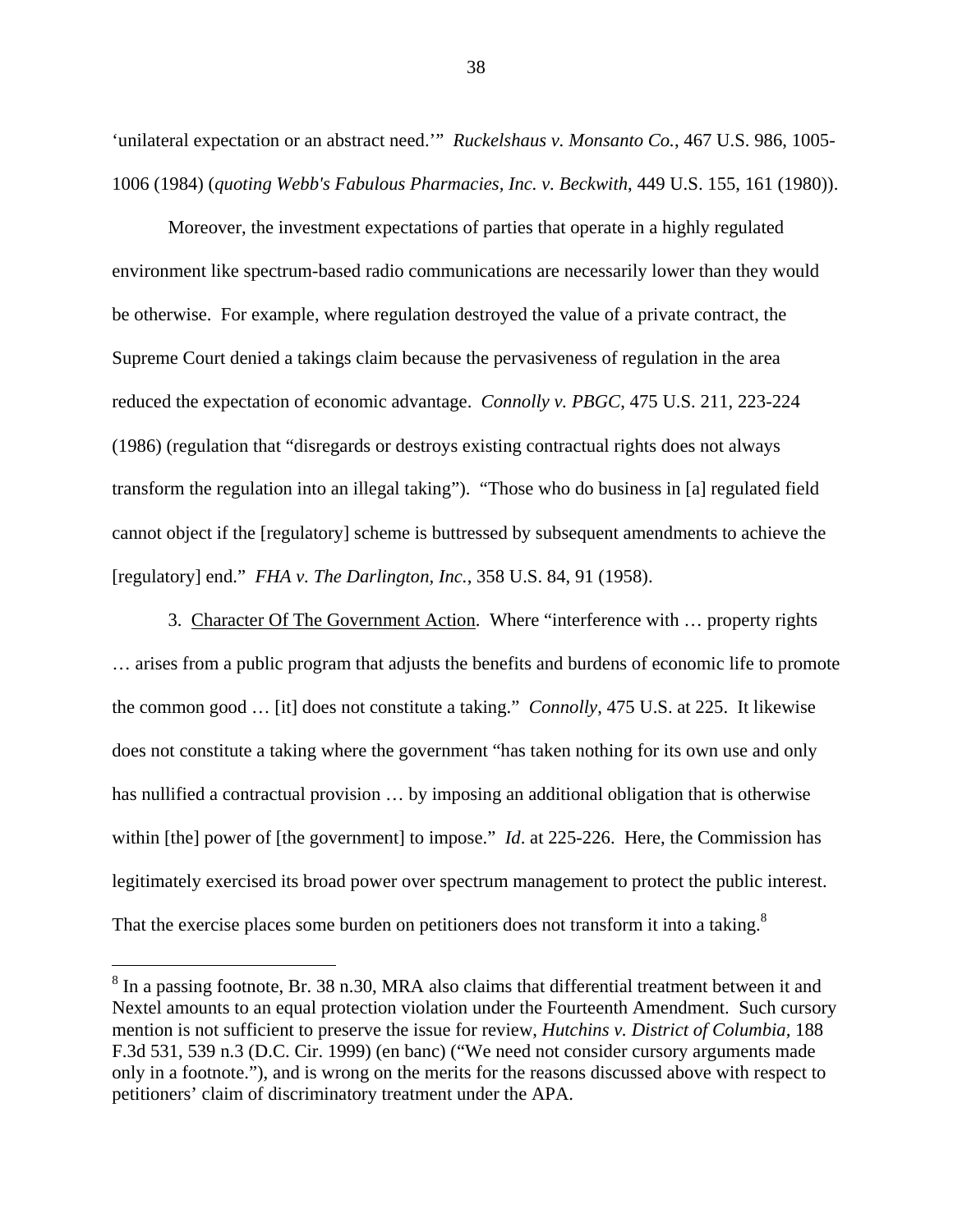#### **III. THE COMMISSION REASONABLY DECLINED TO COMPENSATE MRA FOR "CUSTOMER CHURN."**

MRA claims that the 800 MHz rebanding decisions were arbitrary and capricious because the Commission "refus[ed] to provide compensation to MRA for the inevitable customer churn it will suffer during the forced migration." Br. 40. The claim is that when MRA's licenses are modified to specify new frequencies (none of Skitronics' licenses will be affected), a large number – MRA says 50% – of MRA's customers will leave for other service providers, and the FCC was accordingly required to ensure compensation for that loss.

MRA has cited no source of law that support its twin propositions that an agency must arrange for reimbursement for costs that will allegedly be imposed by regulations that are necessary in the public interest and that an agency's action is arbitrary simply because it imposes such costs. Courts routinely uphold regulatory decisions that impose considerable costs on individual companies, on entire industrial sectors, or on the public as a whole. For example, the Supreme Court upheld the Commission's decision to prohibit common ownership of newspapers and television stations in the same market in order to protect the public interest in diversity of media viewpoints even though that rule limited the opportunity for media ownership and even required some existing license holders to divest their ownership of newspaper interests. *FCC v. National Citizens Committee for Broadcasting*, 436 U.S. 775 (1978). This Court upheld an FCC requirement that television sets include a tuner that enables the set to receive over-the-air signals of digital television stations, which would raise the costs to both manufacturers and consumers. *Consumer Electronics Ass'n*, 347 F.3d 291. The Court also upheld rules that require all broadcasters to move to new spectrum and convert their operations from analog to digital, a potentially expensive undertaking for both manufactures and consumers. *Community Television, Inc. v. FCC*, 216 F.3d 1133 (D.C. Cir. 2000), *cert. denied*, 531 U.S. 1071 (2001). Each of those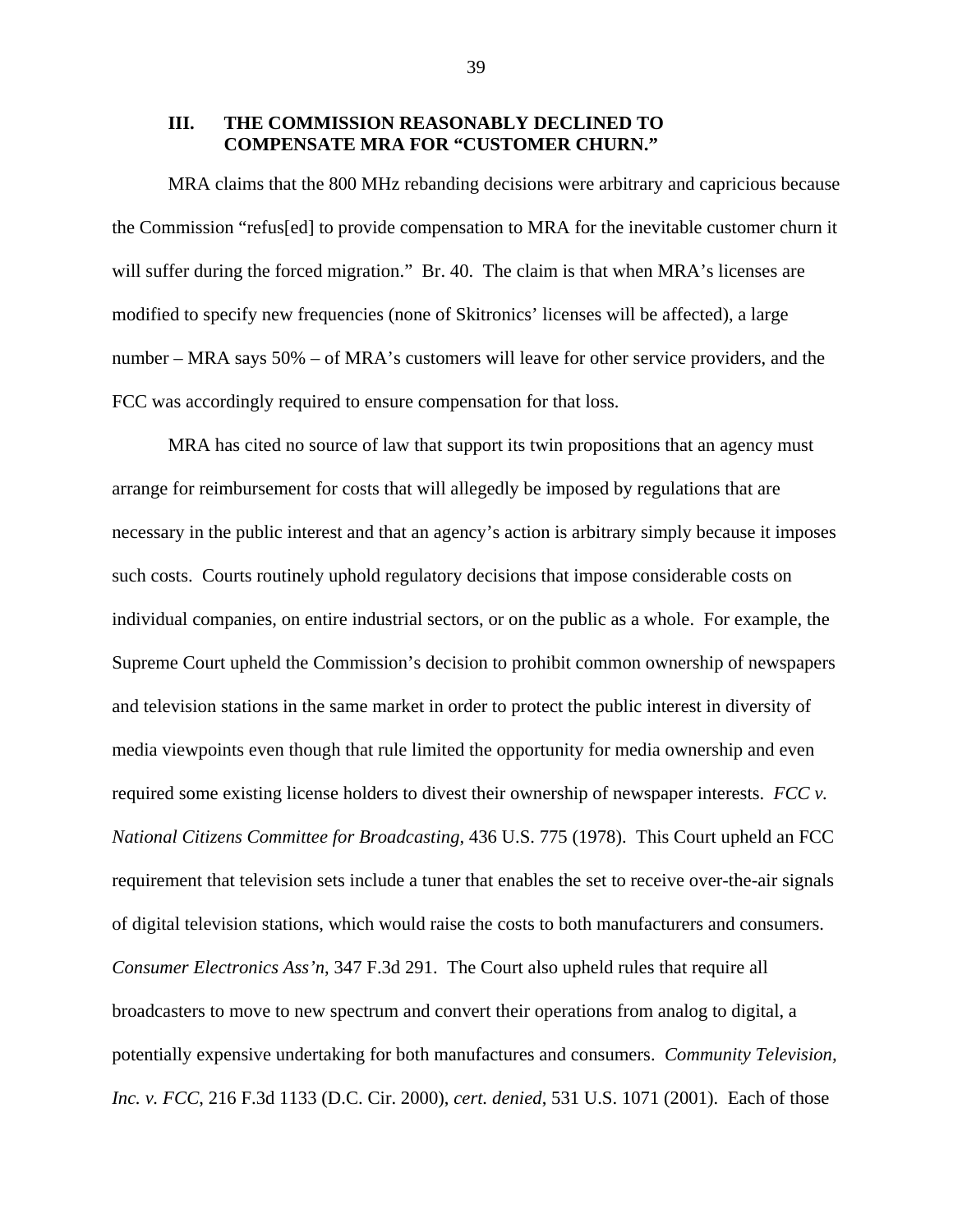agency actions, like many regulatory decisions, imposed substantial costs on the regulated parties or the public generally. The FCC decided to require Nextel to compensate relocating licensees for the various costs of relocation, such as equipment costs, but it violated no duty by declining to require compensation for alleged customer churn.

Moreover, MRA's prediction that it will lose half its customers is speculative and improbable. The Commission has adopted safeguards in the reconfiguration process to ensure that the "transition to the new facilities [is] as transparent as possible to the end user." *Public Safety Order* ¶201 (JA 172). The Commission's past experience with similar band reconfigurations, including an earlier reconfiguration of the 800 MHz band in which site based licenses could be moved by EA licensees, has been that such safeguards protect relocating licensees against undue disruption. *See id.* ¶148 (JA 143).

Indeed, the thrust of MRA's brief is that it wants to be relocated into the ESMR band, despite the fact that such a move would also require retuning. Although MRA cites to a single instance in which it claims to have lost 50 percent of its customers when it voluntarily agreed to sell certain channels in the 800 MHz band to Nextel, Br. 10, 40, Nextel showed that MRA had migrated its customers to channels below 512 MHz, which required "replacing customer[s'] handsets with equipment generally perceived [to be] less advanced and desirable than 800 MHz customer equipment and a less-up-to-date network," and not a retuning of channels within the 800 MHz band. Opposition of Nextel Communications, Inc. to Motion for Partial Stay at 17 (filed Nov. 26, 2004) (JA 1302). Contrary to MRA's assertion (Br. 41), "the mechanics of migration" were not "exactly the same" in both cases.

Thus, the single example on which MRA relies to establish its "cost" of migration is not comparable to the situation at hand. The Commission acted reasonably when it declined to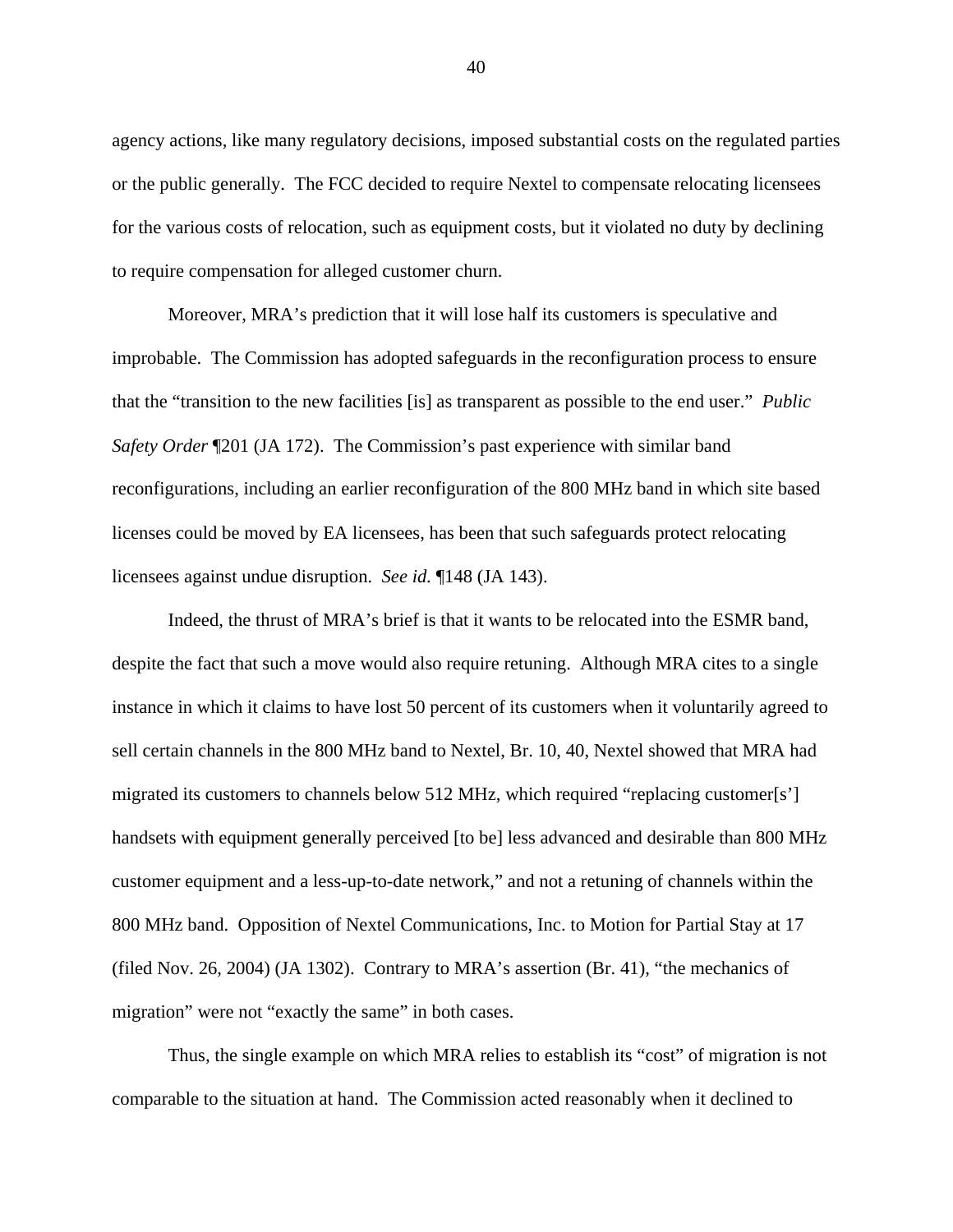require Nextel to reimburse licensees for any customer churn they encounter. The Court will not "require an agency to enter precise predictive judgments on all questions as to which … interested commenters have been [un]able to supply certainty." *American Public Communications Council v. FCC*, 215 F.3d 51, 56 (D.C. Cir. 2000). Faced with incomplete data regarding a particular cost factor, the Commission may decline to order compensation. *Ibid*.

#### **IV. THE FCC PROPERLY VALUED NEXTEL'S SPECTRUM.**

MRA argues that the Commission improperly valued Nextel's spectrum assignment in the ESMR band by assigning it a value of \$1.70 per megahertz per person in each market ("\$/MHz/pop") rather than \$2.85/MHz/pop. Br. 41-43. The claim is that the higher figure, derived from the value reflected in a recent purchase of spectrum by Verizon Wireless from NextWave (another wireless company), reflects the greater value of the unencumbered spectrum Nextel will gain in the ESMR band compared with the smaller value of encumbered 800 MHz spectrum Nextel will vacate.

#### **A. MRA Lacks Standing.**

At the outset, MRA lacks standing to make these arguments. To establish standing, MRA must show a non-speculative injury, traceable to the agency's action, that would be redressed by a reversal of the agency's decision. *E.g.*, *Lujan v. Defenders of Wildlife*, 504 U.S. 555, 560-561 (1992). Even if MRA were correct on the merits and the Commission had improperly valued the spectrum, the only effect of that error would be an unwarranted benefit to Nextel; MRA has identified no injury to itself that is traceable to the error. Nor is there redressability: if MRA prevailed on its claim, Nextel would at most have to pay more money to the Treasury; there would be no benefit to MRA. As such, MRA fails the test for standing. The argument raised by MRA is akin to a challenge to the government's extension of tax benefits to a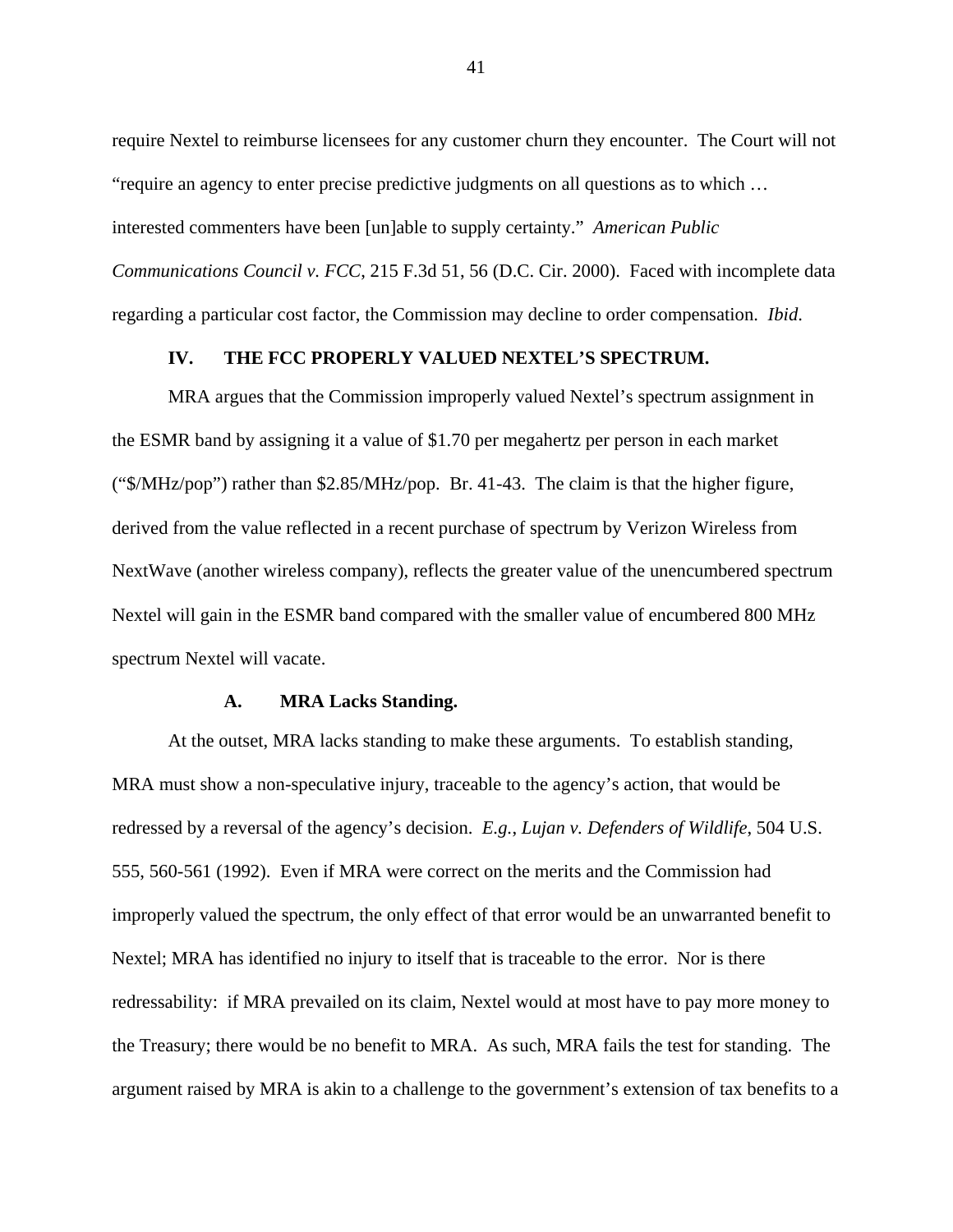third party, a situation in which the challenger lacks standing. *Fulani v. Brady*, 935 F.2d 1324, 1327-1328 (D.C. Cir. 1991), *cert. denied* 502 U.S. 1048 (1992).

It does not matter that MRA may compete with Nextel in some minor way. Nextel operates on a nationwide basis, not just in the 2 or 3 markets where MRA and Skitronics have operations. An order that Nextel pay more money – the most relief MRA could achieve – would have a negligible impact on Nextel's ability to compete in MRA's markets. Even if the spectrum were improperly valued, there is no genuine harm to MRA that would be redressed. To be sure, it is theoretically possible that the valuation of the spectrum could change so dramatically that Nextel would back out of the band reorganization arrangement and the Commission would cancel the program, but such an outcome depends on a speculative "chain of events" of the sort the Court has found insufficient to accord standing. *E.g.*, *New World Radio, Inc. v. FCC*, 294 F.3d 164, 172 (D.C. Cir. 2002). "[A] plaintiff's standing fails where it is purely speculative that a requested change in government policy will alter the behavior of regulated third parties." *National Wrestling Coaches Ass'n v. Dept. of Educ.*, 366 F.3d 930, 938 (D.C. Cir. 2004), *cert. denied*, 125 S.Ct. 2537 (2005); *accord Crete Carrier Corp. v. EPA*, 363 F.3d 490, 494 (D.C. Cir. 2004) ("Speculative and unsupported assumptions regarding the future actions of third-party market participants are insufficient to establish Article III standing."). MRA fails the requirement that "it must be "likely," as opposed to merely "speculative," that an injury will be redressed by a favorable decision. *Lujan*, 504 U.S. at 561 (quotation marks and citation omitted).

## **B. MRA's Argument Is Barred By 47 U.S.C. § 405(a).**

"The filing of a petition for reconsideration [by the FCC] shall … be a condition precedent to judicial review … where the party seeking such review … relies on questions of fact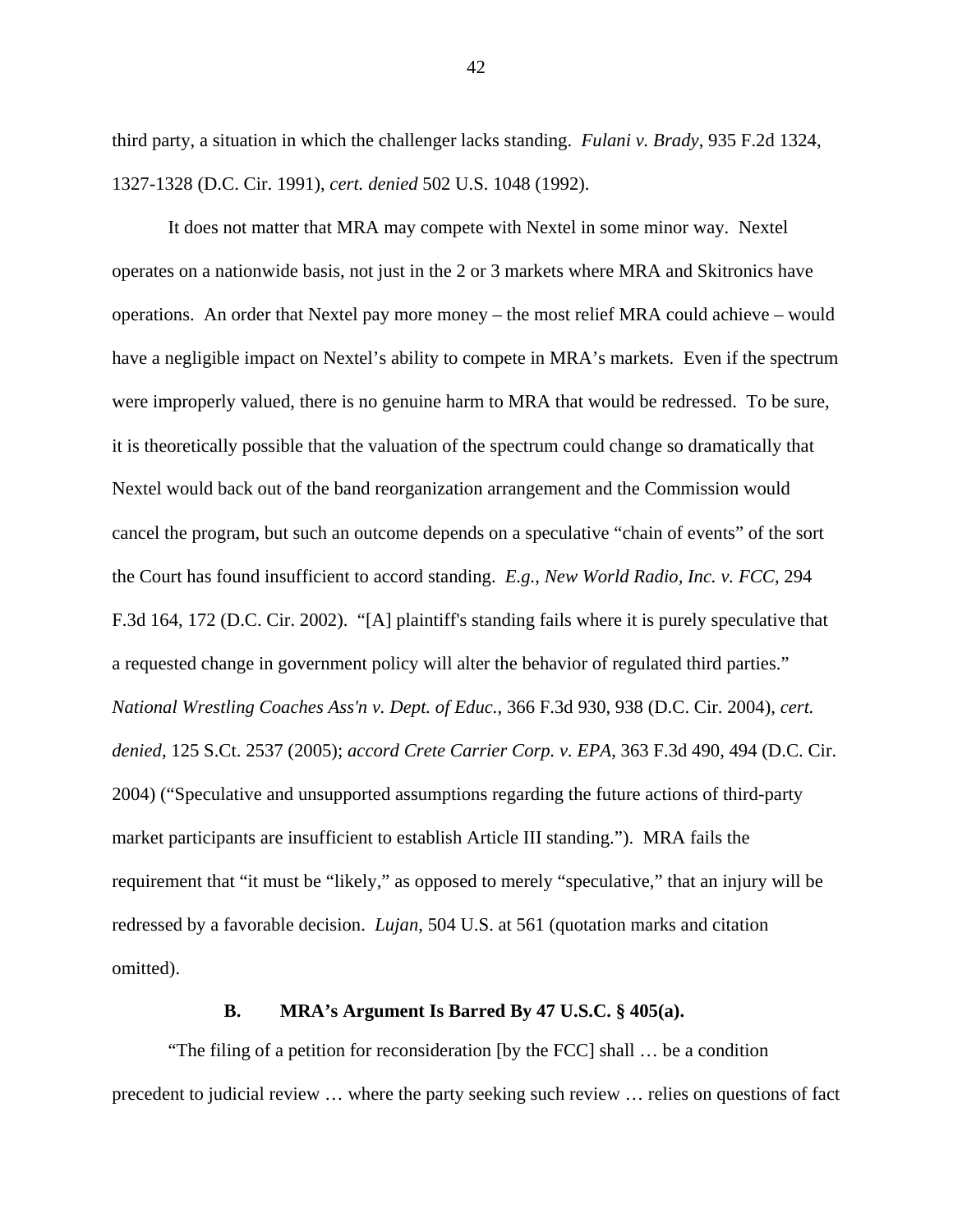or law upon which the Commission … has been afforded no opportunity to pass." 47 U.S.C. § 405(a). The Court has "construed this section as codifying the exhaustion of administrative remedies doctrine, which 'requires complainants, before coming to court, to give the FCC a fair opportunity to pass on a legal or factual argument.'" *AT&T v. FCC*, 974 F.2d 1351, 1354 (D.C. Cir. 1992), quoting *City of Brookings Mun. Tel. Co. v. FCC*, 822 F.2d 1153 (D.C. Cir. 1987).

The Commission did not have a "fair opportunity to pass" on the pertinence of the Verizon/NextWave license transfer transaction to the valuation of the 800 MHz spectrum. The *Public Safety Order* was adopted by the Commission on July 8, 2004; Verizon and NextWave sought FCC approval for their license transfers on December 10, 2004. *See* Public Notice, 19 FCC Rcd 23797 (Dec. 10, 2004). The transfer application was granted in February 2005. *See*  Public Notice Report No. 2086 (rel. March 2, 2005). As such, the Commission could not have considered the matter at the time it established the \$1.70/MHz/pop figure in the *Public Safety Order*. The *Public Safety Reconsideration* was adopted on December 22, 2004, just 12 days after Verizon's transfer application – barely enough time to consider such a matter even if it had been raised properly. But it was not raised properly: MRA did not raise the matter in a petition for reconsideration; instead, it alluded to the Verizon/NextWave transaction in a footnote to a petition for an administrative stay of the *Public Safety Order*. Motion for Partial Stay of Decision at 10 n.11 (filed Nov. 19, 2004) (JA 1272).

Information contained in a footnote to a stay motion filed in the midst of a massive proceeding does not suffice to give the Commission "fair opportunity" to consider an issue during a reconsideration phase. *Bartholdi Cable Co. v. FCC*, 114 F.3d 274, 279-280 (D.C. Cir. 1997). The Commission "need not sift pleadings and documents to identify" arguments that are not "stated with clarity" by a petitioner. *WAIT Radio v. FCC*, 418 F.2d 1153, 1157 (D.C. Cir.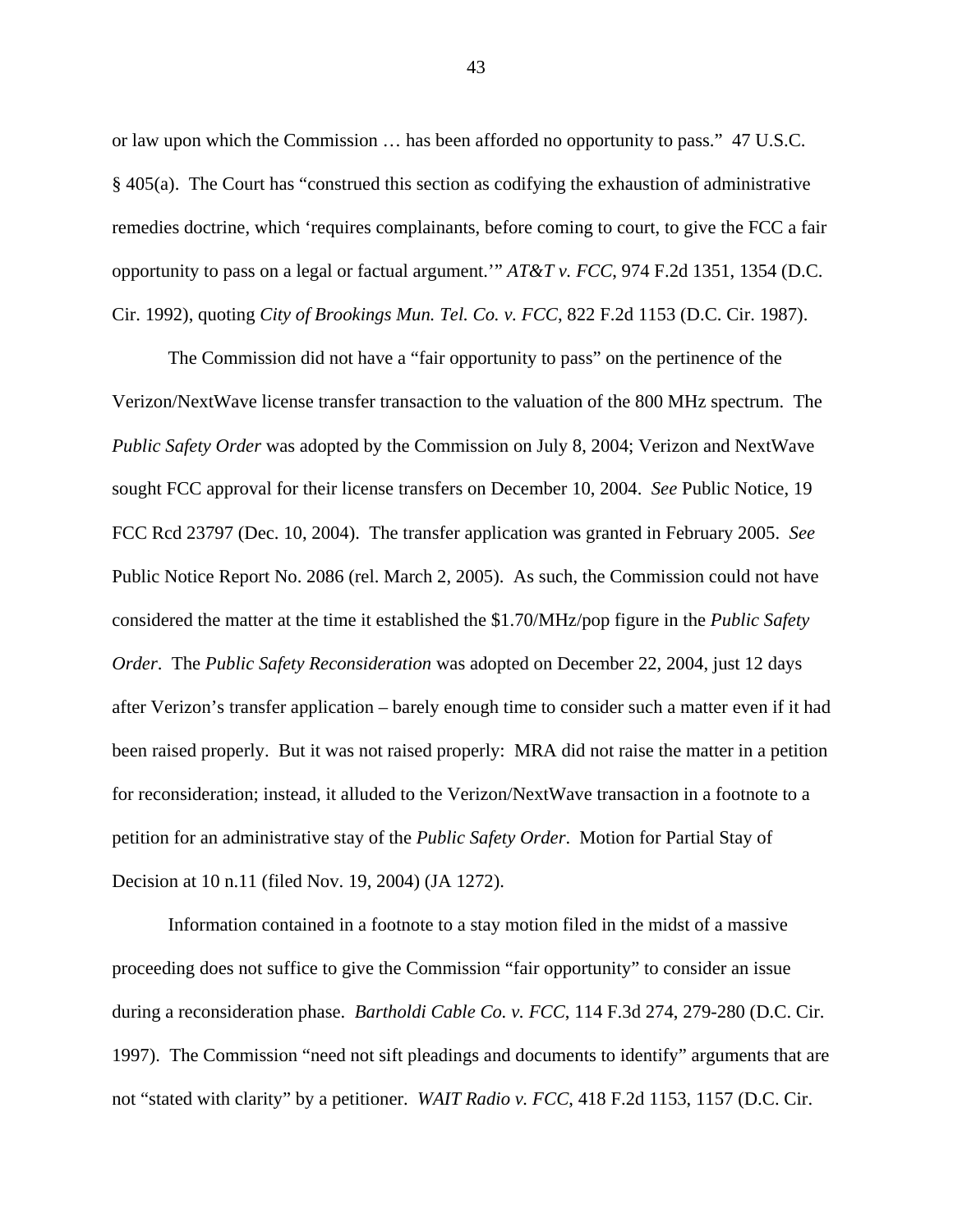1969), *cert. denied*, 409 U.S. 1027 (1972). MRA is accordingly barred from raising the argument before the Court.

#### **C. MRA Is Wrong On The Merits.**

MRA's claims are unavailing in any event. The Verizon/NextWave transaction does not demonstrate any error in the Commission's valuation of Nextel's replacement 800 MHz spectrum. The Commission derived the \$1.70/MHz/pop estimate after carefully examining three valuation studies to assess the value of the 1900 MHz spectrum. *Public Safety Order* ¶¶279-297 (JA 200-207). The Commission explained that the 1900 MHz spectrum was worth at least as much, if not more than, 800 MHz ESMR band spectrum, so that \$1.70/MHz/pop was an appropriate valuation for the 800 MHz spectrum as well. *Id.* ¶315 (JA 212). Skitronics itself seemed to agree with that valuation. See Skitronics' September 30, 2004, Ex Parte Presentation at 5 (Skitronics' site-based licenses "have had a resale value of \$1.70 per MHz-pop") (JA 1255). MRA challenges none of that analysis.

There is no basis to conclude that the Verizon/NextWave transaction would have changed the Commission's analysis. That transaction predominately involved licenses in some of the largest markets in the country, where spectrum is most valuable because usage is heaviest, such as New York City, Boston, Philadelphia, Washington, D.C., Los Angeles, Detroit, and Denver.<sup>9</sup> In valuing the 800 and 1900 MHz spectrum, by contrast, the agency was attempting to determine "the value of a nationwide license" to reflect the nature of Nextel's use of the spectrum, as opposed to the value of a license in a specific market. *Public Safety Order* ¶294 (JA 206). It thus assessed recent license sales in "a representative range of small to large markets." *Id.* ¶294

 $\overline{a}$ 

 $9<sup>9</sup>$  A full listing of the markets is contained in Exhibit 2 to Verizon's application for authority to transfer the licenses, which we have attached hereto.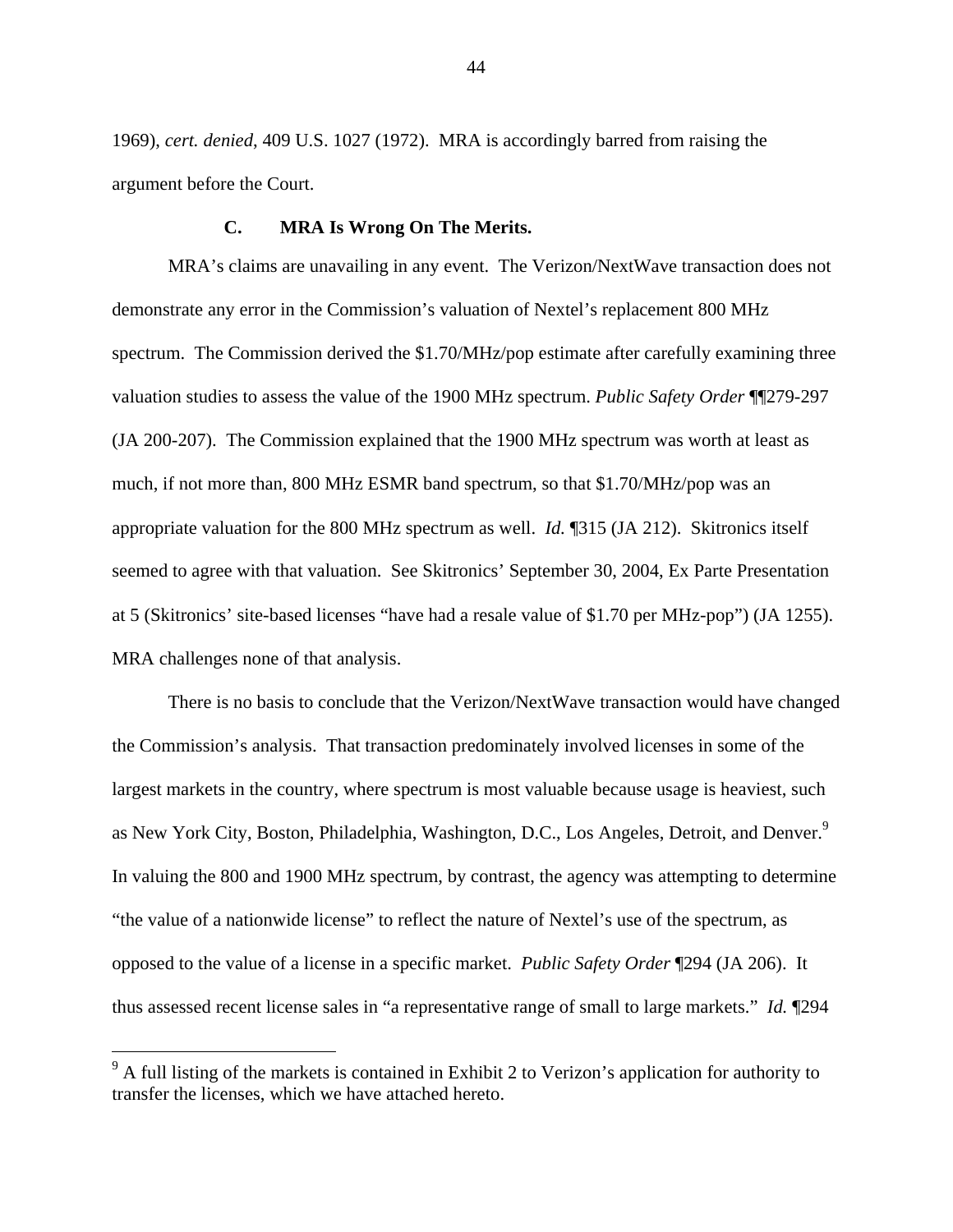(JA 206). Because the Verizon/NextWave transaction was heavily skewed toward the largest markets, the price for those licenses would have overstated the value of licenses that covered large numbers of far smaller markets.

Furthermore, MRA has failed to substantiate its bare allegation that "unencumbered 800 MHz spectrum is more valuable than [1900 MHz] spectrum." Br. 42. In reasoning that MRA does not challenge, the Commission found that "the market value of six megahertz of spectrum [Nextel's ESMR band 800 MHz spectrum] would not be proportional on a per-megahertz basis to the market value of ten megahertz of spectrum," which Nextel would receive at 1900 MHz. *Public Safety Order* ¶315 (JA 212). The Commission rejected Nextel's claim that the 800 MHz spectrum was worth more than the 1900 MHz spectrum. *Ibid.*

Finally, the Commission accounted for encumbrances on Nextel's former 800 MHz spectrum by reducing the credit accorded to Nextel for giving up that spectrum. *Public Safety Order* ¶¶321, 322 (JA 214-215). As a result, even if MRA were correct that the Commission must increase the valuation of the new spectrum Nextel will receive to reflect the Verizon/NextWave transaction, *see Public Safety Reconsideration* ¶31 (chart) (JA 350), the Commission also would be required to increase the valuation of the spectrum Nextel is surrendering. Because the newly assigned spectrum is offset against the surrendered spectrum, increasing the value assigned to all the spectrum could result in Nextel's receiving a larger credit for giving up spectrum rights, not the smaller one that MRA posits.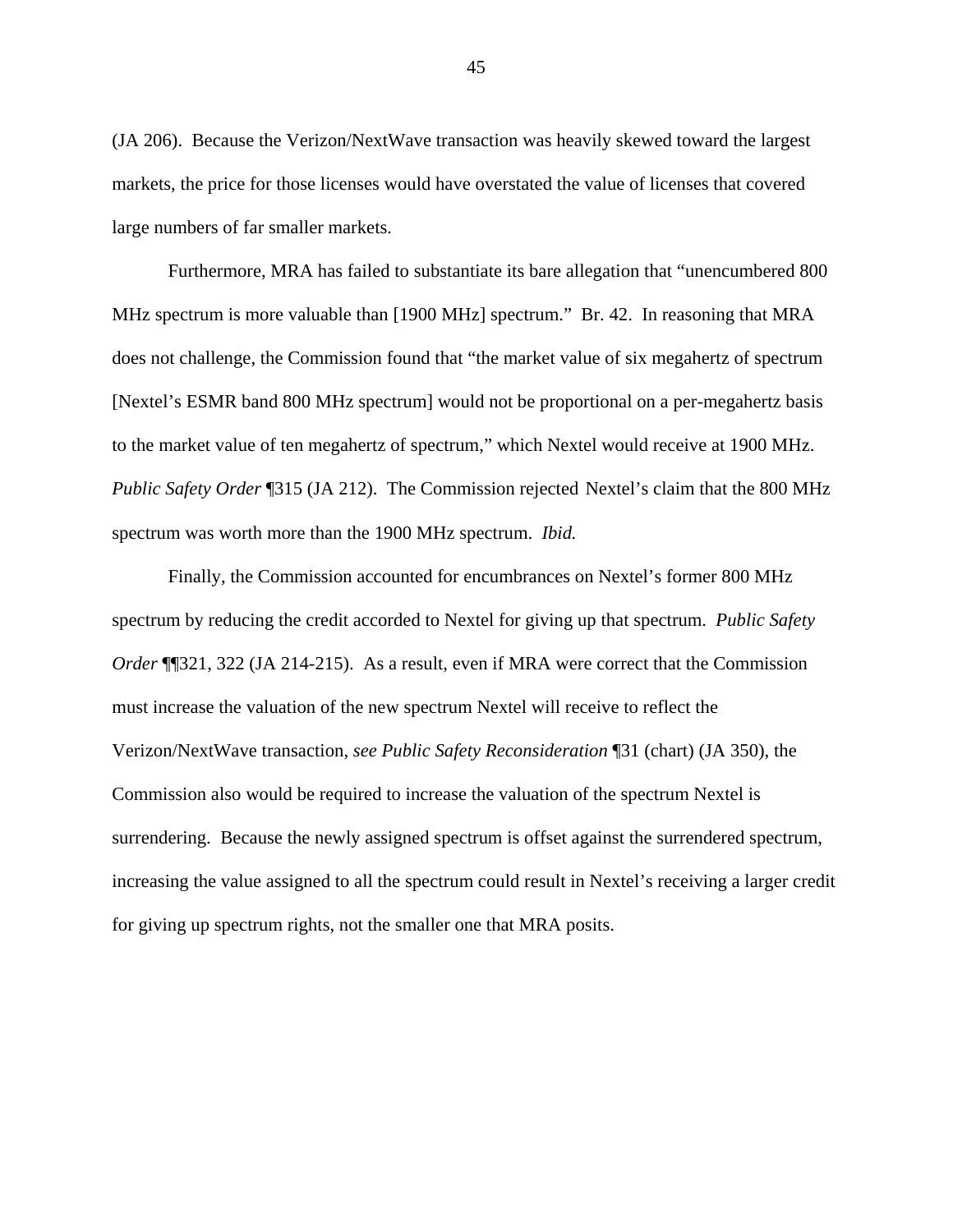For the foregoing reasons, the petition for review of the Public Safety Order and the

Public Safety Reconsideration order should be denied.

Respectfully submitted,

THOMAS O. BARNETT ACTING ASSISTANT ATTORNEY GENERAL SAMUEL L. FEDER ACTING GENERAL COUNSEL

ROBERT B. NICHOLSON JAMES J. FREDRICKS **ATTORNEYS** 

DANIEL M. ARMSTRONG ASSOCIATE GENERAL COUNSEL

UNITED STATES DEPARTMENT OF JUSTICE WASHINGTON, D.C. 20530

> JOEL MARCUS **COUNSEL**

FEDERAL COMMUNICATIONS COMMISSION WASHINGTON, D.C. 20554 (202) 418-1740 (TELEPHONE) (202) 418-2819 (FAX)

October 6, 2005